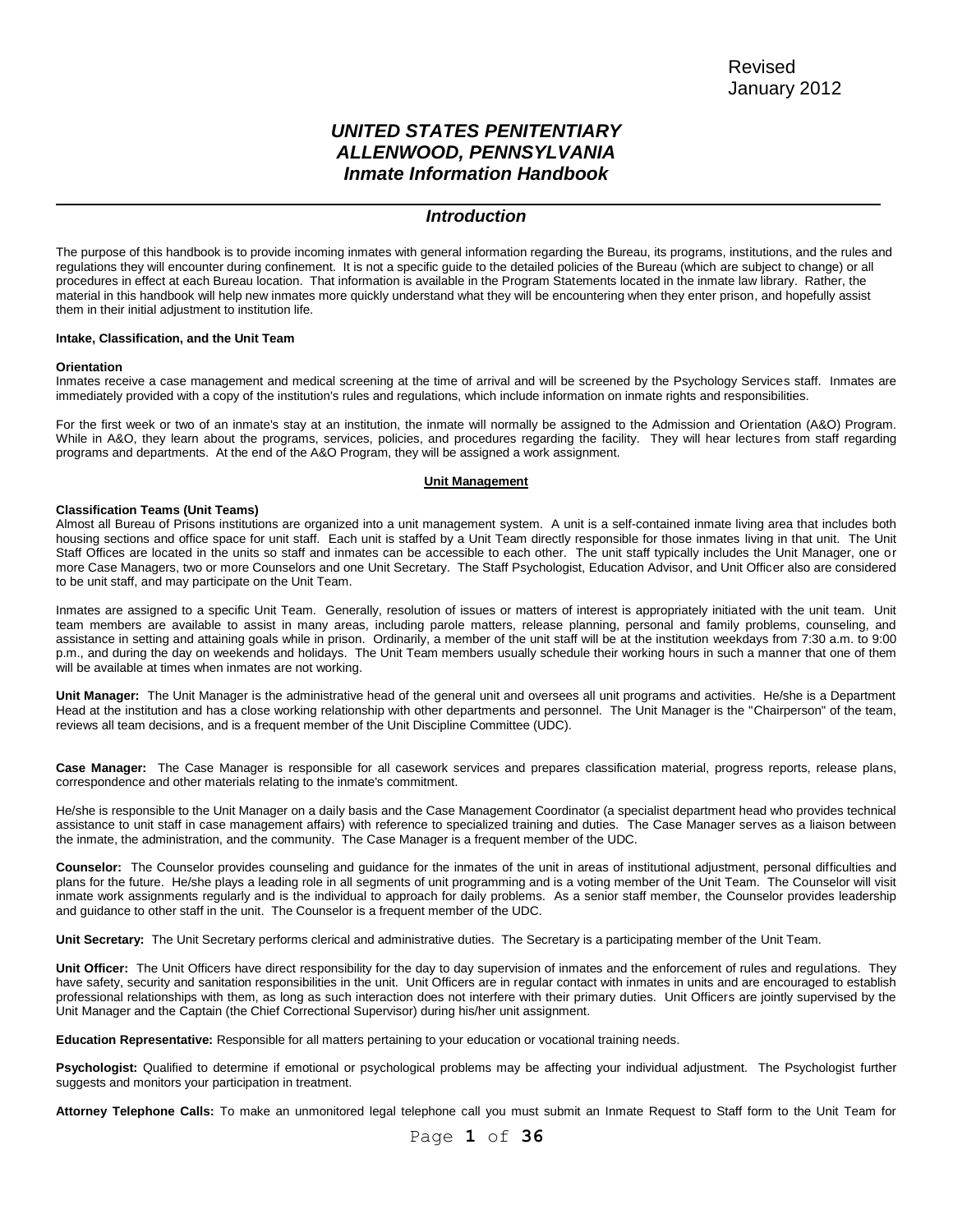approval. Consideration will be given if there is an imminent court deadline that cannot be met through mail correspondence, and proof can be provided of the pending court action. If approved, Unit staff will make provisions for you to make an unmonitored legal telephone call.

**Attorney Visit:** Attorneys should make advance appointments for each visit. Attorneys are encouraged to visit during the regular visiting hours. However, visits from an attorney can be arranged at other times based on the circumstances of each case and available staff. Attorney visits will be subject to visual monitoring, but not audio monitoring.

**Consular Visits**: Inmates requesting permission to visit with Consular Officials should review the procedures via their Unit bulletin board. In the event, your country is not listed, please see your Case Manager for the respective address.

**Violent Crime Control Law Enforcement Act:** Section 20417 of Public Law 103-322, signed by the President on September 13,1994 (18 U.S.C. 4042(b)), requires the Bureau to notify state and local law enforcement officials at least five days prior to releasing to Supervised Release, probation or parole, of prisoners who have been convicted of a drug trafficking crime or a Acrime of violence@.

#### **Communications**

In most institutions, there is a unit staff member available each day of the week and most evenings until 9:00 p.m. The unit bulletin boards contain written communication of interest to inmates. Unit Managers may utilize Town Hall meetings at his/her discretion to foster improved communication.

#### **Program Reviews**

Program reviews will be held every 90 to 180 days. These are held by the Unit Teams to review programs, work assignments, transfers, custody, institutional adjustment, etc. In all units, pre-release programming will be emphasized and staff will address concerns about readjustment, current community issues and educational/vocational opportunities. For eligible inmates, Residential Reentry Center (halfway-house) placements will be considered.

#### **Team participation in Parole Hearings**

The Case Manager prepares Progress Reports with input from the Unit Team, and compiles other information from the inmate's central file for presentation to the U.S. Parole Commission or other appropriate agencies.

The inmate's Case Manager will ordinarily be present at the inmate's Parole Hearing. The Case Manager's function at the hearing is to assist the Parole examiners, not to serve as a staff representative for the inmate.

#### **Treaty Transfers for Non-U.S. Inmates**

Inmates who are not U.S. citizens may be eligible to serve the remainder of their sentence in their home country. This may be possible for inmates whose country has a formal prisoner exchange treaty with the United States. The Unit Team is the source of information about these transfers.

#### **Escorted Trips**

Bedside visits and funeral trips may be authorized for inmates in lower custody categories, when an immediate family member is seriously ill, in critical condition, or has passed away.

All expenses will be paid by the inmate, except for the first eight (8) hours of each day that the employee is on duty. There are occasions when an escorted trip is not approved, even when all policy-required conditions have been met, based on a determination that the perceived danger to Bureau of Prisons staff during the proposed visit is too great, or the security concerns about the individual inmate outweigh the need to visit the community.

#### **Furloughs**

A furlough is an authorized absence from an institution by an inmate who is not under escort of a staff member, a U. S. Marshal, other federal, or state agent. Furloughs are a privilege, not a right, and are only granted when clearly in the public interest, and for the furtherance of a legitimate correctional goal. Ordinarily, inmates with a history of violence will not be granted social furloughs.

The Bureau has a furlough program for inmates who have community custody and have two (2) years or less from their anticipated release date. Inmates housed at the United States Penitentiary, Allenwood, are not eligible for furloughs.

#### **Central Inmate Monitoring System**

The Central Inmate Monitoring System (CIMS) is a method for the Bureau's Central and Regional Offices to monitor and control the transfer, temporary release, and participation in community activities of inmates who pose special management considerations.

Designation as a CIMS case does not prevent an inmate from participating in community activities. All inmates who are designated as CIMS cases will be so notified by their Case Manager.

#### **Release Planning**

If granted Parole by the U.S. Parole Commission, the Commission will require an approved parole plan prior to release. An approved parole plan consists of an offer of employment and a place to reside.

The job must pay at least minimum wage and normally may not require extensive travel. The place to reside must be a reputable establishment, but can be almost anywhere within the sentencing district (parents, wife, friend, YMCA, etc.). The proposed parole plan is thoroughly investigated by the U.S. Probation Officer and must be approved.

The parole plan is part of the material which is submitted in connection with the parole hearing. The Unit Team submits the inmate's release plans to the U.S. Probation Officer approximately three (3) to six (6) months before the scheduled parole date.

#### **RRC Transfers**

Inmates who are nearing release, and who need assistance in obtaining a job, residence or other community resources, may be transferred to a Community Corrections Program.

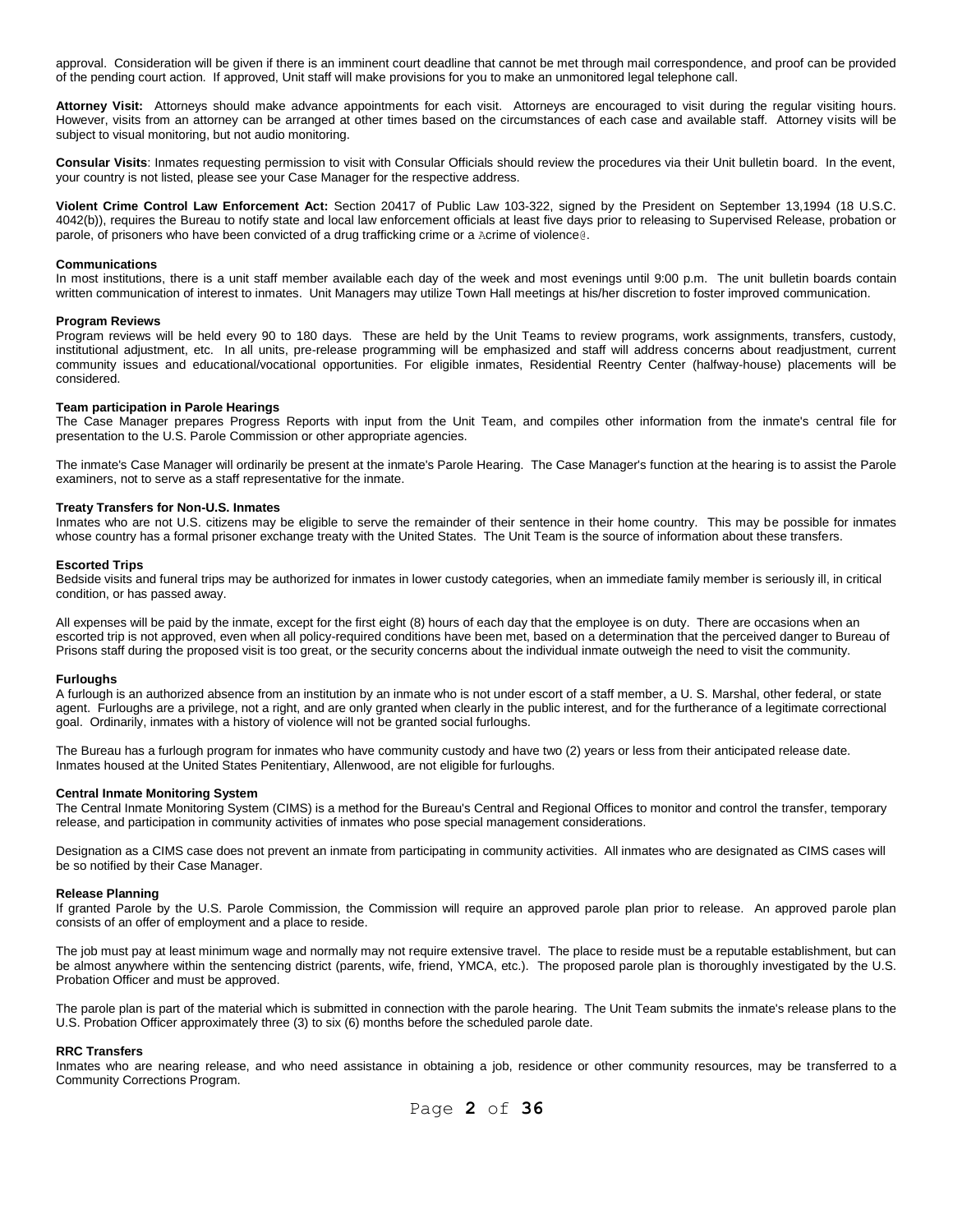The Bureau's Community Corrections Branch, within the Correctional Programs Division, supervises services provided to offenders housed in contract facilities and participating in specialized programs in the community. The Community Corrections Manager (CCM) links the Bureau of Prisons with the U.S. Courts, other federal agencies, state and local governments, and the community.

Located strategically throughout the country, the CCM is responsible for developing and maintaining a variety of contract facilities and programs, working under the supervision of the appropriate Regional Administrator.

Community programs have three (3) major emphases: residential community-based programs provided by community corrections centers and local detention facilities, programs that provide intensive nonresidential supervision to offenders in the community, and programs that board juvenile and adult offenders in contract correctional facilities.

#### **Community-Based Residential Programs**

The community-based residential programs available include both typical community corrections centers and local detention facilities. Each provides a suitable residence, structured programs, job placement, and counseling while monitoring the offender's activities. They also provide drug testing, counseling, alcohol monitoring and treatment. While residing/participating in these programs, employed offenders are required to pay subsistence to help defray the cost of their confinement. The inmate's payment rate during RRC residence is 25 percent of the inmate's income.

Most Bureau of Prisons community-based residential programs are provided in Residential Reentry Centers (RRC's). These facilities contract with the Bureau of Prisons to provide residential correctional programs near the offender's home community. RRC's are used primarily for three (3) types of offenders:

- Those nearing release from a BOP institution, as a transitional service while the offender is finding a job, locating a place to live, and  $\lt$ reestablishing family ties.
- Those under community supervision who need guidance and supportive services beyond what can be provided through regular supervision.  $\overline{<}$
- Those serving short sentences of imprisonment and terms of community confinement.  $\overline{<}$

Each RRC now provides two (2) components within one facility, a pre-release component and a community corrections component. The pre-release component assists offenders in making the transition from an institutional setting to the community, or as a resource while under supervision.

The community corrections component is designed as a punitive sanction. Except for employment and other required activities, the offenders in this second, more restrictive component must remain at the RRC, where recreation, visiting, and other activities are provided in-house.

The other option for community-based residential programming is local detention facilities. Some local jails and detention centers are used to confine offenders serving short sentences.

Many have work release programs where an offender is employed in the community during the day and returns to the institution at night. These facilities may also be used for offenders sentenced to terms of intermittent confinement such as nights, weekends, or other short intervals. Some of these local facilities have work release programs similar to the Residential Reentry Component in an RRC, serving to facilitate the transition from the institution to the community.

#### **Daily Inmate Life**

#### **Sanitation**

It is the inmate's responsibility to check his living area immediately after being assigned and to report all damage to the Unit Officer, Case Manager, or Correctional Counselor. An inmate may be held financially liable for any damages to his personal living area.

Each inmate is responsible for making his bed in accordance with regulations prior to work call every day (including weekends and holidays when he leaves the area). Each inmate is responsible for sweeping, mopping, removing trash, and cleaning his personal living area. Cardboard boxes and other paper containers are not to be used for storage, due to their combustible nature. Lockers must be neatly arranged inside and out, and all shelving must be neat and clean.

Toothpaste, toothbrushes, combs, razors, and soap are issued by the institution. Inmates may purchase name brand items through the commissary. Linen and other laundry exchange procedures vary widely from institution to institution. In most instances, linens will be exchanged and washed once a week. A schedule will be posted in each housing unit.

#### **Personal Property Limits**

Items which may be retained by an inmate are limited for sanitation and security reasons. Excess personal property should not be accumulated as it would constitute a fire hazard or impair staff searches of the living area.

**Storage Space:** Storage space in living units consists of an individual locker. Locks may be purchased in the institution commissary. Limited space may also be available under the bed for shoes and an approved musical instrument. The amount of personal property allowed each inmate is limited to those items which can be neatly and safely placed in the space designated. Under no circumstance will any materials be accumulated to the point where they become fire, sanitation, security, or housekeeping hazard.

**Bulletin Boards:** Items placed on bulletin boards must fit within the frame work of the board and shall consist of tasteful items such as family photos, educational items etc. Items such as nude photographs, persons in scantily clad attire, gang photos, etc., are prohibited and will be confiscated.

**Clothing:** Inmates may only possess personal clothing that is white or gray in color or government-issued clothing items. The commissary will only sell gray and white clothing. Any clothing styles, pieces of cloth, types or markings which may identify an organization, gang or ethnic group are not permissible. Personal clothing is not to be personalized or altered with the exception of the following: The inmate's last name, first name, initials, and/or register number and laundry bin number may be placed on the clothing for identification purposes and will be stored neatly in the individual locker. All prohibited colored clothing, as specified in the governing Program Statement, will be considered contraband. A limited number of personal sweatshirts and sweat pants may be permitted. Individual washcloth and towels are issued to inmates.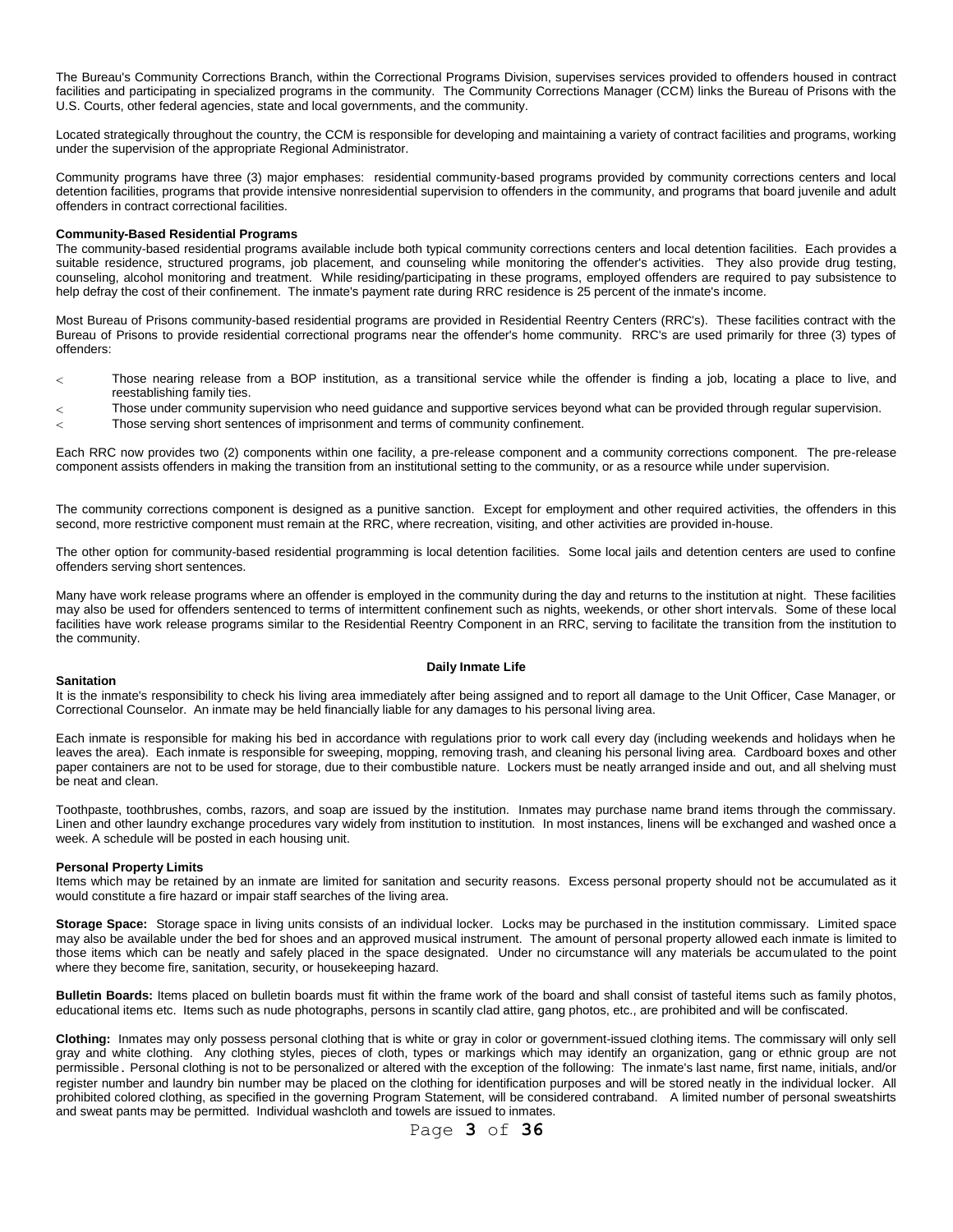Representative authorized footwear may include: one (1) pair of steel-toed safety shoes, one (1) pair of slippers, one (1) pair of shower shoes, and two (2) pair of tennis shoes.

**Special Purchase Items:** Special Purchase items will be authorized only to the point where they can be contained in the storage area provided for personal property.

**Legal Materials:** Inmates are allowed to maintain legal materials and supplies, not to exceed what can be stored in their locker.

**Hobbycraft Materials:** Approved hobbycraft materials are limited to those which can be stored in the inmate's locker, provided they do not pose a safety, sanitation, or security hazard. Completed hobbycraft work must be mailed immediately after completion.

**Commissary Items:** The total value of an inmate's accumulated Commissary items (excluding special purchases) will normally be limited to the monthly spending limitation and no more than can be stored appropriately in the space designated.

**Food Storage:** Food items that are left open create a health hazard. These items must be properly sealed at all times. Empty containers will be disposed of and are not to be used for other storage.

**Letters, Books, Photographs, Newspapers, and Magazines:** An inmate will be limited in the number of books, newspapers and magazines that can be stored in the locker provided in each room. Nothing is to be tacked, stapled, or taped to any surface except to bulletin boards.

**Sports and Musical Equipment:** A limited amount of approved sports equipment may be maintained in the locker. Only one musical instrument, not to exceed a reasonable dollar value, may be authorized to be stored in living quarters by the Unit Manager. Storage will be in the locker or under the bed and play hours will be limited in consideration of other inmates.

Radios and Watches: An inmate may not own or possess more than one (1) approved radio and/or watch at any one time. Proof of ownership, through appropriate property receipts and unaltered etchings, will be required. Radios and watches may not have value exceeding the established limits. Radios with a tape recorder and/or tape player are not authorized. Watches will be inscribed with the inmate's register number.

Only walkman-type radios are permitted and headphones are required at all times. Inmates may not give any items of value to another inmate i.e., radio, watch, sneakers or Commissary items.

**Jewelry:** Inmates may have a plain wedding band without stones and an approved religious medal.

**Quarter Rules:** Unit Officers and Correctional Counselors inspect rooms daily and publish individual ratings of appearance.

#### Typical rules would include items such as:

Pictures can be posted on the bulletin boards provided for this purpose. Nude pictures, persons in scantily clad attire, gang photos, etc., on display will be confiscated. No items are to be taped or posted on the walls.

If the room is not acceptable, corrective action including incident reports can be expected.

Unit meal rotation is based on a weekly rotation.

When inmates are not present in their room, the door will be closed.

Doors and Windows will not be covered by inmates.

Each inmate is responsible for the cleaning and sanitation of his room. Additionally, inmates are assigned cleaning tasks in the unit during off hours.

Orderlies ordinarily work 35 hours per week and are responsible for the unit sanitation. However, everyone is responsible to clean up after themselves. Trash and wastebaskets are to be emptied prior to 7:30 a.m. each day.

Beds will be made each weekday by 7:30 a.m. On weekends, beds will be made whenever inmates are awake or gone from the room. At no time will a mattress be removed from a bunk and placed on the floor.

Showers are available every day, normally between 6:00 a.m. - 10:00 a.m. and 1:00 p.m. - 9:45 p.m., but inmates may not be in the shower during an official count.

Inter-unit visitation is not allowed. Inter-room visitation is allowed in the units with the door open. Four (4) inmates, including the cell occupant(s), are allowed in a room except during counts.

Removal of food from the dining room is not permitted.

Steel-toed safety shoes must be worn in designated work areas. This does not include personal tennis shoes. Shoes or sneakers are to be worn in the dining room area.

Unit televisions may be viewed during established off-duty hours as posted.

Inmates may play cards and approved games during established hours, providing appropriate noise levels are maintained.

Page **4** of **36**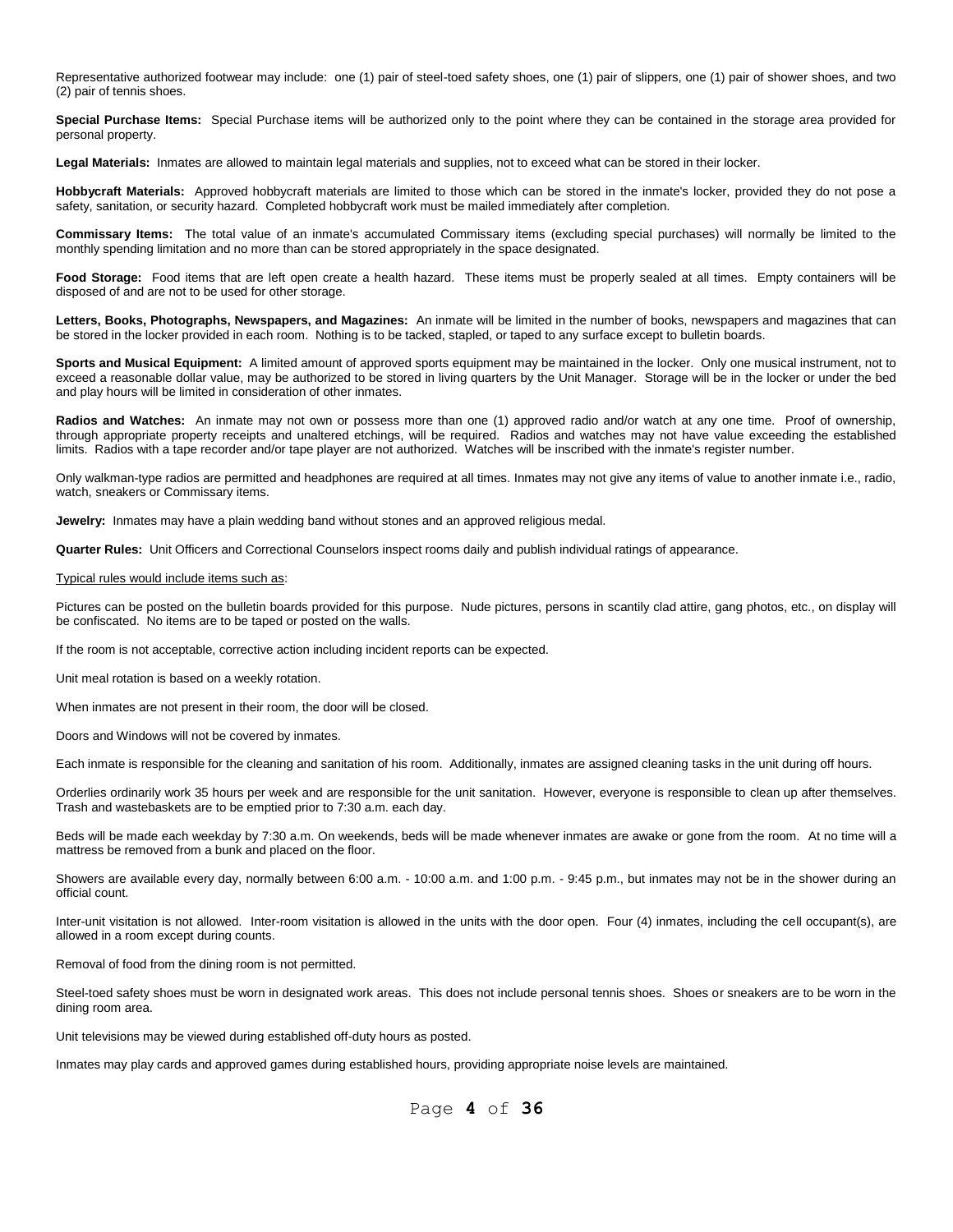# **Smoking Policy**

USP Allenwood, PA is a tobacco free institution.

# **Wake-up**

General wake-up for all inmates is 6:00 a.m. The unit is called to breakfast by the Lieutenant on the basis of a rotating schedule. Inmates are given a reasonable amount of time to leave the unit if they desire breakfast. It is the inmate's responsibility to leave the unit for work.

# **Dress Code**

All inmates will be fully dressed accordingly on a daily basis. The work week is defined as Monday - Friday, from 7:30 a.m. - 4:00 p.m. All inmates who are on work status, regardless of the time and/or day, are to be in a proper work uniform. During the work week:

- Inmates will be either in their work uniforms or in authorized recreational attire.  $\lt$
- $\overline{<}$ Inmates in the unit with scheduled days off will be dressed in an appropriate inmate uniform or recreational clothing.
- Work clothing that has been altered is considered contraband and subject to disciplinary action.  $\overline{<}$
- $\lt$ If attending the Pill Line or Sick Call during the work week hours, the prescribed work uniform will be worn, not recreational attire.

#### Shirts:

- $\,<$ Shirts, including T-shirts, will be tucked in and the buttoned. Inmates may leave the top button unbuttoned.
- The shirt may be removed from the body when participating in athletic events on or in recreational areas.  $\,<$
- Shirts may not be worn with the collar turned up or rolled under.  $\,<$
- Inmates may not wear shirts in a one sleeve up, one sleeve down fashion.  $\overline{<}$
- $\lt$ Inmates are responsible to ensure the name label is on the shirt and legible.

## Undergarments:

- No undershorts or long underwear will be worn as an outer garment.  $\overline{<}$
- $\lt$ Long sleeve underwear tops may be worn under the short sleeve shirt during the work day.

## T-shirts:

- $\,<$ Institution issued T-shirts may be worn as an outer garment work shirt on work details when authorized by the detail supervisor.
- During the work week, T-shirts will not be allowed in the dining hall as an outer garment.  $\,<$
- $\overline{<}$ During the work week, T-shirts must be tucked in. The only exception is when the inmate is in a recreational area, participating in an athletic event.

## Pants:

- $\overline{\left\langle \right\rangle }$ Inmates are required to have the length of the pant legs extended to the ankle. Pant legs may not be tucked inside the shoes or socks.
- $\overline{\left\langle \right\rangle }$ Pants must be properly fitted to the waist and not sagging. Pants may not be pleated.
- Inmates may not wear pants with the pockets pulled inside out.  $\lt$
- Inmates are responsible to ensure the name label is on the pant and legible.  $\overline{\left\langle \right\rangle }$

#### Footwear:

- $\overline{\phantom{0}}$ Appropriate footwear must be worn on work details.
- Open-toed foot wear is not authorized to be worn in the dining hall at any time.  $\epsilon$

#### Athletic Clothing:

- Athletic clothing, shorts, sweat suits (or any part of) may be worn to the morning and evening meal on regular work days, to all meals on  $\,<$ weekends and holidays, to the recreation yard and in the housing units.
- T-shirt or other approved shirt must be worn on the recreational areas unless when warranted by the weather and participating in an athletic  $\lt$ event.
- Athletic clothing will not be worn inside out or in an excessively baggy manner.  $\epsilon$
- Sweat shirts may be worn underneath the authorized long sleeve or short sleeve work shirt, except in the visiting room.  $\overline{a}$
- Inmates may, but are not required to, write their name and register number using up to one inch regular block letters on personal athletic  $\overline{<}$ clothing in black color only.

Inmates should also realize that if they choose to place their name and register number on clothing items that the clothing items may be considered contraband at another institution.

#### Headgear:

- Only headgear issued by the institution, sold in the commissary, or approved by Religious Services is authorized. Baseball style hats will be  $\overline{<}$ worn appropriately with the sun visor pointed forward.
- Baseball style hats may not be worn indoors.  $\,<$

#### Sunglasses:

- Inmates will not be allowed to wear sunglasses on the head at any indoor area unless approved by Health Services.  $\lt$
- Approved safety eye wear will be used at work sites. 7

# Altered Clothing:

- Any personal clothing that is pegged, tapered, dyed, fitted, marked, written upon or otherwise altered from the original manufacturer=s  $\,<$ condition will be considered contraband and confiscated.
- The manufacturing, fabrication or knitting of any clothing or headgear is prohibited.  $\overline{<}$

# Food Service Issued Clothing:

Inmates assigned to Food Service are authorized to wear smocks and other clothing issued by Food Service at work.  $\epsilon$ 

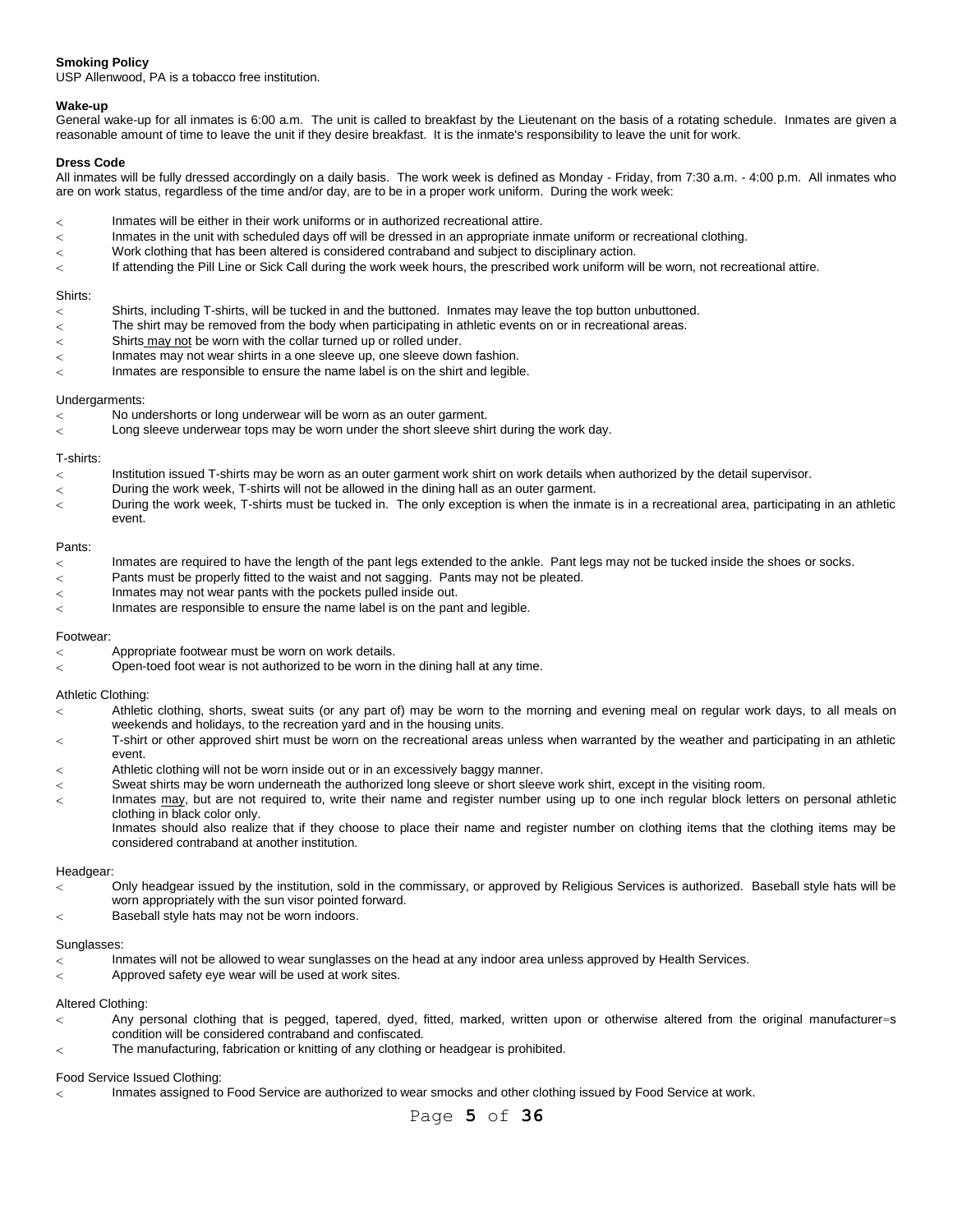$\overline{<}$ Inmates are authorized to take the clothing items to their respective housing units.

# Belts:

- Belts are required during the work week and at work. They must be kept buckled and centered when worn.  $\,<\,$
- Belts are not to be excessively long or hang down below the waist at any time.  $\overline{<}$

#### Coats:

- $\overline{<}$ Coats are to be worn seasonally, which is generally during the months of October to April and based upon weather conditions.
- Inmates may not wear coats inside out.  $\,<$
- $\overline{<}$ Inmates are responsible to ensure the name label is on the coat and legible.

#### Dining Room:

- Inmates will be in the work uniform for the noon meal, during the work week.  $\lt$
- No personal property will be allowed in or outside the inner dining room corridor, this is to include mugs, jugs, radios/ headphones, laundry  $\,<\,$ bags, books, paperwork, etc.
- All hats and non-prescription sunglasses must be removed upon an inmate entering the corridor adjacent to the dining hall, unless authorized  $\epsilon$ by the Religious Services Department or Medical Department. These items will remain off until the inmate has departed the dining hall area.
- Sleeveless shirts will not be worn in Food Service.  $\overline{\phantom{0}}$
- Food Service inmates on duty status will have their shirts tucked in and wear a protective hat as authorized by the Food Service Administrator.  $\overline{<}$

#### Visiting Room Attire:

- Inmates, including those in the Special Housing Unit, are required to wear Visiting Room clothing during visitation.  $\overline{<}$
- $\overline{<}$ Approved religious headgear may be worn in the Visiting Room. All religious headgear will be inspected prior to and following a visit.
- The coat will remain in the search room until the inmate departs the Visiting Room.  $\overline{<}$
- Longjohns underwear is not authorized for wear in the Visiting Room.  $\overline{<}$

#### Housing Unit Attire:

- $\overline{\phantom{0}}$ Inmates who leave their room to sit in the common area, watch television, approach staff, etc., must wear a top and bottom at all times.
- Bare chests are not permitted any time an inmate is outside his room, unless he is going to and from the shower.  $\epsilon$

# Wave Caps (Dew Rags):

Wave Caps are authorized to be worn in the inmate housing units only. <

#### **Inmate Services**

# **Barber Shop**

All inmates have access to barbering services. Inmate barbers are assigned to cut hair in the institution Barber Shop at various times throughout the week. The Barber Shop is located adjacent to Commissary. The Barber Shop will be open Monday through Saturday.

**Hours of Operation** 

| Monday through Friday     | Saturdays & Holidays      |
|---------------------------|---------------------------|
| $8:00$ a.m. $-10:00$ a.m. | 8:00 a.m. - 9:30 a.m.     |
| 11:00 a.m. $3:30$ p.m.    | $12:00$ p.m. $-3:30$ p.m. |
| $5.30$ p.m. $8.15$ p.m.   | $5:30$ p.m. $-8:15$ p.m.  |

To utilize the Barber Shop you must obtain a Barber Shop pass from the Unit Officer. Any inmate found in the Barber Shop without an authorized Barber Shop pass will be subject to appropriate disciplinary action.

Ordinarily, the Barber Shop will be closed on federal holidays. Barbering Services will normally be provided to Special Housing Unit inmates on weekend days. Inmates will not be allowed in the Barber Shop during scheduled counts.

#### **Commissary**

Inmate funds are maintained in a trust fund for Commissary purchases, family support, or other approved purposes. A point-of-sale computerized commissary withdrawal system is utilized.

The Commissary access time for inmates in each unit is scheduled on a rotating basis with sales operations normally 8:00 a.m. – 10:30 a.m. for AM shoppers and approximately 12:45 p.m. – 2:30 p.m. for PM shoppers Monday through Wednesday. The quarterly Commissary inmate shopping schedule is posted in the unit. It is the inmate's responsibility to know the amount of money available in his Commissary account.

Borrowing Commissary items from other inmates is not allowed. Special purchase items require a form completed by the inmate, and approved by the Unit Staff Member.

# **Spending Limitations**

Inmates are permitted to spend up to a specific dollar amount each month for regular purchases, and an additional amount for special purchase items. Once a month, each inmate's account is "validated", that is, the spending period begins with validation. Validation dates are spaced out using a system linked to inmate register numbers; this spreads spending activity evenly throughout each month.

#### **Deposits to Accounts**

Deposits to your trust fund account can be made in two ways. All monies (cashier=s check, money orders, and cash) must be sent to the following address: **Federal Bureau of Prisons, Your Name, Your Register Number, Post Office Box 474701, Des Moines, Iowa, 50947-0001**. Monies may be deposited in your trust fund account through Western Union. (See Western Union sample located on bulletin board in housing unit.) Any monies received from outside sources will be returned to the sender with instructions to send the monies to Des Moines, Iowa. Deposits may be made in the form of U.S. Postal Money Orders, Western Union Money Orders, U.S. Treasury Check, or State, County or Municipal Checks, Cashier's Check and

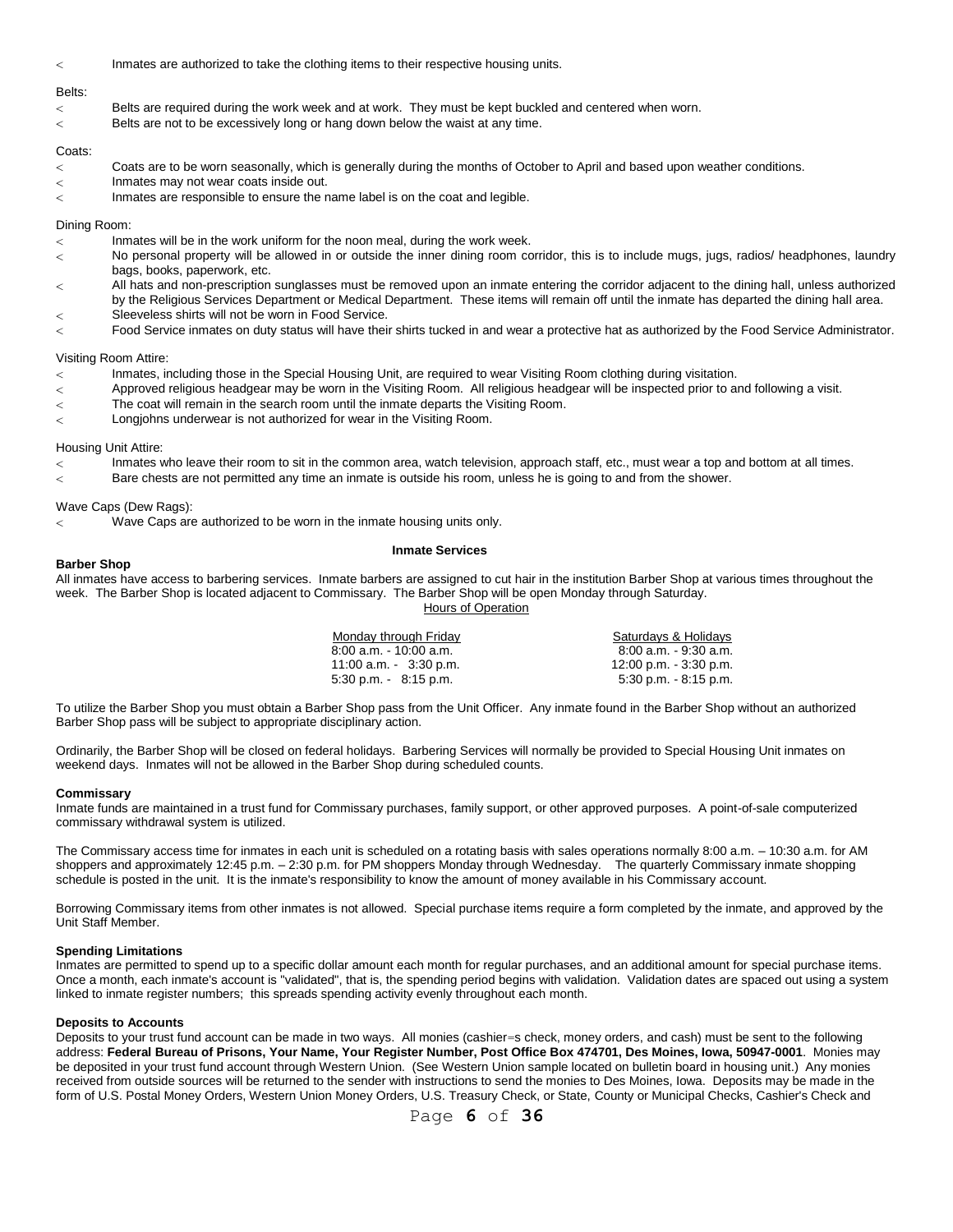various other Domestic Money Orders, U.S. Government Checks (Federal/State/County/Municipal checks), Foreign negotiable instruments payable in U.S. dollars only, and business checks. All non-postal money orders and non-government checks will be held for fifteen (15) days before being posted to the inmate=s account. All non-domestic or foreign negotiable instruments will be held from 30 to 60 days before being posted. Checks or money orders must be made out in the inmate=s name and their register number should be included.

# **Commissary Fund Withdrawals**

Through the use of TRULINCS, inmates will initiate the creation of a form utilized by the institution for the withdrawal of inmate funds from Commissary accounts. Unit Managers can approve withdrawals from the trust fund account to send funds to dependents and other family members, or for the purchase of flowers, payment of telegraph and postage costs, etc.

Only the Associate Warden(P) can approve inmate contributions to recognized charities and withdrawals exceeding \$500.00. Withdrawals for education and leisure time items are approved by the Supervisor of Education/Unit Manager.

#### **Inmate Telephone System**

Inmates are permitted to utilize the TRUFONE system to make either direct-dial, subject to available funds, or collect calls. Inmates are required to key name and address information related to each telephone number they add to their approved telephone list via the TRULINCS system. Inmates are permitted to possess up to 30 total active numbers on their TRUFONE account. Inmates who include their attorney(s) on the phone list do so with the understanding that all calls made through the TRUFONE system are subject to monitoring.

Each inmate will access their TRUFONE account using their PAC number and voice recognition process. Staff will register the inmate for voice recognition, should the inmate arrive without the process being initiated at their previous location, prior to allowing access to place telephone calls.

Inmates are responsible for transferring funds from their Commissary account to their TRUFONE account. Transferring of funds may be made twice per day in whole dollar amounts utilizing the TRUFONE system. Once the funds are transferred, the funds may only be refunded if the inmate is released or on a telephone restriction more than 30 days as a one-time transfer upon written request from the inmate.

Access to the TRUONE system is available during the hours of operations which are 6:00 a.m. to 10:00 p.m. seven days per week, inclusive of holidays.

#### **Pre-Release Plan**

This is a voluntary program which allows inmates to set aside funds in their accounts in preparation for their release (which is an alternative to outside savings accounts). Such plans are a vehicle for saving funds and is not an interest bearing savings option. Requests to participate in this program must be received in writing via the standard Inmate Request to Staff Form (Attention: Inmate Accounts). Once this plan is established, it will transfer with the inmate=s account upon transfer. Requests in writing must include the total amount (target amount) to be saved, the income categories that the inmate wants funds to be deducted from (such as payroll, outside sources of income, or both), and the percentage of income desired to be applied toward the Pre-release Plan goal. Outstanding debts will be considered by the system prior to funds being held for this savings program. Requests to stop future encumbrances (holds) and participation in the plan must be submitted in writing as well. Furthermore, if an inmate desires to transfer funds in one lump sum amount to or from their available balance to their pre-release balance then such requests must be initiated in writing as well. Upon release, funds encumbered will be released. Once again at that time debt collection procedures are still applicable.

# **Inmate Electronic Messaging System (TRULINCS)**

Inmates at USP Allenwood may be approved for access to the electronic messaging system (TRULINCS).

Contact Lists: Inmates will be required to perform the "Acceptance" of the Warning/Responsibility and Acknowledgement form at the commencement of the login to be eligible to utilize TRULINCS. Services offered in TRULINCS are: public messaging, viewing/printing account transactions, BP-199 withdrawals, list management for phone, email and postal addresses, electronic Law Library as well as print services. Inmates may print 10 labels per day at no charge. An inmate=s contact list may have up to 100 contacts inclusive of 30 email addresses, 30 telephone numbers and 40 mailing addresses. Inmates who add attorney(s) on the email contact list do so with the understanding that all messages sent via TRULINCS are subject to monitoring.

Inmates who have transferred in from another Bureau of Prisons institution will have TRULINCS access generally within a day, as their funds and TRULINCS list transfer with them.

Access: to TRULINCS is provided by terminals located in their housing unit and is available during the hours of operation which are 6:00 A.M. to 10:00 P.M. seven days per week, inclusive of holidays. Using the electronic messaging system is accomplished only after an inmate has purchased minutes (TRU-Units) which transfers funds from the commissary/inmate account to the TRULINCS account.

**Once an inmate transfers funds to purchase TRU-Units from their TRUFACS, it cannot be reversed - with the exception of release or an extended messaging restriction (30 days or longer).** Inmates may purchase from 40 to 600 TRU-Units at one time per session and their TRUFACS account is immediately deducted. Each TRU-Unit is charged at \$.05 to the account. Inmates may also check their account balances for inmate accounts, TRUFONE, and TRULINCS.

Restrictions: Inmates on any type of restriction (phone, commissary, messaging, visiting) from another institution will continue to be on restriction at this institution for the duration of the sanction or until transferred.

Each inmate will be required to key their register number, PAC number, and TRUFACS pin number to enter the system.

Inmate messaging will be limited to 13, 000 characters. Inmates will not have access to the Internet nor will they be able to receive pictures of any other attachments. The delivery of all incoming and outgoing messages is delayed by a minimum of one hour. Inmates are limited to a 30 minute session for messaging and a 30 minute period between sessions. Inmates will be billed as one TRU-Unit (or \$.05) per minute for messaging.

When an inmate enters an email address on their contact list, TRULINCS sends a system generated message to the contact giving them the opportunity to accept or reject email contact with the inmate prior receiving any messages from the inmates. The contact will be referred t[o www.CORRLINCS.com](http://www.corrlincs.com/) web site to create an account and accept the messaging from the inmate. If a positive response is received, the inmate may begin exchanging electronic messages with this contact after the contact has successfully established a CORRLINCS account.

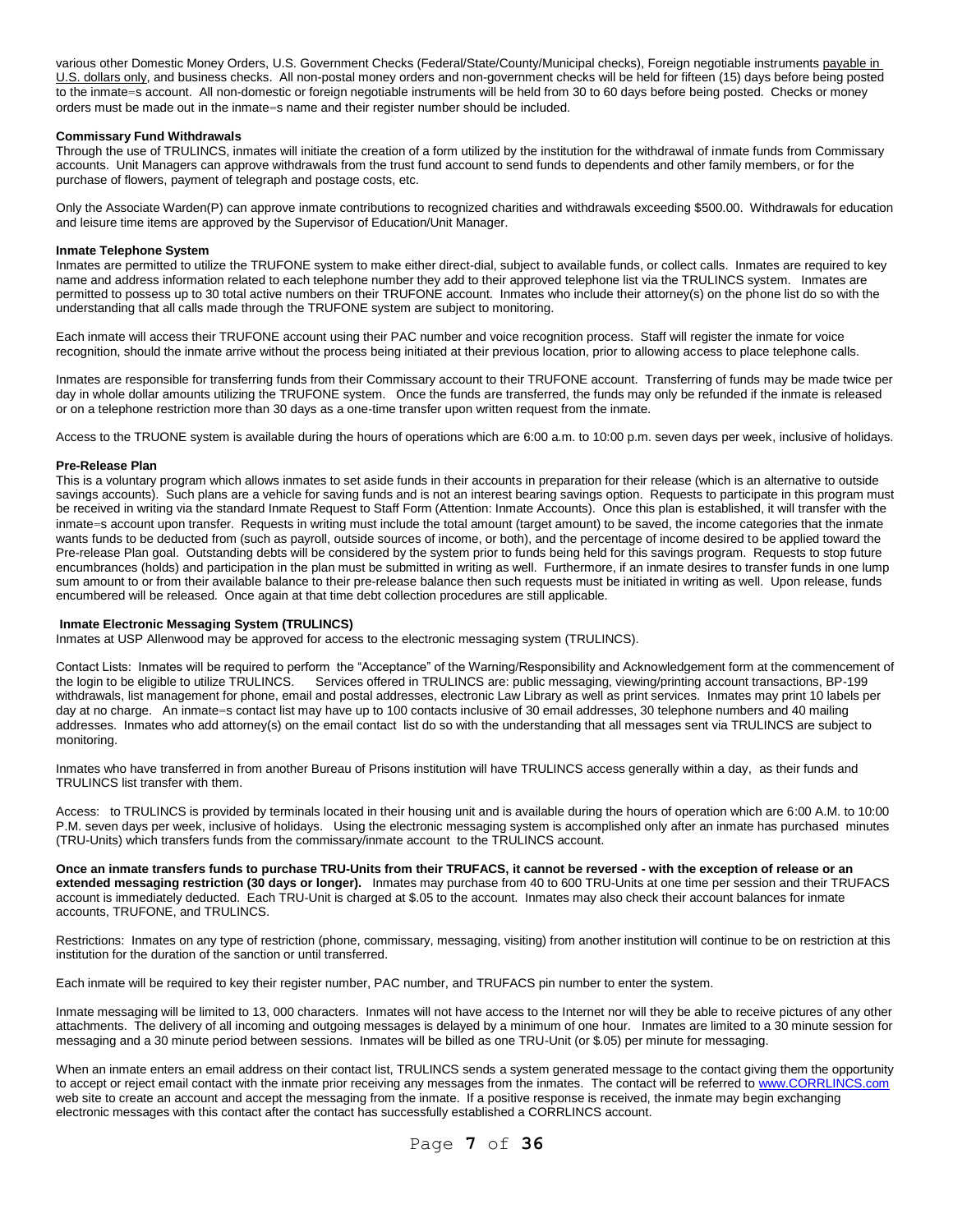If a contact rejects TRULINCS participation, the inmate is blocked from sending any messages to that email address.

Inmates will have access to the electronic law library utilizing the TRULINCS system. Inmates are limited to a one hour session for this access with a 30 minute period between sessions.

Inmates will be permitted to utilize the TRULINCS system to print inmate account statements, TRUFONE lists, electronic law library information, email messages, contact labels for outgoing mail, and processing the BP199, Request of Withdrawal of Personal Funds, form. Inmates will be billed as three TRU-Units (or \$.15) per page.

#### **Clothing Exchange & Laundry**

All issued clothing, linen, towels, etc., are exchanged on a one-for-one basis at the Clothing Issue. The schedules for exchange are posted on unit bulletin boards. Inmates will launder their personal items in washers/dryers located in the housing unit.

Hygiene bags are issued bi-weekly during laundry open house normally the first and third week of each month. Inmates are required to present their identification card to laundry staff upon issue of the hygiene bag.

## **Security Procedures**

#### **Counts**

When a count is announced, each inmate must return to his room/area, and remain there quietly until it is announced that the count is clear. The staff will take disciplinary action if an inmate is not in his assigned area or leaves before the count is cleared. Official counts will be taken at about 1:00 a.m., 3:00 a.m., 5:00 a.m., 4:15 p.m. stand up count and 10:00 p.m. stand up count. Additionally, a 10:30 a.m. stand-up count will occur on weekends and holidays. Other counts occur during the day and evening. The inmate must actually be seen at all counts, even if the inmate must be awakened.

#### **Duress Alarms**

All cells within the institution are equipped with a duress button. This button is to be used in the event of an emergency.

#### **Lockdown**

Lockdown in housing units is at 9:45 p.m. in preparation for the 10:00 p.m. stand up count. There will be no television viewing after 10:00 p.m. unless approved by the Associate Warden of Programs.

#### **Call-Outs**

Call-outs are a scheduling system for appointments (which include health services, dental, educational, team meetings and other activities) which are posted each day and viewed by inmates at 4:00 p.m. on a designated housing unit television, on the day preceding the appointment. It is the inmate's responsibility to check for appointments on a daily basis; all scheduled appointments are to be kept. If an inmate is in need of routine medical attention, he ordinarily will have to go to Health Services, Monday, Tuesday, Thursday or Friday, between the hours of 7:30 a.m. and 6:30 p.m., and sign up for sick call. Illnesses of an emergency nature are exceptions and are handled accordingly.

#### **Identification Card**

All inmates are required to carry Identification cards when programming or on the compound at all times for identification and security purposes. Lost commissary cards should be reported to your unit team.

#### **Pass System**

During the regular work day (7:30 a.m. to 4:00 p.m.) inmates must have a pass to enter the gymnasium. Inmates receive a recreation pass from the Unit Officer. It is the responsibility of the inmate to return the pass to the unit officer when they return to the unit at the completion of the work day.

Work passes are distributed by the detail supervisors for inmates to report to areas of the institution to complete assigned work. These passes are regulated by the detail supervisors. It is the responsibility of the inmate to return the work pass to the supervisor at the completion of the work day.

Passes for the Barber Shop are distributed by the Unit Officer. Inmates are to sign up for the Barber Shop with the Unit Officer. It is the responsibility of the inmate to return the Barber Shop pass to the Unit Officer immediately after having their hair cut.

#### **Controlled Movement**

Inmate movement throughout the institution is regulated by a procedure called controlled movement. Controlled movement is to ensure that the movement of inmates is orderly and timely.

USP Allenwood has a spilt compound. The first of two controlled movements will begin generally around the half hour and will end ten (10) minutes later. Once that move is completed and the compound is cleared, the other movement will be called.

The beginning and end of each move will be announced by the Control Center. During the ten (10) minute period of controlled movement, inmates may move from one area of the institution to another without a pass or staff escort.

During workday evening hours, the first controlled movement usually will begin at the end of the evening meal. This means that after dinner inmates may travel to any unrestricted area of the institution during these hourly moves. On Saturdays, Sundays, and holidays, the first controlled movement will begin at the end of the morning meal. Due to the split compound, inmates participate in recreational activities depending on which housing unit is designated to that area. This is set up on a rotating basis.

#### **Compound Procedures**

- Inmates are to walk on sidewalks only. Inmates are not to cut across the non-paved areas in front of the units or areas not part of a recreational field.
- Inmates are not authorized to gather at the entrances of the housing units or other entrances to a corridor. Inmates may gather on the recreational areas.

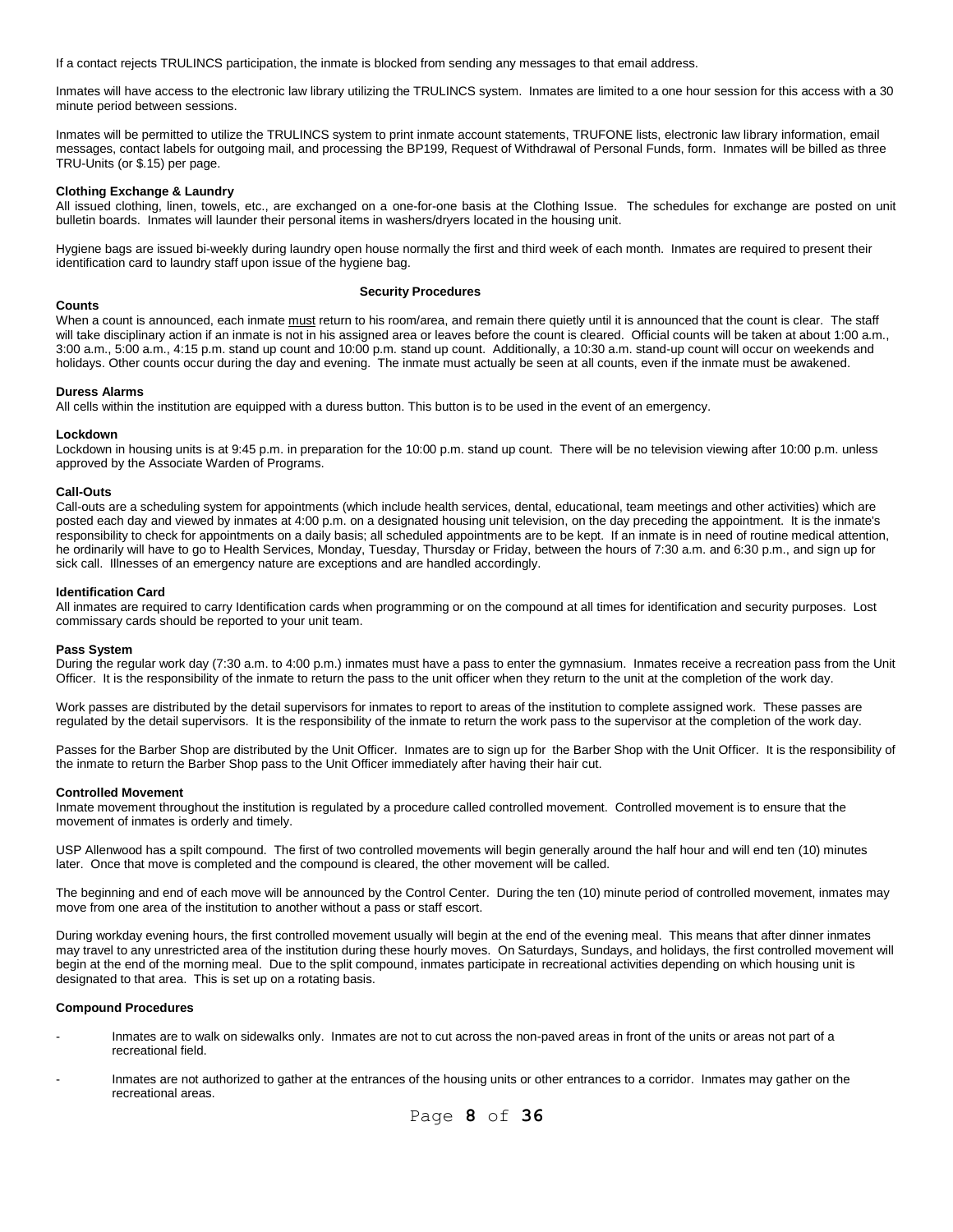- Running is only permitted on the recreational fields or running track. Inmates are not to run on any sidewalk or corridor.
- Inmates are not to stand or gather along the walls of the housing units or other buildings.
- Inmates are not to enter a housing unit they are not assigned to. This includes the hallway from the compound door to the unit entrance.

#### **Contraband**

Contraband is defined as any item not authorized or issued by the institution, received through approved channels, or purchased through the Commissary. Each inmate is responsible for all items found in his assigned living area and should immediately report any unauthorized item to the Unit Officer. Any item in an inmate's personal possession must be authorized, and a record of the receipt of the item should be kept in the inmate's possession.

Inmates may not purchase or be gifted radios or any other items from another inmate; items received in this manner are considered contraband and will be confiscated. Any altered item, even if an approved or issued item, is considered contraband. Altering or damaging government property is subject to disciplinary action.

#### **Shakedowns**

Any staff member may search an inmate's room/work area to ensure contraband is not present. An inmate will not be present during a shakedown of his room. The property and living area will be left in the same general condition as found and these shakedowns will be unannounced and random.

#### **Drug Surveillance**

The Bureau operates a drug surveillance program that includes mandatory random testing, as well as testing of certain other categories of inmates. If a staff member orders an inmate to provide a urine sample for this program, and the inmate does not do so, the inmate will be subject to disciplinary action.

#### **Alcohol Detection**

A program for alcohol surveillance is in effect at all institutions. Random samples of the inmate population are tested on a routine basis, as well as those suspected of alcohol use. Refusal to submit to the test or having a positive test result will be subject to disciplinary action.

#### **Fire Prevention and Control**

Inmates are required to report fires to the nearest staff member, so property and lives can be protected. Piles of trash or rags in closed areas, combustible material, items hanging from fixtures or electrical receptacles, or other hazards cannot and will not be tolerated. Regular fire inspections are made in each institution by qualified professionals.

#### **Work Assignments**

#### **Programs and Services**

All inmates are required to maintain a regular work assignment. Many work assignments are controlled through a Performance Pay System, which provides monetary payment for work. Federal Prison Industries has a separate pay scale. Unit staff approve work changes and see that they are posted on the Daily Change Sheet.

Institutional maintenance jobs are usually the first assignment an inmate receives. These might include work in Food Service, as a unit orderly, or in a maintenance shop; however, most institutions have a significant number of inmate jobs in factories operated by Federal Prison Industries, also known as UNICOR. Many institutions have a waiting list for factory employment.

UNICOR employs and trains inmates through the operation of, and earnings from, factories producing high-quality products and services for the federal government.

Some examples of products and services UNICOR produces are electronic cable assemblies, executive and systems furniture, metal pallet racks, stainless steel food service equipment, mattresses, towels, utility bags, brooms, data entry, signage, and printing. UNICOR earnings fund other inmate programs, as well as pre-industrial training to prepare inmates for employment.

#### **Education Programs**

#### **English as a Second Language (ESL)**

This course is designed for non-English speaking persons who wish to learn or improve their ability to understand, speak, read and/or write basic English. The first objective of the program is to teach basic vocabulary and conversational skills, ESL. As the student progresses, the vocabulary is expanded and written English is added to the curriculum, EPC. This program will have beginning, and advanced levels. The beginning program is mandatory for those scoring less than 225 on the CASAS test.

#### **Literacy**

All inmates incarcerated in a federal facility after May, 1991, who do not have a verified high school diploma or GED will be mandatorily enrolled in the Literacy Education (GED) Program. Further, those inmates will be required to complete 480 hours of instruction or successfully attain their GED certificate to be eligible for promotion above pay grade 4 in IPP or UNICOR assignments. This pay grade exemption is based on continuous enrollment in class, effort and clear conduct in the institution. Inmates must attend literacy classes for 240 hours before they can withdraw from the program. Inmates withdrawing before achieving their GED will not be eligible to promote beyond pay grade 4 in IPP or UNICOR assignments. Within the program, the student pursues a course of study that enables him to develop a more advanced general knowledge in the five GED test areas: Writing, Mathematics, Literature and Arts, Science, and Social Studies. Workbooks are available to the students.

Inmates sentenced under the Violent Crime Control and Law Enforcement Act and Prison Litigation Reform Act with a date of offense on or after September 13, 1994, must have a GED, or be making satisfactory progress on obtaining their GED in order for their Good Conduct Time to be vested.

#### **Vocational Training**

Vocational Training (VT) in Computer Word Processing and Computer Assisted Drafting is provided for inmates who want to acquire marketable job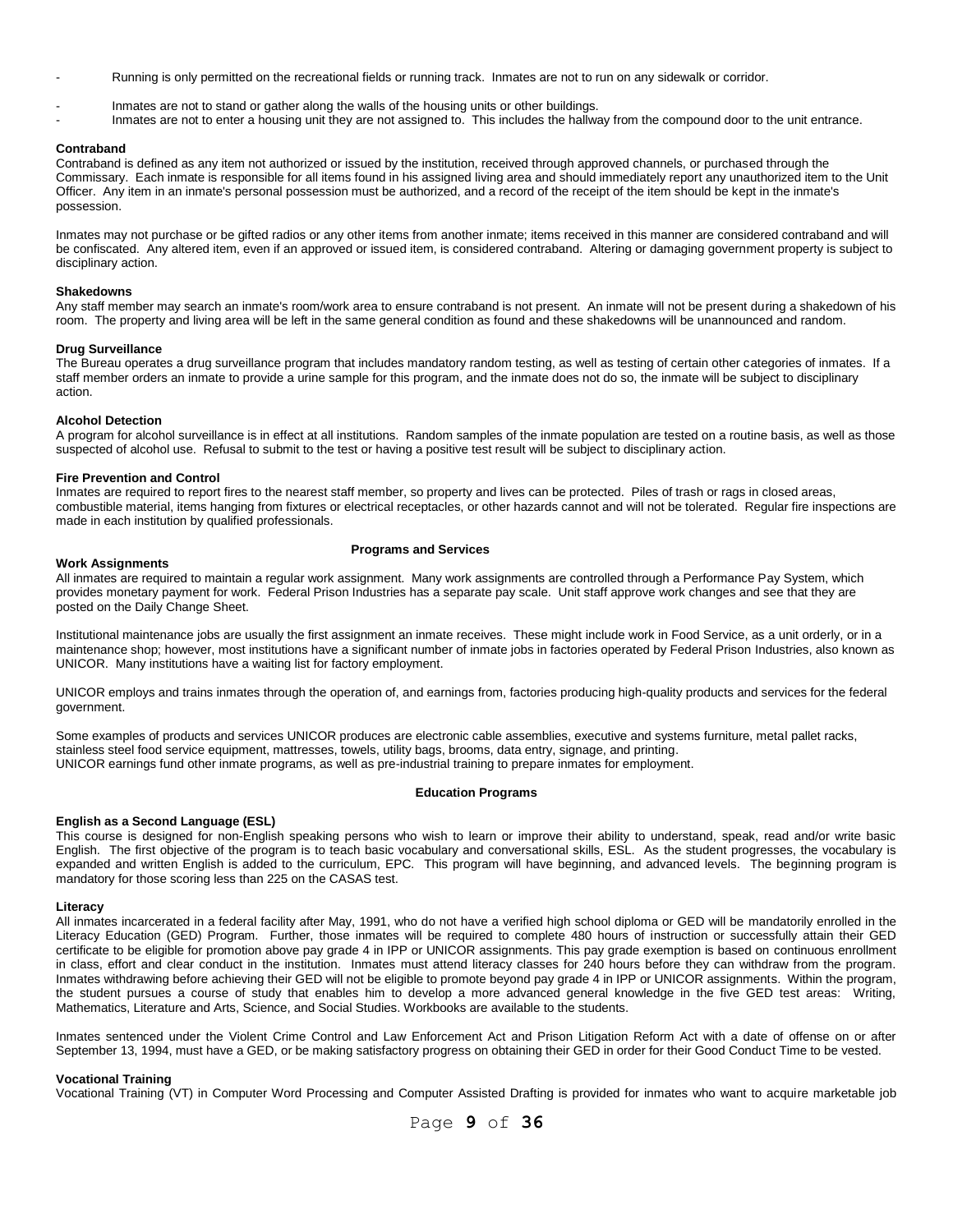skills. Upon completion, the inmate will be prepared with a theoretical knowledge of entry level position in the field of study and a general knowledge of related career options.

# **Certification**

At present, certification exists for VT in Computer Word Processing and Computer Assisted Drafting.

#### **Libraries**

This facility operates an Electronic Law Library and a Leisure Library. The Electronic Law Library includes an extensive range of information on federal legislative and case law. It also includes the Federal Prison System Policy Statements. Electric typewriters are available in the Library Research Center for inmate legal work. Inmates provide the material to utilize the electric typewriters.

#### **Self-Improvement Programs**

The Education Department is responsible for educational testing, academic training, social education, vocational training, the leisure library and Law Library. Education hours are as follows:

| Monday - Friday | $7:45$ a.m. $-3:30$ p.m. |
|-----------------|--------------------------|
|                 | $5:30$ p.m. $-8:30$ p.m. |
| Saturday        | $7:30$ a.m. $-3:30$ p.m. |

## **Testing**

Each inmate that does not have a GED or High School diploma will be required to take a standardized achievement test; scores that are not more than two (2) years old will be accepted if the inmate is transferred from another institution. The inmate will be given a TABE placement test in order to be appropriately placed in a GED class. If the inmate has not achieved a GED after participation in the class for one 240 hour period, the inmate may choose either to continue in the program or drop out, unless otherwise mandated by statute.

## **Pre-Release Programming-Employment and Personal Finance Skills**

The Employment and Personal Finance Skills portion of the Pre-Release Program is designed to assist inmates in preparing to obtain employment upon release. The Career Resource Center, located in the Education Department is open Thursday and Friday from 1:30 pm to 3:30 p.m. Inmates are provided instruction on developing plans for job search. The Career Resource Center offers classes and informational seminars concerning resume, writing, job search skills and personal finance.

## **Psychology and Psychiatry Programs**

All inmates will be screened by Psychology Services staff during the institution's Admission and Orientation (A&O) Program. Screening may include an individual interview. Psychologists are available for individual and/or group psychotherapy. Inmates interested in services can submit an "Inmate Request to Staff Member" (Cop-out) to Psychology Services. Mental health services are offered in the areas of drug and alcohol abuse, as well as for other behavioral or emotional problems.

In Psychology Services there are clinical psychologists who provide assessment and treatment for problems such as depression, anxiety and interpersonal issues. Treatment is offered through individual and group psychotherapy, as well as several self-help programs which utilize self-help books.

This department also offers the Drug Abuse Education class, the Non-Residential Drug Abuse Treatment program and referrals to the Residential Drug Abuse program. In addition to these programs, Psychology Services offers a smoking cessation program. Inmates requiring assistance with smoking cessation or drug abuse can forward a request for such assistance to Psychology Services.

Consultations with psychiatrists are arranged through Psychology Services staff to meet the needs of inmates who may require psychotropic medications.

#### **Counseling Activities**

There are many alternatives for inmates who have personal problems, and desire to correct them. These options include Alcoholics Anonymous, Narcotics Anonymous, Anger Management, the Parenting Program and other voluntary and self help groups. In addition, institutions have professional staff as resources that are trained in the various social science fields. Inmate participation in these activities will be encouraged based upon the staff's assessment of inmate needs, but participation in such activities is voluntary. The staff of each unit are available for informal counseling sessions and they conduct formal group counseling activities.

**Sexually Abusive Behavior**, **Prevention & Reporting** - The Bureau of Prisons defines Inmate-on- Inmate Sexual Abuse/Assault as: One or more inmates engaging in, or attempting to engage in a sexual act with another inmate or the use of threats, intimidating, inappropriate touching, or other actions and/or communication by one or more inmate aimed at coercing and/or pressuring another inmate to engage in a sexual act. The Bureau defines Staff-on- Inmate Sexual Abuse/Assault as: engaging in, or attempting to engage in a sexual act with any inmate or the intentional touching of an inmate=s genitalia, anus, groin, breast, inner thigh, or buttocks with the intent to abuse, humiliate, harass, degrade, arouse, and/or gratify the sexual desire of any person.

**Prevention** - Here are some things you can do to protect yourself against sexual assault:

Carry yourself in a confident manner at all times. Do not permit your emotions (fear/anxiety) to be obvious to others.

Do not accept gifts or favors from others. Most gifts or favors come with strings attached to them.

Do not accept an offer from another inmate to be your protector.

Find a staff member with whom you feel comfortable discussing your fears and concerns.

Page **10** of **36**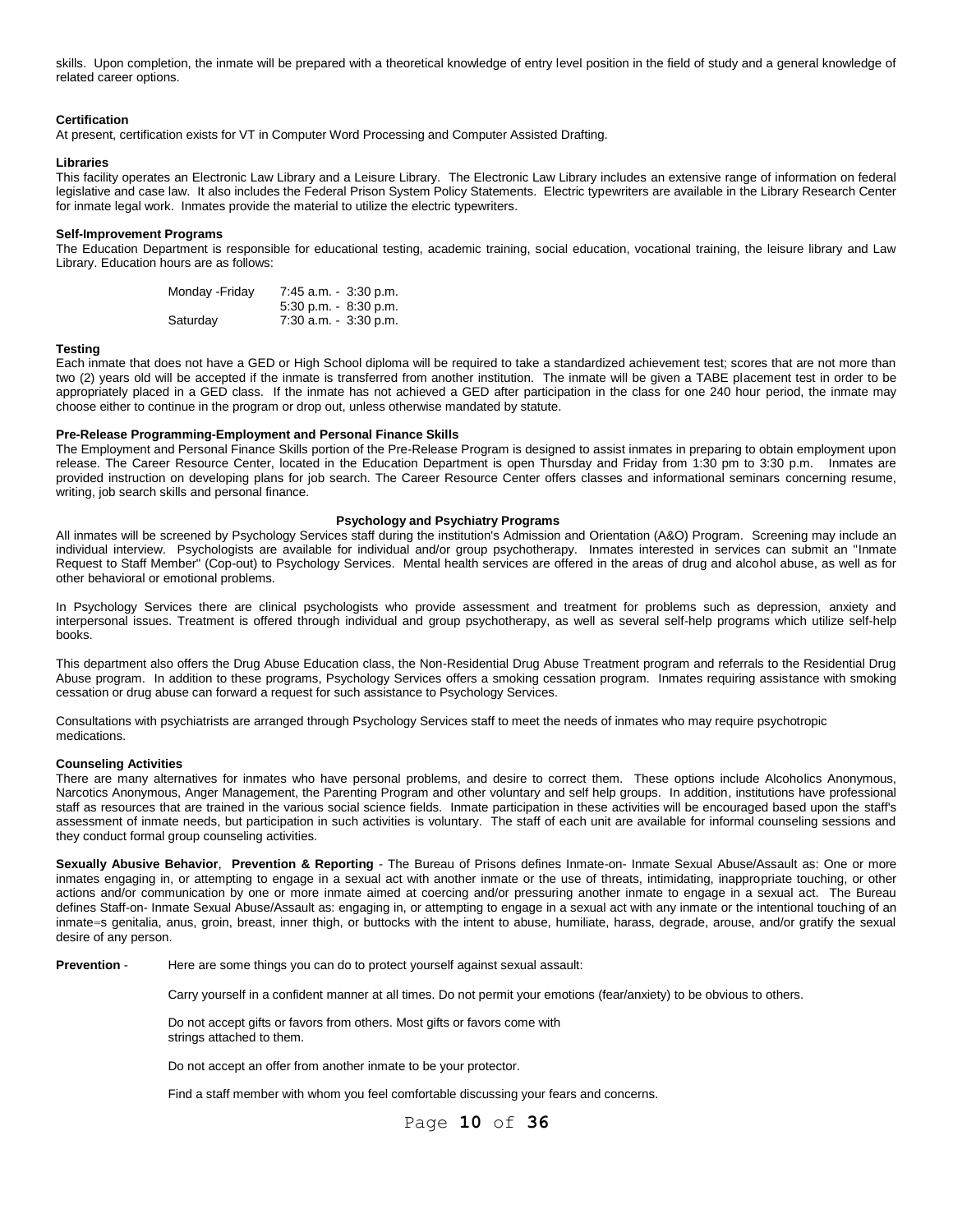Be alert! Do not use contraband substances such as drugs to alcohol; these can weaken your ability to stay alert and make good judgments.

Be direct and firm if others ask you to do something you don=t want to do. Do not give mixed messages to other inmates regarding your wishes for sexual activity.

Stay in well lit areas of the institution.

Choose your associates wisely. Look for people who are involved in positive activities like educational programs, psychology groups, or religious services. Get involved in these activities yourself.

Trust your instincts. If you sense that a situation may be dangerous, it probably is. If you fear for your safety, report your concerns to staff.

**Reporting** - If you become a victim of a sexual assault, **YOU SHOULD REPORT IT IMMEDIATELY TO ANY STAFF MEMBER** who will offer you immediately protection from the assailant and will refer you for a medical examination and clinical assessment. Even though you may want to clean up after the assault, it is important to see medical staff BEFORE you shower, wash, drink, eat, change clothing, or use the bathroom. Medical staff will examine you for injuries which may or may not be readily apparent to you. They can also check you for sexually transmitted diseases and gather any physical evidence of assault. If you are not comfortable talking to staff you may write a letter directly to the Warden and/or the Regional Director. To ensure confidentiality, use special mail procedures. You may also use the Administrative Remedy process to notify staff. If you think your situation is too sensitive to file with the Warden, you may file directly to the Regional Director with a BP-10.

**Discipline and/or Prosecution of sexual perpetrators**- Inmates who engage in inappropriate sexual behavior with or direct it at others, can be charged with the following Prohibited Acts under the Inmate Disciplinary Policy.

| Code 101(A),  | Sexual Assault                     |
|---------------|------------------------------------|
| Code 205 (A), | Engaging In a Sex Act              |
| Code 206 (A), | Making a Sexual Proposal           |
| Code 221(A),  | Being in an Unauthorized Area with |
|               | a Member of the Opposite Sex       |
| Code 300(A),  | Indecent Exposure                  |
| Code 404(A),  | Using Abusive or Obscene Language  |

Furthermore, staff or inmates who engage in sexual abuse or assault of inmates will be investigated by law enforcement authorities and if found guilty will be subject to a full range of criminal and administrative sanctions.

**Treatment Options**- If you have been the victim of an assault by staff or inmates, you may seek counseling and /or advice from a psychologist or chaplain. Crisis counseling, coping skills, suicide prevention and mental health counseling are available to you. Most people need help to recover from the emotional effects of sexual assault. If you are a recent victim or in the past, psychology staff are available for counseling.

If you feel that you need help to keep from sexually assaulting someone else, psychological services are available to help you gain control over these impulses.

#### **Suicide Prevention**

It is not uncommon for people to experience depression and hopelessness while in jail or prison, particularly if they are newly incarcerated, are serving a long sentence, and experiencing family problems or problems getting along with other inmates, or receive bad news. Sometimes, inmates consider committing suicide due to all of the pressure they are under. Staff are trained to monitor inmates for signs of suicidality, and are trained to refer all concerns to the Psychology Department. However, staff do not always see what inmates see. If you are personally experiencing any of the problems noted above, or you or another inmate are showing signs of depression (sadness, tearfulness, lack of enjoyment in usual activities), withdrawal (staying away from others, reducing phone calls and/or visits), or hopelessness (giving away possessions, stating that Athere is nothing to live for@), Please alert a staff member right away. Your input can save a life.

#### **Recreation, Leisure and Social Programs**

#### **Recreation Programs**

Leisure activities and recreation programs are supervised by the Recreation Department. These programs help inmates develop an individual wellness concept. Programs include indoor and outdoor activities and range from individualized arts and crafts programs to intramural team sports such as softball, basketball, and volleyball. Physical fitness and weight reduction programs are also important activities for inmates and contribute to mental health, good interpersonal relations, and stress reduction. In addition, inmates can learn to use their free time constructively.

#### **Musical Instruments**

Musical Instruments are available in the recreation area for inmates. These instruments will remain in the recreation area. Authorization to purchase musical instruments is required as with any other special purchase items.

## **Hobbycrafts**

Hobbycraft programs vary from institution to institution. They typically include activities such as painting, leather working, art and ceramics. Completed projects that are authorized by the Recreation Department shall be mailed home. Inmates are not allowed to have completed projects in their rooms.

#### **Religious Programs**

The institution offers a wide range of religious services for inmates. The institution Chaplains provide pastoral care and supervision of these services. Additional contractors, and volunteers and visitors provide a variety of religious services and programs for inmate representative of the many approved inmate faith groups in the institution. Religious holy days and the Certified Processed Food Program (Religious Diet Program) are also coordinated

# Page **11** of **36**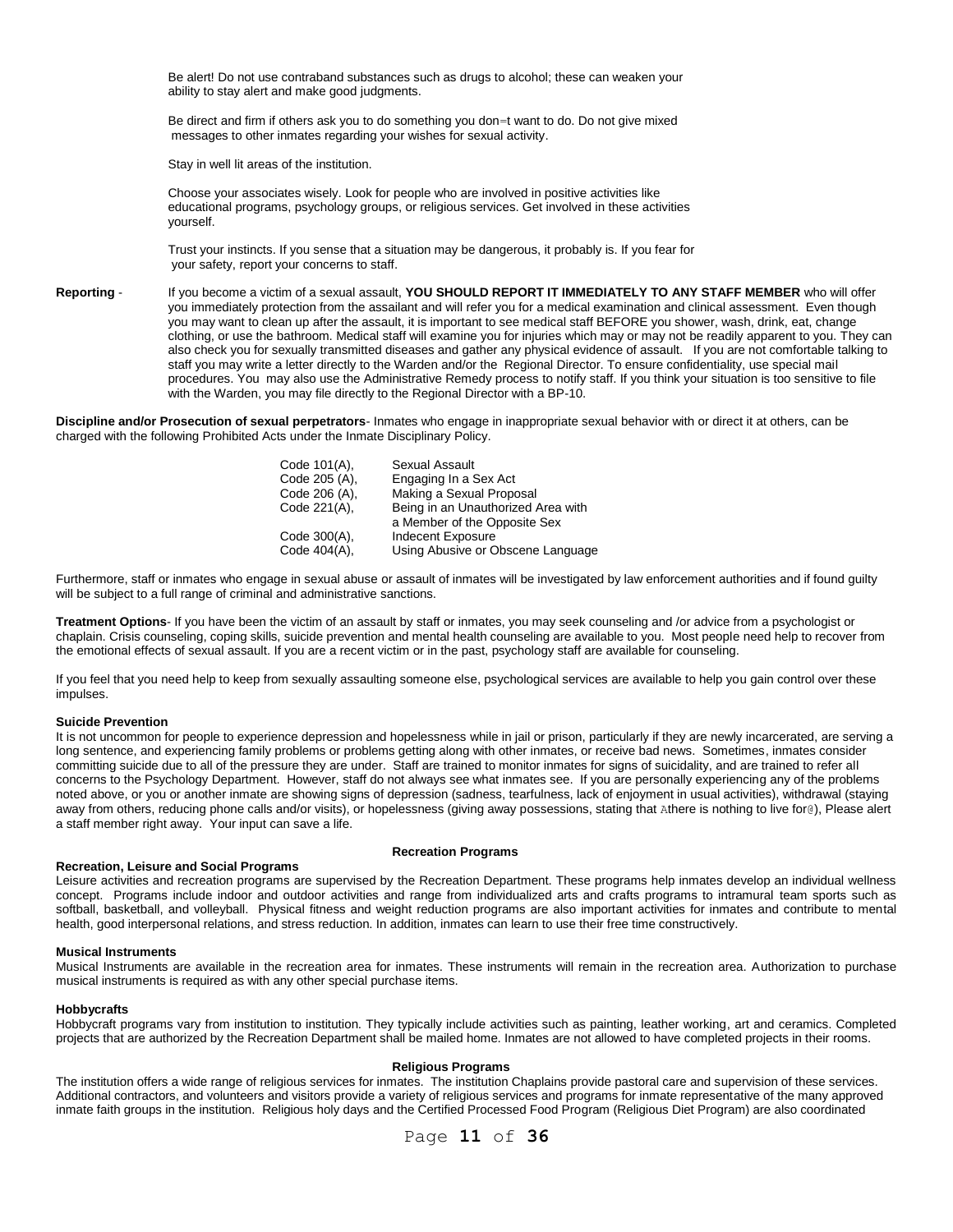through the Religious Services Department. Further information regarding these services and programs is available through the Admission and Orientation (A&O) Program for inmates, as well as from the Chaplain=s Office.

A list of upcoming Religious Holidays and Banquets for the calendar year is posted in the Chapel. Any inmate wishing to attend a specific Religious Holiday or Banquet must submit a request for participation via cop-out to the Chapel **30 DAYS PRIOR** to the date of the event. All inmates must also meet the specific criteria required by policy to participate in an event. Inmates must be listed on SENTRY as that specific religion to qualify to participate.

#### **Marriages**

Currently FCC Allenwood cannot conduct marriages. The Chaplains are available to discuss with the inmate the criteria for marriage while incarcerated.

#### **Food Service**

Inmates are provided nutritious, appealing meals in all Bureau institutions. Self-service meal operations for general population inmates may include features such as salad bars and special diet programs. Specific approval procedures for special diets vary from institution to institution, and Food Service can explain them.

Inmates housed in special housing units and Bureau Health Service facilities also receive a balanced, nutritious diet. Except for any approved special diets, inmates in these units receive the same diet as inmates in the general population, although portions and manner of service may vary.

Inmates will not be allowed to bring containers into the food service area or take food items from the area, except one piece of fruit during the morning meal.

# **FCC ALLENWOOD HEALTH SERVICES DEPARTMENT**

**MEDICAL SERVICES:** Routine medical and dental care is offered within the Health Services Department at FCC Allenwood. Local community medical resources may be utilized when deemed necessary by the institution=s medical staff. Additionally, an inmate may be transferred to another correctional facility or medical referral center, for more extensive medical care when indicated by the institution Physician.

FCC Allenwood consists of three facilities. Each facility has an Assistant Health Service Administrator, Dental Officer, and Medical Officer who will oversee the medical and dental care provided at your facility. Should you have any administrative, dental, or medical concern, it should initially be addressed to these persons. If you believe that your issue was not appropriately addressed you can submit a request to the attention of the Chief Dental Officer, Clinical Director, or Health Service Administrator. If you continue to believe that your issue was not appropriately addressed, you may submit your grievance through the Administrative Remedy process.

**GENERAL POPULATION APPOINTMENTS:** Sick call and dental sick call will be held on the days and times posted in the Health Service Department. Appointments for routine medical and dental care are issued at the triage area in the Health Services Department. Routine sick call is not held on weekends and holidays. If the institution is experiencing a situation where inmate movement is not permitted (i.e. institution lock-down), sick call triage will be provided in the housing units. If the medical staff determine the sick call is of an emergent priority, the inmate will be issued a same day appointment slip reflecting the time of the appointment. The inmate must present this appointment slip to the work supervisor so that you can be permitted to move to the Health Service Department during an institution move. If the medical staff determine the sick call complaint is not of an emergent priority, the inmate will be advised that his assigned medical provider will schedule him for an appointment and he is to watch the callout for the date and time of that appointment. **Sick call request forms** will not be accepted through the institutional mail.

If an inmate becomes ill after the regular sick-call sign-up time, he should ask his work supervisor or unit officer to call the Health Service Department. Health Services staff will determine if, and/or when an appointment will be scheduled.

Appointments for other medical evaluations, tests, and clinics (such as eye exams, blood studies, physician visits, etc.) will be scheduled via the institution call-out roster. It is your responsibility to review the call-out daily and show up on time for all appointments.

Dental sick-call is for emergency care only, such as toothaches, abscesses, temporary fillings, etc. Dental sick call is scheduled on a first come, first seen basis. If the dental sick call is full and an inmate has a dental emergency, the inmate=s work detail supervisor can notify the dental department. To obtain *routine* dental treatment, such as permanent fillings, dentures, and cleanings, you must submit an **Inmate Request to Staff** (Cop-Out) to the Dental Department. All routine appointments will be scheduled on the institution=s call-out.

**SPECIAL HOUSING INMATES:** Inmates placed in Special Housing will be seen by a clinical staff member at least once daily. Inmates with routine medical and dental care concerns will be addressed daily. If the medical staff determine the sick call is of an emergent priority, the inmate will be evaluated that day. If the medical staff determine the sick call is not of an emergent priority, the inmate will be advised that his assigned Primary Care Provider will schedule him for an appointment.

PRIMARY CARE PROVIDER: All inmates are assigned a Primary Care Provider utilizing the 4<sup>th</sup> and 5<sup>th</sup> number of the Registration Number. Inmates **will not** be permitted to change providers. A list of the Primary Care Providers will be posted in each Health Service Department.

PHYSICAL EXAMINATIONS: All new commitments to the Federal Bureau of Prisons System will be scheduled for a complete physical examination, which is mandatory, within 14 days of arrival at the institution. This examination may include laboratory studies, hearing and sight screening, medical history, and physical examination. A dental examination will be completed within 30 days of an inmate=s arrival.

All inmates under the age of 50, are entitled to a routine physical examination every two years. Those inmates, age 50 or over, are entitled to this examination annually. These examinations may include an electrocardiogram, rectal examination, tonometry, vision testing, and blood work testing, and other tests, as determined by your Primary Care Provider. This optional examination requires an inmate to report to Sick-Call and request an appointment with your Primary Care Provider. You will be placed on the list for a physical and the appointment will be listed on a future call-out list located in the housing units. Because this physical is for your health and well being, we encourage you to take the opportunity extended to you. During this voluntary examination, you may refuse any part of the process that you do not want performed. All inmates, within 12 months of their release date,

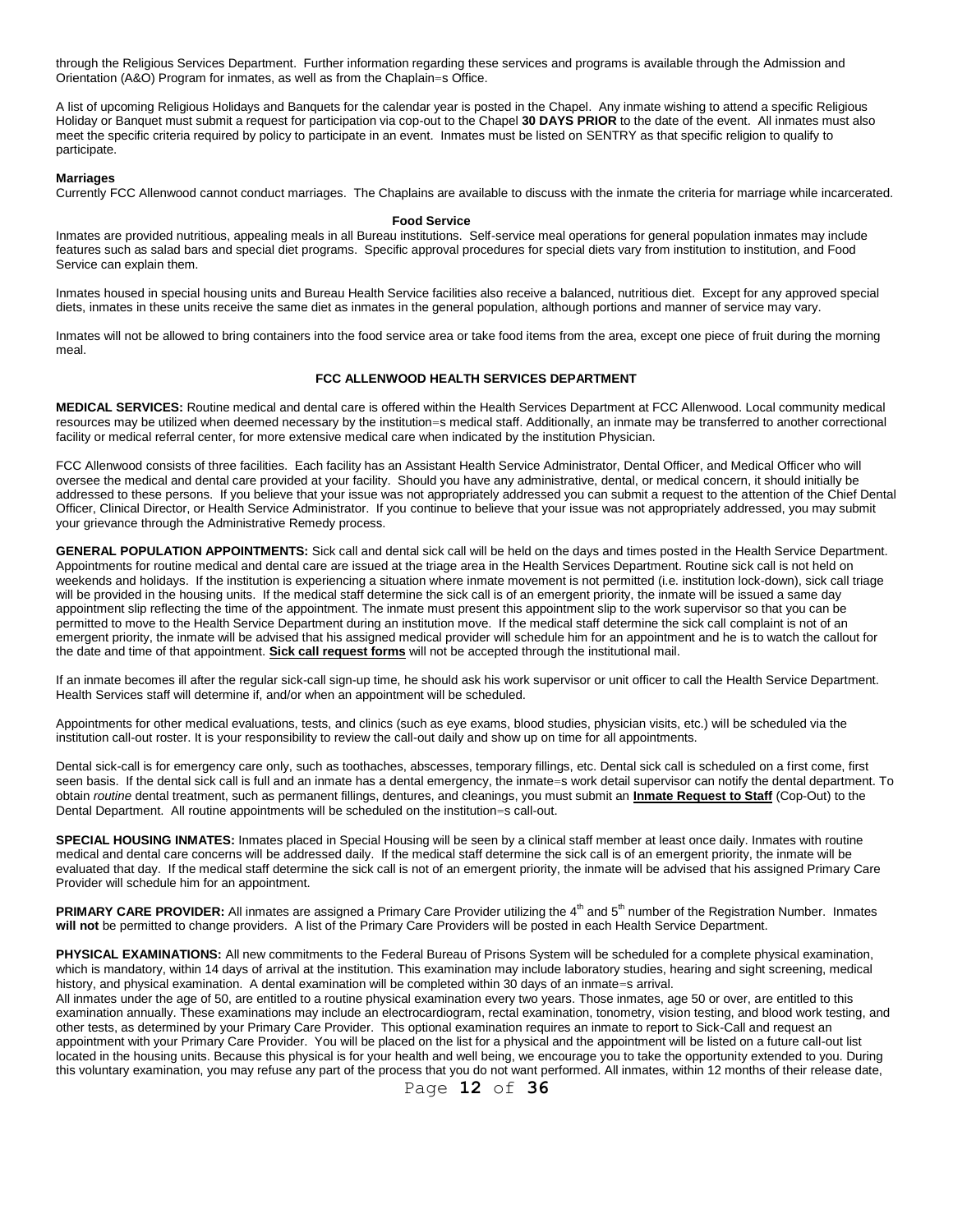are entitled to a pre-release physical examination. Requests for this examination must be made through the Health Services Department, no later than two months prior to release in order for the examination to be scheduled and completed.

**ON-THE-JOB INJURIES:** If an inmate is injured while performing an assigned duty, he must immediately report this injury to his work supervisor and will need to report to the Health Service Department for completion of an injury report. The work supervisor will then report the injury to the institution Safety Manager. The inmate may be disqualified from eligibility for lost time wages or compensation if he fails to report a work injury promptly to the supervisor.

**ANNUAL IMMUNIZATION/SCREENING:** All inmates will be scheduled for mandatory tuberculosis screening on an annual basis. If you have a documented positive result to the skin test, you will receive an annual chest x-ray. If you do not have a documented positive result to the skin test, you cannot request a chest x-ray in lieu of the skin test. This screening will be in the form of the PPD skin test. The date of these screenings will be based on the inmate=s previous test date.

During the flu season which is typically in early winter, inmates will be offered the influenza vaccination or Aflu shot@ if their medical condition meets the Center for Disease Control (CDC) guidelines for these immunizations. Since some seasons cause the supply of this vaccination to be short, it will depend on the availability of the vaccine and the inmate=s medical priority. Should you not meet the medical guidelines directed by the CDC, you may request this vaccination by submitting a Request to a Staff Member (Cop-Out) form to the Health Services Department requesting the flu shot vaccination. Depending on the availability of the vaccine, you will be scheduled on a call-out.

**HEALTH PROMOTION/DISEASE PREVENTION:** The Health Services Department, in conjunction with other departments within the institution, offers numerous programs to enhance inmate health and knowledge of health related issues. Programs include, but are not limited to, educational material and videos, blood pressure and blood sugar screening, drug and alcohol abuse programs, physical fitness and stress and anger management. If you are interested in participating in any of these programs, submit a copout to the Assistant Health Services Administrator.

**EMERGENCY MEDICAL TREATMENT:** All emergencies or injuries will be screened for priority of treatment and then will be examined accordingly. Appropriate medical care will be provided by institutional Health Services staff. Medical treatment on evenings, mornings, weekends, and federal holidays is limited to treatment of emergent problems only. Treatment needs will be determined by the medical staff. Access to emergency medical care is obtained by notifying any staff member or the activation of the inmate duress system in your cell. Any emergency or injury, must be reported to Bureau of Prisons staff immediately.

PHARMACY: Inmate prescriptions are dispensed daily within Health Services. The times for pill lines will be posted in each Health service Department.

Restricted medications will be issued only on a dose-by-dose basis and must be taken at the Pharmacy window in full view of the person dispensing the drug. You will be required to allow the dispensing individual to inspect your mouth after accepting the medication. A full cup of water is required for taking these restricted medications. If you are placed on pill line, reporting to the assigned times is mandatory. You may choose to refuse the medication, but you are **mandated to report to the pill line**.

Other non-restricted medications will be distributed through the Pharmacy located within the Health Services Department. In most instances, when you are prescribed medication, you will be able to pick it up during the next work day at the noon pill line. All medications which you are issued will have an expiration date. If your medication has a refill listed on the label, it must be returned for refill prior to the expiration date. Once a medication is expired, it can only be refilled by attending sick-call. Expired medication will be considered an unauthorized item and confiscated.

Refilled medications will be available for pick-up, the next working day, if placed in the refill box prior to noon. Therefore, it is your responsibility to turn in medication refills at least two days prior to a holiday or weekend to ensure you have an adequate supply.

# \*\***\*ID picture cards are mandatory for any visit to the Health Services Department**\*\*\*

#### **OTC PROGRAM**

Inmates will purchase OTC items at commissary for their occasional use.

1. Commissary Lists will be provided to the inmates for current stock and pricing information. Inmates are instructed that if they report to the Health Service Department for these same items, they will be referred to Commissary as appropriate. Inmates are required to plan ahead for Commissary closures. Health Services will not issue commissary items due to the Commissary being closed.

**IDLE, CONVALESCENCE, AND MEDICAL ASSIGNMENTS:** In situations where it is necessary to restrict the inmate=s activity due to health concerns, an inmate may be placed on quarters, convalescence, or medically unassigned status. The medical staff will issue you a Medical Duty Status form that identifies your limitations. It is the inmate=s responsibility to deliver one copy to his work supervisor and one copy to his unit officer. The following is a synopsis of restrictions for each medical limitation status:

*IDLE***:** Temporary disability not to exceed three days duration including weekends and holidays. Restricted to your room except for meals, barbering, religious services, sick-call, visits, and call-outs. No recreation activity.

*CONVALESCENCE***:** Recovery period for an operation, injury, or serious illness. Not less than four days and not to exceed 30 days, subject to renewal. Excused from work and may not participate in recreation activities.

*RESTRICTED DUTY***:** Restricted from specific activities because of existing physical or mental handicap for a specific time period or indefinitely.

*MEDICALLY UNASSIGNED/TOTALLY DISABLED***:** Totally unemployable and unassigned because of physical or mental handicap for a specific time period or indefinitely.

**INMATE CO-PAY:** Pursuant to the Federal Prisoner Health Care Copayment Act (FHCCA) of 2000 (P.L. 106-294, 18 U.S.C. ' 4048), The Federal Bureau of Prisons and FCC Allenwood provide notice of the Inmate Copayment Program for health care, effective October 3, 2005. The Inmate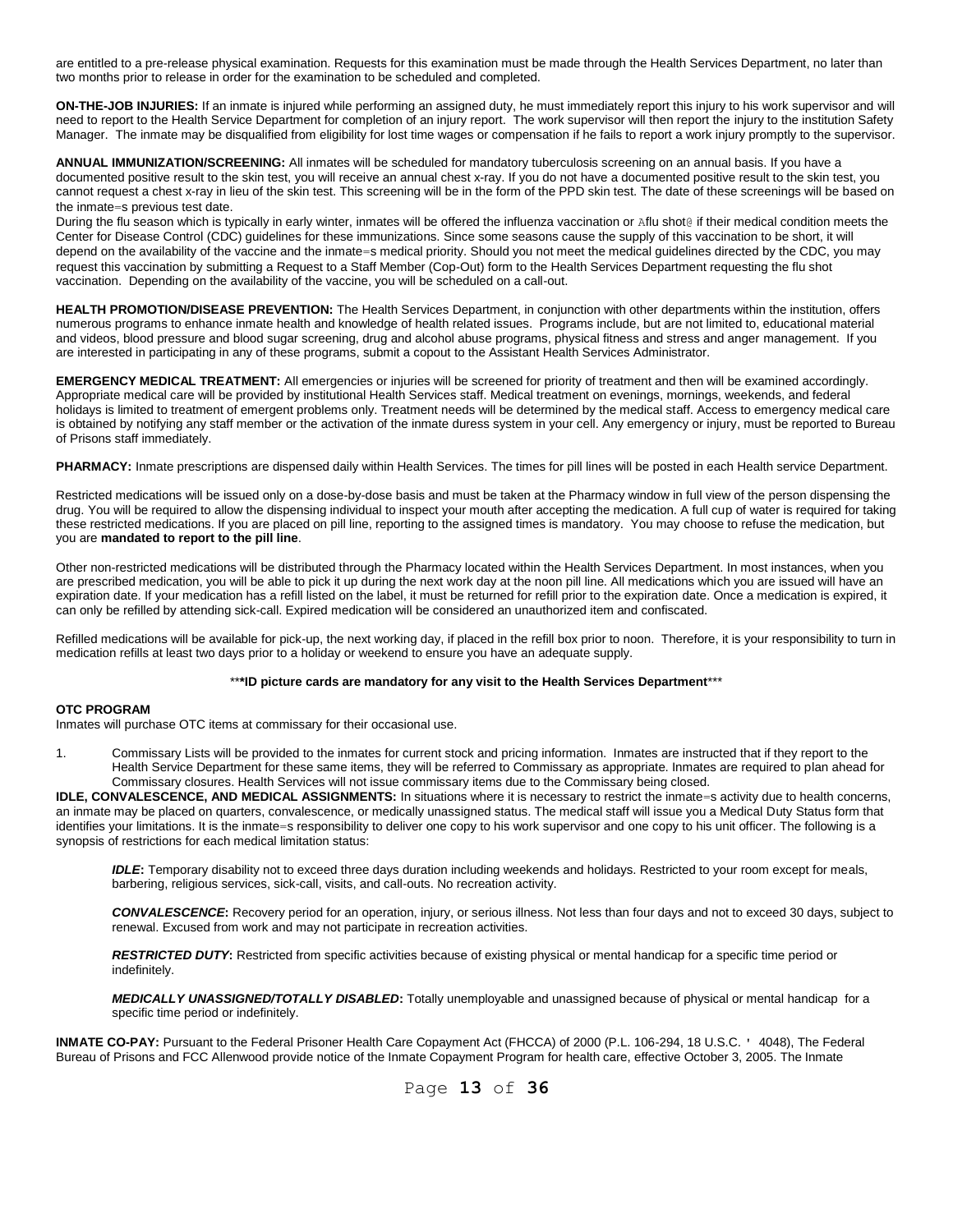Copayment Program applies to anyone in an institution under the Bureau=s jurisdiction and anyone who has been charged with or convicted of an offense against the United States, except inmates in inpatient status at a Medical Referral Center (MRC). All inmates in outpatient status at the MRC=s and inmates assigned to the General Population at these facilities are subject to a \$2.00 copay fee. Needed offender health care is not denied due to lack of available funds. Co-payment fees are waived when appointments or services, including follow-up appointments, are initiated by medical staff. Indigent inmates are not charged a co-pay fee (An indigent inmate is an inmate who has not had a trust fund account balance of \$6.00 for the past 30 days.)

# **ADVANCED DIRECTIVES ALIVING WILLS@**

This option is available to the inmate population by requesting an appointment with your provider.

**RIGHTS/RESPONSIBILITY:** While in the custody of the Federal Bureau of Prisons, you have the right to receive health care in a manner that recognizes your basic human rights. You also accept the responsibility to cooperate with your health care plans and respect the basic human rights of your health care provider.

| Your Health Care Rights:                                                                                                                                                                                                                                                       | Your Responsibilities:                                                                                                                                                                                                                                                                                                                                                                                            |  |
|--------------------------------------------------------------------------------------------------------------------------------------------------------------------------------------------------------------------------------------------------------------------------------|-------------------------------------------------------------------------------------------------------------------------------------------------------------------------------------------------------------------------------------------------------------------------------------------------------------------------------------------------------------------------------------------------------------------|--|
| 1. You have the right to access health care services based on<br>the local procedures at this institution. Health services include<br>medical, dental, and all support services.                                                                                               | 1. You have the responsibility to comply with the health care<br>policies of this institution and follow recommended treatment<br>plans established for you by the health care staff.                                                                                                                                                                                                                             |  |
| 2. You have the right to know the name and professional<br>status of your health care providers and to be treated with<br>respect, consideration, and dignity.                                                                                                                 | 2. You have the responsibility to treat these providers as<br>professional and follow their instructions to maintain and<br>improve your overall health.                                                                                                                                                                                                                                                          |  |
| 3. You have the right to address any concerns regarding your<br>health care to any member of the institutional staff including<br>the physician, the Health Services Administrator, members of<br>your Unit Team, the Associate Warden, and the Warden                         | 3. You have the responsibility to address your concerns in the<br>accepted format, such as the Inmate Request to Staff Member<br>form, at main line, or the accepted Inmate Grievance<br>Procedures.                                                                                                                                                                                                              |  |
| 4. You have the right to provide the Bureau of Prisons with<br>Advance Directives or a Living Will that would provide the<br>Bureau of Prisons with instructions if you are admitted as an<br>inpatient to a hospital.                                                         | 4. You have the responsibility to provide the Bureau of Prisons<br>with accurate information to complete this agreement.                                                                                                                                                                                                                                                                                          |  |
| 5. You have the right to be provided with information regarding<br>your diagnosis, treatment, and prognosis.                                                                                                                                                                   | 5. You have the responsibility to keep this information<br>confidential.                                                                                                                                                                                                                                                                                                                                          |  |
| 6. You have the right to obtain copies of certain releasable<br>portions of your health record.                                                                                                                                                                                | 6. You have the responsibility to be familiar with the current<br>policy and abide by such to obtain these records.                                                                                                                                                                                                                                                                                               |  |
| 7. You have the right to be examined in privacy.                                                                                                                                                                                                                               | 7. You have the responsibility to comply with security<br>procedures should security be required during your<br>examination.                                                                                                                                                                                                                                                                                      |  |
| 8. You have the right to participate in health promotion and<br>disease prevention programs, including those providing<br>education regarding infectious disease.                                                                                                              | 8. You have the responsibility to maintain your health and not<br>to endanger yourself, or others, by participating in activities<br>that could result in the spreading or catching of infectious<br>diseases.                                                                                                                                                                                                    |  |
| 9. You have the right to report complaints of pain to your<br>health care provider, have your pain assessed, managed in a<br>timely manner, be provided information about pain<br>management as well as information on the limitations and side<br>effects of pain treatments. | 9. You have the responsibility to communicate with your health<br>care provider honestly regarding your pain and your concerns<br>about your pain. You also have the responsibility to adhere to<br>the prescribed treatment plan and medical restrictions. It is<br>your responsibility to keep your provider informed of both<br>positive and negative changes in your condition to assure<br>timely follow-up. |  |
| 10. You have the right to receive prescribed medications and<br>treatments in a timely manner, consistent with the<br>recommendations of the prescribing health care provider.                                                                                                 | 10. You have the responsibility to be honest with your health<br>care provider(s), to comply with prescription treatments and<br>follow prescription orders. You also have the responsibility not<br>to provide any other person with your medication or other<br>prescription item.                                                                                                                              |  |
| 11. You have the right to be provided healthy and nutritious<br>food. You have the right to instructions regarding a healthy<br>diet.                                                                                                                                          | 11. You have the responsibility to eat healthy and not abuse or<br>waste food or drink.                                                                                                                                                                                                                                                                                                                           |  |
| 12. You have the right to request a routine physical<br>examination as defined in the Bureau of Prisons policy. (If you                                                                                                                                                        | 12. You have the responsibility to notify medical staff that you<br>wish to have an examination.                                                                                                                                                                                                                                                                                                                  |  |

Page **14** of **36**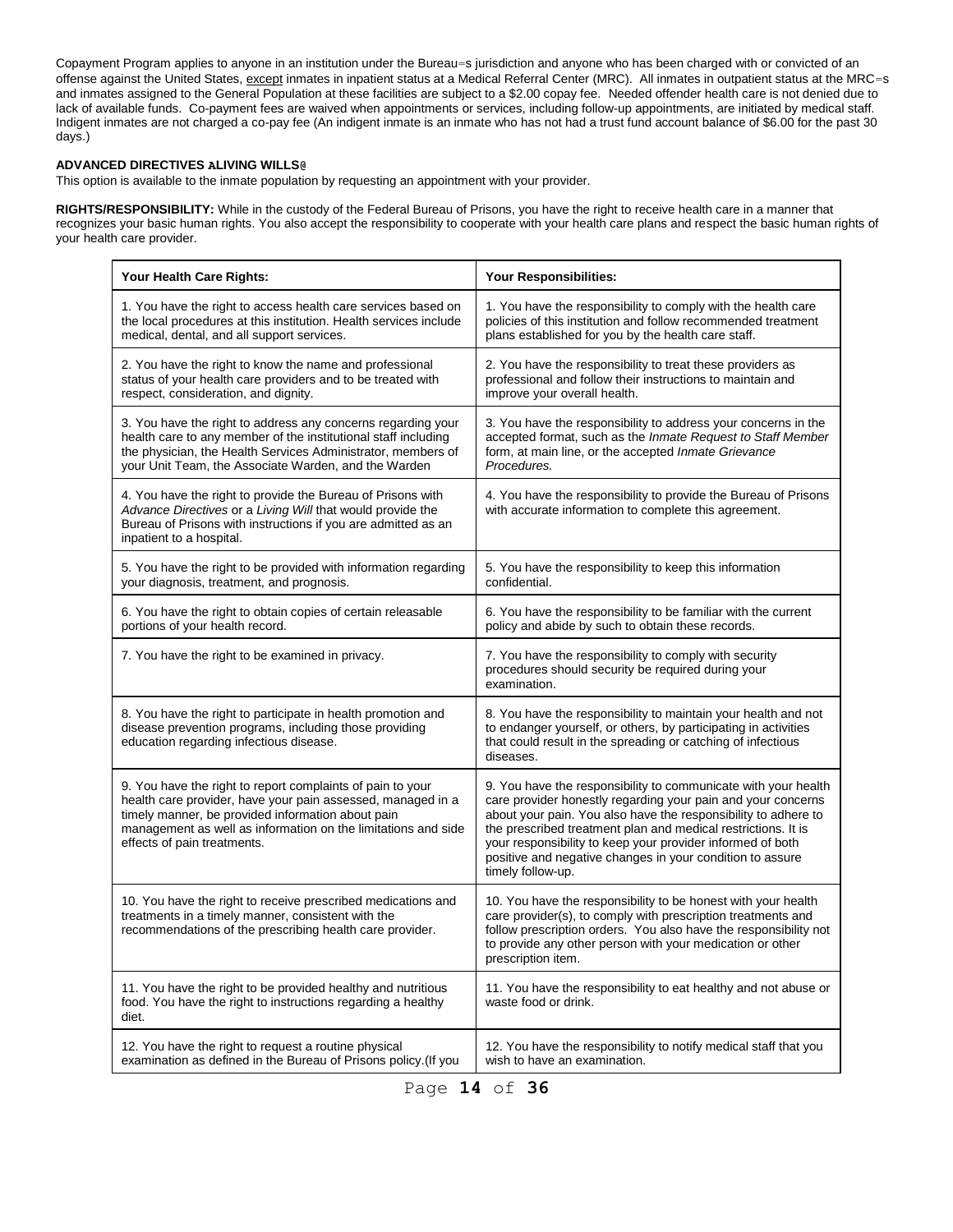| are under the age of 50, once every 2 years, if over the age of<br>50, once a year and within one year of your release.                                                                                                                                                                                                                |                                                                                                                                                                                                             |
|----------------------------------------------------------------------------------------------------------------------------------------------------------------------------------------------------------------------------------------------------------------------------------------------------------------------------------------|-------------------------------------------------------------------------------------------------------------------------------------------------------------------------------------------------------------|
| 13. You have the right to dental care as defined in the Bureau<br>of Prisons policy to include preventative services, emergency<br>care, and routine care.                                                                                                                                                                             | 13. You have the responsibility to maintain your oral hygiene<br>and health.                                                                                                                                |
| 14. You have the right to a safe, clean, and healthy<br>environment that includes smoke free living areas.                                                                                                                                                                                                                             | 14. You have the responsibility to maintain the cleanliness of<br>personal and common areas and safety in consideration of<br>others. You have the responsibility to follow smoking<br>regulations.         |
| 15. You have the right to refuse medical treatment in<br>accordance with the Bureau of Prisons policy. Refusal of<br>certain diagnostic tests for infectious diseases can result in<br>administrative actions against you. You have the right to be<br>counseled regarding the possible consequences of refusing<br>medical treatment. | 15. You have the responsibility to notify health services<br>regarding any ill-effects that occur as a result of your refusal.<br>You also accept the responsibility to sign the treatment refusal<br>form. |

## **INMATE SYSTEMS MANAGEMENT DEPARTMENT**

There is no formal Open House hours within the department. A representative from the department will attend the noon meal in the institution dining hall to answer inmate questions and concerns. Rounds to the Special Housing Unit (SHU) are made at least once weekly to address inmate issues. Appointments for the department may be requested by submitting an Inmate Request to Staff Member Form.

#### **Mailroom**

The hours of operation are Monday through Friday, 7:30 a.m. to 4:00 p.m. (excluding weekends and holidays). Incoming general correspondence is distributed by the Unit Officers after the 4:15 p.m. stand up count, Monday through Friday. Should you receive Certified/Accountable Mail or Special/Legal Mail for which you must sign, this mail will be delivered to you by a unit staff member ordinarily within 24 hours. All incoming general correspondence is opened and inspected before delivery.

Outgoing mail is processed Monday through Friday, excluding weekends and holidays. Outgoing mail must be delivered to the Unit Officer unsealed, with the exception of Legal/Special Mail. In addition, if you have authorization to correspond with another confined inmate or are on restricted correspondence, the correspondence must be left open.

Inmates must assume responsibility for the content of their letters. Correspondence containing threats, extortion, criminal acts, etc., may result in prosecution for violation of federal laws or result in disciplinary action.

All outgoing mail must include your committed name, register number, and return address of this institution or it will be returned to the inmate for the required information:

Committed Name Federal Register Number United States Penitentiary Allenwood P.O. Box 3000 White Deer, Pennsylvania 17887

All correspondence leaving the institution will have address labels affixed. Address labels need to be generated and printed off by the inmate using the TRULINCS computer system. Exceptions to this rule are those inmates housed in Special Housing who do not have access to TRULINCS or when the institution is in an unscheduled lock-down. This includes legal mail which is handed into staff and those placed into the Unit mail boxes.

All correspondence will be stamped, AMailed From U.S. Penitentiary@. Inmates are not permitted to use a title(s) after their name, (e.g.: John Doe, CEO or other language). Additional surplusage information should not be used unless it is required by Bureau policy. You are responsible for providing adequate postage on all outgoing correspondence. Postage stamps must be purchased through the institution Commissary. Registered, insured, and certified mail services are available, provided you have sufficient postage to pay for these special services. Outgoing Express Mail services, are not available to the inmate population.

All money or negotiable instruments sent via the mail are returned to the sender with instructions to send the negotiable instrument to: Federal Bureau of Prisons, Your Name, Your Register Number, Post Office Box 474701, Des Moines, Iowa 50947-0001.

# **Legal/Special Mail Correspondence**

All incoming Legal Mail/Special Mail, adequately identified as being received from an attorney (along with the marking "Special Mail - Open Only in the Presence of the Inmate" on the outside of the envelope), will be date/time stamped upon receipt in the Mail Room and delivered to you by a member of your Unit Team. It is the inmates' responsibility to notify their attorney(s) of the legal mail requirement markings in order for their mail to be afforded this special processing. For additional information in reference to the qualification and definitions of Special/Legal mail, see Bureau of Prisons Program Statement, 5265.11, Correspondence.

Outgoing Special/Legal Mail will be collected by a designated staff member Monday through Friday (holiday excluded) during the noon meal in the institution dining room. You must identify yourself with your institution ID card to the designated staff member who will collect your mail and process accordingly.

Outgoing Special/Legal Mail weighing 16 ounces or greater must be processed as a package according to the Bureau Program Statement 5800.10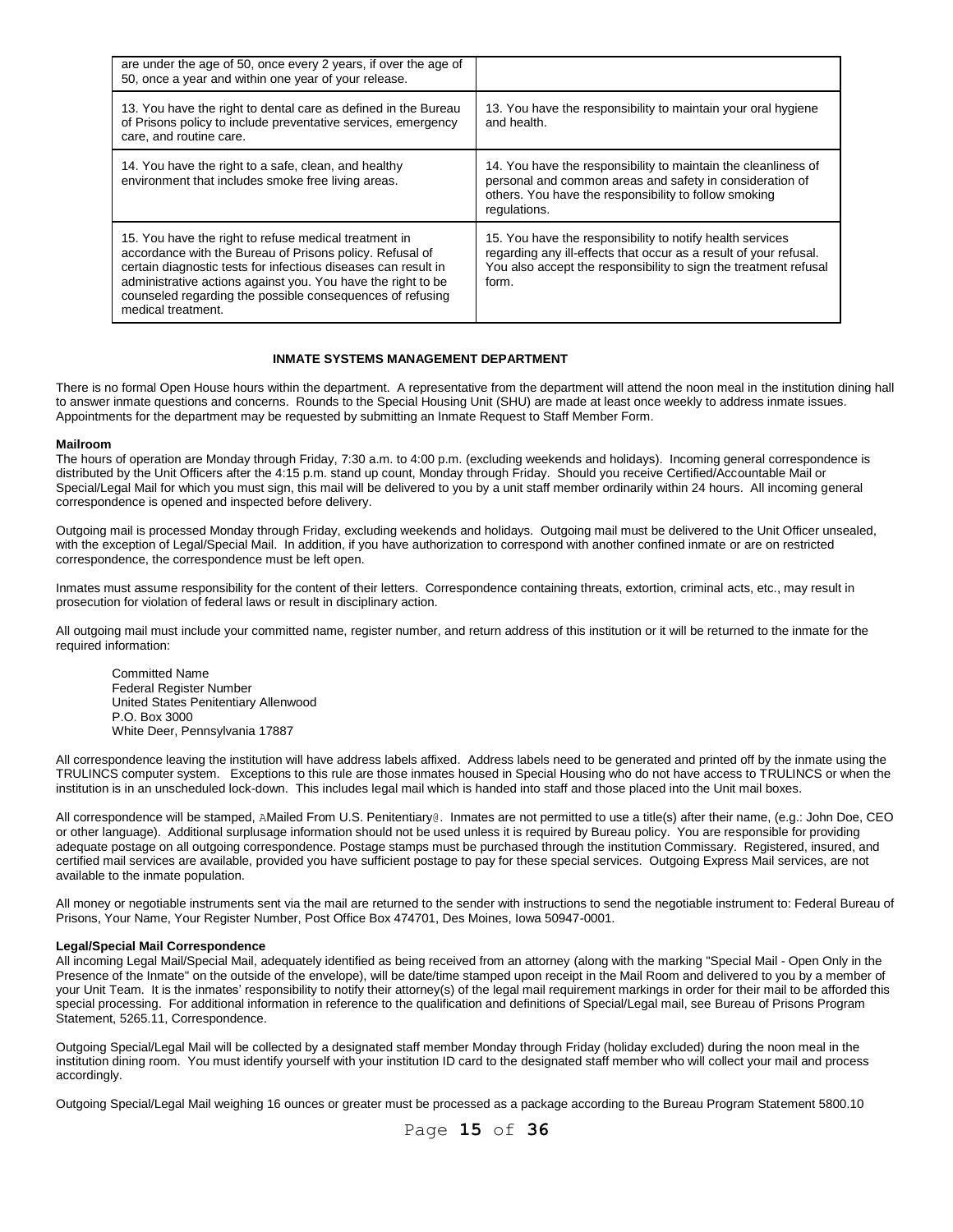utilizing a BP-329, Request Authorization to Mail Inmate Package. In order to accomplish this, you must see your assigned counselor who will deliver the package directly to the mail room. You should see your Unit Manager in the absence of your assigned Correctional Counselor.

# **Incoming Publications**

USP Allenwood permits inmates to subscribe to and receive publications without prior approval. The term "publication" means a book, booklet, pamphlet, or similar document, or a single issue of a magazine, periodical, newsletter, newspaper, plus such other materials addressed to a specific inmate, such as advertising brochures, flyers, and catalogs.

An inmate may receive hardcover publications and newspapers only from the publisher, from a book club, or from a bookstore.

An inmate may receive soft cover publications (for example, paperback books, newspaper clippings, magazines and other similar items) only from the publisher, from a book club, or from a bookstore. Due to sanitation and fire safety reasons, accumulation of publications will be limited to five (5).

The Warden may reject a publication if it is determined to be detrimental to the security, good order, or discipline of the institution or if it might facilitate criminal activity. Publications which may be rejected by the Warden include, but are not limited to:

- S It depicts or describes procedures for the construction or use of weapons, ammunition, bombs or incendiary devices.
- S It depicts, encourages, or describes methods of escape from correctional facilities, or contains blueprints, drawings or similar descriptions of Bureau of Prisons institutions.
- S It depicts or describes procedures for the brewing of alcoholic beverages, or the manufacture of drugs.
- s It is written in code.
- S It depicts, describes or encourages activities which may lead to the use of physical violence or group disruption.
- s It encourages or instructs in the commission of criminal activity.
- s It is sexually explicit material which by its nature or content poses a threat to the security, good order, or discipline of the institution, or facilitates criminal activity.

# **Correspondence Between Confined Inmates**

An inmate may be permitted to correspond with an inmate confined in another penal or correctional institution. This is permitted if the other inmate is either a member of the immediate family, or is party in a legal action (or witness) in which both parties are involved. The following additional limitations apply:

- Such correspondence may always be inspected and read by staff at the sending and receiving institutions (it may not be sealed by the inmate).
- Staff at both institutions must approve the correspondence in advance. Your Case Manager can assist you in obtaining approval.

The appropriate Unit manager at each institution must approve the correspondence if both inmates are housed in federal institutions, provided both inmates meet the criteria in the above mentioned paragraph.

The Wardens of both institutions must approve the correspondence if one of the inmates is housed at a non-federal institution or if approval is being granted on the basis of exceptional circumstances.

#### **Correspondence Rejections**

As stated earlier, the Warden may reject correspondence sent by or to an inmate if it is determined to be detrimental to the security, good order, or discipline of the institution.

The Warden will give written notice to the sender concerning the rejection of mail and the reason(s) for rejection. The sender of the rejected correspondence may appeal the rejection. The inmate will also be notified of the rejection of correspondence and the reason(s) for it. The inmate also has the right to appeal the rejection. Rejected correspondence ordinarily will be returned to the sender.

#### **Packages**

Materials otherwise approved by Bureau policy for retention by an inmate (e.g., magazines, paperback books, legal materials) received in package form must be clearly marked with the Legal/Special Mail markings or the notation "Contents - Authorized Publications" or AAuthorized by Bureau Policy@, in order to be received from the U.S. Post Office. These markings are intended to alert the Mail Room Officer that the enclosed materials contain matter approved under an existing Bureau policy and do not require a Special Package Authorization Form. The only package an inmate may receive from home is that containing release clothing within the last 30 days of confinement. A Package Authorization Form must be obtained from your Unit Team.

#### **Receiving & Discharge Area**

#### **Personal Property Limits**

A listing of current authorized personal property can be found in Bureau of Prisons Program Statement 5580.07, Inmate Personal Property, and Institution Supplement 5580.07(B). Inmates may not give any item(s) of value to another inmate (i.e., radio, watch, sneakers and commissary items).

Authorized footwear may include:

- Two pairs of athletic type shoes ((W), (B), (G)), combination of these colors. Total includes court, turf, cleated, or running shoes. No  $\overline{a}$ pumps/pockets/visible air cavities.
- One pair of Black Soft Leather Work Boots  $\,<$
- One pair of shower shoes  $\lt$
- One pair of slippers  $\overline{<}$

# **Sentence Computations**

A Sentence Computation will be prepared by the Records Office and provided to you normally within 30 days of your arrival, if you are a new commitment to this facility. You will receive a copy of the Sentence Computation via mail call once the computation has been audited for accuracy. If you are a transfer case from another federal facility, your Sentence Computation will be reviewed and audited if needed. Should there be any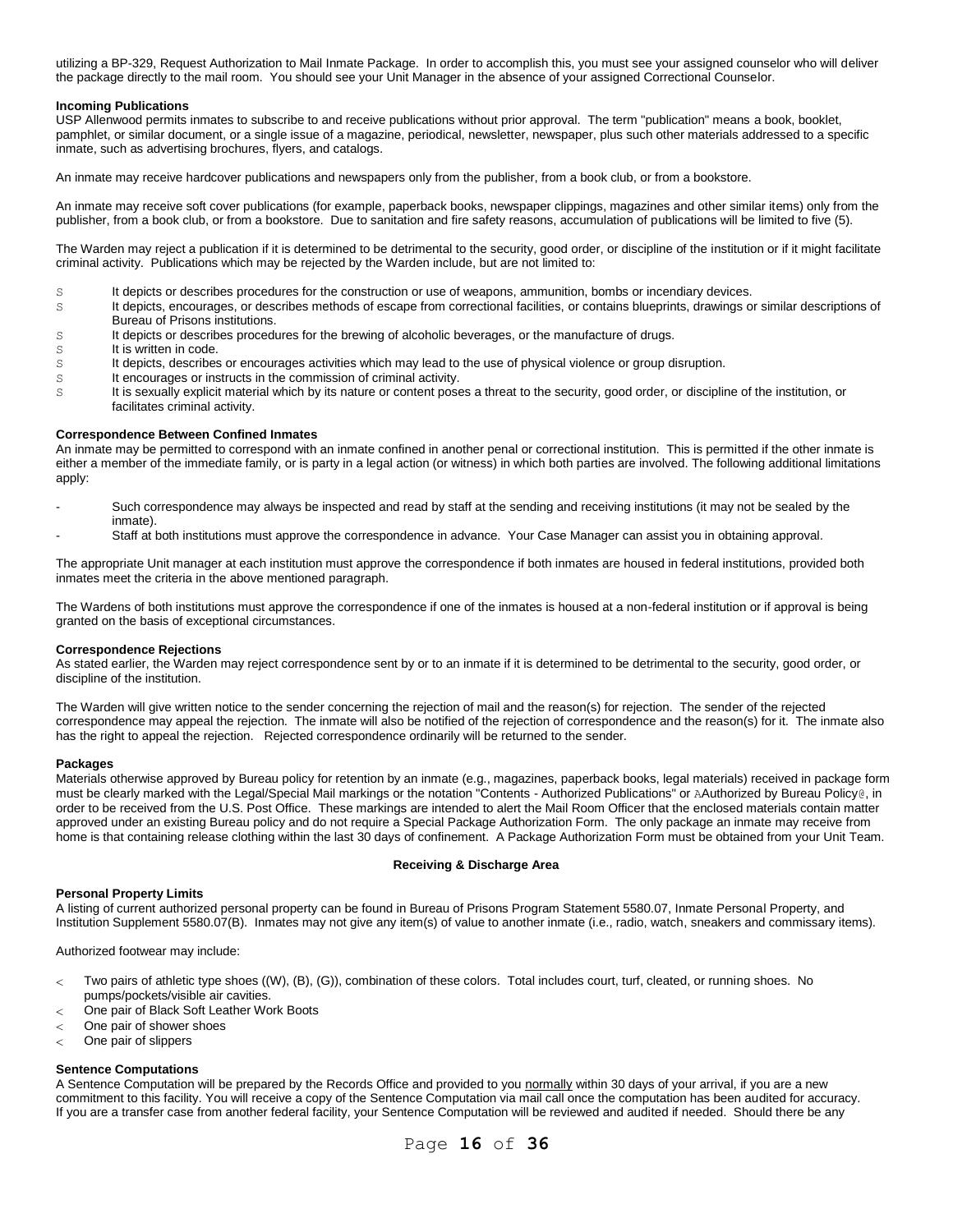revisions necessary, you will be provided with a copy of your sentence computation by the Records Office.

Questions regarding Sentence Computation related issues (i.e.: jail credit, commencement of service of sentence, good time, parole eligibility calculations, etc.) should be directed via use of the Inmate Request to Staff Member Form addressed to the Inmate Systems Management Department (Records Office). Records office staff will not address issues/concerns relating to the calculation of your sentence computation until it has been audited for accuracy. Which means, after you have received a copy of your sentence computation via mail call (provided to the inmate population by records office staff), records office staff will then address your concerns**.** 

# **Statutory Good Time**

Applies to offenders who committed their federal offense prior to November 1, 1987. Under 18 U.S. Code 4161, an offender sentenced to a definite term of six months or more (other than a Life Sentence) is entitled to a deduction from the term of the sentence(s) beginning with the day on which the sentences commences to run, if the offender has faithfully observed the rules of the institution and has not been disciplined. Statutory Good Time deductions range from five days per month to ten days per month, based on the length of sentence.

At the beginning of a prisoner's sentence, the full amount of Statutory Good Time is credited, subject to forfeiture and withholdings if the prisoner commits disciplinary infractions.

Statutory Good Time does not apply to Life sentences or to those inmates who were sentenced under the Youth Corrections Act. It applies to a split sentence if the period of confinement is exactly six months; a shorter period does not qualify for Good Time under the statute, and a longer period cannot be part of a split sentence.

#### **Extra Good Time**

The Bureau of Prisons awards Extra Good Time credit for performing exceptionally meritorious service, for performing duties of outstanding importance, or for employment in an industry or camp. An inmate may earn only one type of Extra Good Time Award at a time (e.g., an inmate earning Industrial or Camp Good Time is not eligible for Meritorious Good Time), except that a Lump Sum Award may be given in addition to another Extra Good Time Award. Extra Good Time is available to those inmates whose offenses occurred prior to November 1, 1987.

# **Good Conduct Good Time**

This applies to inmates sentenced for an offense in District Court committed on or after November 1, 1987.

The Comprehensive Crime Control Act became law on November 1, 1987. The two most significant changes in the sentencing statutes deal with Good Time and Parole issues. There are no provisions under the new law for Parole. The only Good Time available will be fifty four (54) days per year, AFTER THE SERVICE OF ONE YEAR, provided you have a sentence of more than one year. This is awarded contingent upon good behavior during the year. Once awarded, Good Conduct Time is vested and may not be forfeited (Applies only to SRA and VCCLEA offenders).

The Good Time provisions apply to inmates sentenced out of District Court and is applied pursuant to Title 18 U.S.C. 3624(b), depending on your sentencing provision and era which are as follows:

Offenses committed on or after November 1, 1987, through September 12, 1994, are sentenced pursuant to the Sentencing Reform Act of 1987 (SRA).

Offenses committed on or after September 13, 1994, through April 25, 1996, are sentenced pursuant to the Violent Crime Control Law Enforcement Act (VCCLEA).

Offenses committed on or after April 26, 1996, are sentenced pursuant to the Prison Litigation Reform Act (PLRA).

# **District Of Columbia Code Offenders**

There are currently 4 sentencing eras for D.C. Code offenders which are follows:

- **Old Law:** Offenses committed up to and including April 10, 1987.
- Good Time Credits Act: Offenses committed on or after April 11, 1987 through June 21, 1994.
- **Omnibus Criminal Justice Reform Amendment Act:** Offenses committed on or after June 22, 1994 through August 4, 2000.
- **Sentencing Reform Amendment Act (SRAA) of 2000:** For offenses committed on or after August 5, 2000.

DC Code Offenders may review Program Statement 5880.32, District of Columbia Sentence Computation Manual, dated January 23, 2001, for the sentencing provisions that apply to their case.

#### **Detainer(s)**

A detainer is a formal request received from a federal, state, or local law enforcement agency to be lodged against an offender. Once a detainer is received based on an untried charge, records office staff will advise the inmate of their rights pursuant to the Interstate Agreement on Detainers Act (IAD). The IADA does not apply to probation or parole violation detainers. The IADA is a means for inmates to resolve pending charges during their period of incarceration.

The definition of a detainer differs from that of pending charges. An offender may have pending charges outstanding, however; if records office staff do not receive a request to lodge a detainer, this may have an effect on the inmate=s classification.

Records Office staff are responsible for initially sending out two (2) Detainer Action Letter (DAL=s) Inquiries, at 30 day intervals if no disposition is listed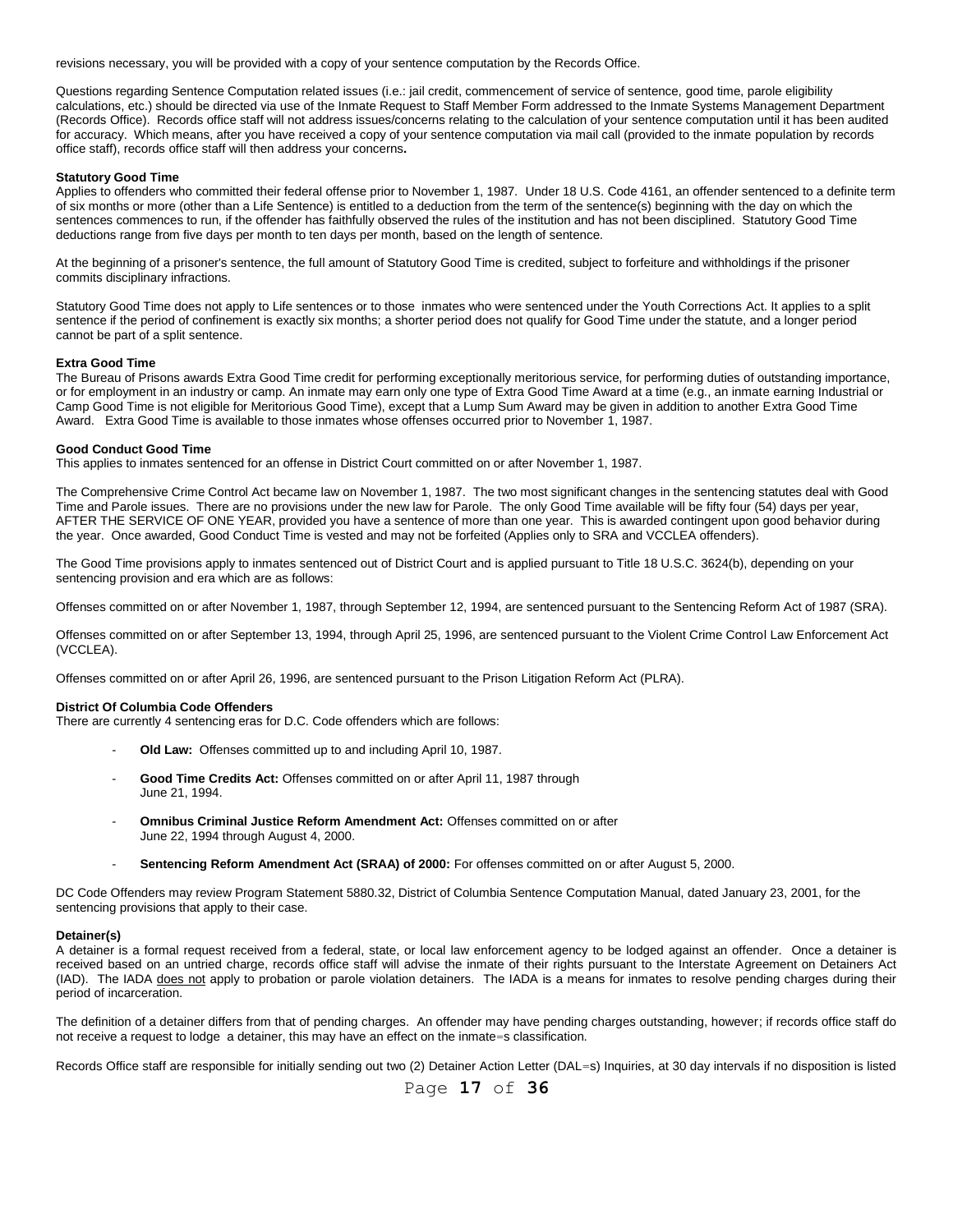for an offense or charge.

If an offender is within one (1) year of release at the time of their arrival, and no inquiries were submitted, records office staff are responsible for sending out three (3) inquiries. If records office staff do not receive a response after the final inquiry, then normal release planning will occur. This does not mean that an agency cannot lodge a detainer against an offender up until the projected date of release.

#### **Safety**

FIRE PREVENTION AND CONTROL: Fire prevention and safety are everyone's responsibility. You are required to report fires to the nearest staff<br>member so lives and property can be protected. Piles of trash or rags in closed a

<u>FIRE SAFETY</u>: Fire drills are conducted on a quarterly basis in each area of the institution. Fire drills in areas occupied during other than normal<br>working hours shall be rotated in order to conduct a drill on every shif exits and locations of fire suppression equipment. Any inmate who tampers with any fire equipment or signal device will be subject to disciplinary action under the appropriate inmate disciplinary code.

SANITATION: USP Allenwood enjoys a clean, safe, and healthy atmosphere. Accordingly, you are responsible for maintaining your room and work site<br>in a highly sanitary manner. Cleaning supplies are available in each living u

**WORK RELATED INJURIES**: Should you sustain a work related injury while employed on a work detail at USP Allenwood, you are to immediately report such injury to your work detail supervisor (staff). Failure to make such notification may result in non-receipt of lost time wages.

After notification of an injury, your supervisor will issue a pass to report directly to the hospital for examination and treatment. Should it be necessary for<br>you to remain off your work detail as the result of your injur notice to your supervisor and to the Unit Officer.

Should your idleness continue beyond three work days during your scheduled work week, you will be entitled to lost time wages at a rate of 75% of your<br>base pay at the time of the initial injury. These wages shall continue

- 
- 
- 
- 2) Transier nom the facility by B<br>3) Change jobs after idle;<br>4) Violate "Quarters Restriction";
- 4) Violatẽ "Quarters Restriction";<br>5) Receive a disciplinary report and are confined in the Special Housing Unit.

All work related injuries will be reviewed and investigated by the Safety Manager. A determination of the work relatedness of the injury sustained will be reviewed and voted upon by the Central Safety Committee which meets quarterly. All decisions rendered are final. Should you disagree with the<br>decision of the Committee, you may file an Administrative Remedy Request throu

**INMATE ACCIDENT COMPENSATION**: Any work related injury which results in the loss of or disfiguration of your anatomy and is considered by medical opinion (examination and evaluation) to be a permanent disability, may be claimed under the Inmate Accident Compensation Program. For<br>proper filing procedures, please refer to the handbook issued to you during the

**SAFETY SHOES AND PROTECTIVE EQUIPMENT**: All inmates are required to wear safety toed shoes while performing work functions in the following areas: Food Service Kitchen; UNICOR; Facilities; Laundry and Commissary. The only exceptions to this requirement will be made by the Chief Medical<br>Officer under the following condition; individuals who have a foot condi

You are required to utilize and maintain all safety protective equipment issued to you. Failure to follow all issued safety rules or misuse/destruction of<br>safety protective equipment shall result in receipt of disciplinary

**HAZARDOUS SUBSTANCE COMMUNICATION PROGRAM**: As required by the Occupational Safety & Health Administration (OSHA), as an inmate<br>employed on a work detail, you are entitled to receive information pertaining to any hazardou information. In addition, each and every container shall be appropriately marked with a label identifying the contents.

You are required to read all labels associated with chemicals being used in your work and living areas. Personal protective equipment shall be utilized at all times when such materials dictate the use of same.

You will receive **annual** safety training regarding equipment use and other safety related issues. All safety lectures shall be documented and maintained by the detail supervisor.

#### **Contact with the Community and Public**

#### **Correspondence**

In most cases, inmates are permitted to correspond with the public, family members and others without prior approval of a correspondence list. Outgoing mail is placed in mailboxes located in the housing units. Outgoing mail for pre-trial inmates may be sealed, in according with the Bureau's open correspondence privileges.

Outgoing mail at USP Allenwood will be inspected by staff, and must be unsealed when deposited in the institution mailbox. The outgoing envelope must have the inmate's name, register number, and return address in the upper left hand corner.

Inmates must assume responsibility for the content of their letters. Correspondence containing threats, extortion, etc., may result in prosecution for violation of federal laws or result in disciplinary action.

Inmates will not be allowed to correspond in writing or telephonically with Volunteers or Contract staff. The Volunteers or Contract personnel will not appear on any inmates approved lists.

Inmates may be placed on restricted correspondence status based on misconduct or as a matter of classification. The inmate is notified of this placement and has the opportunity to appeal.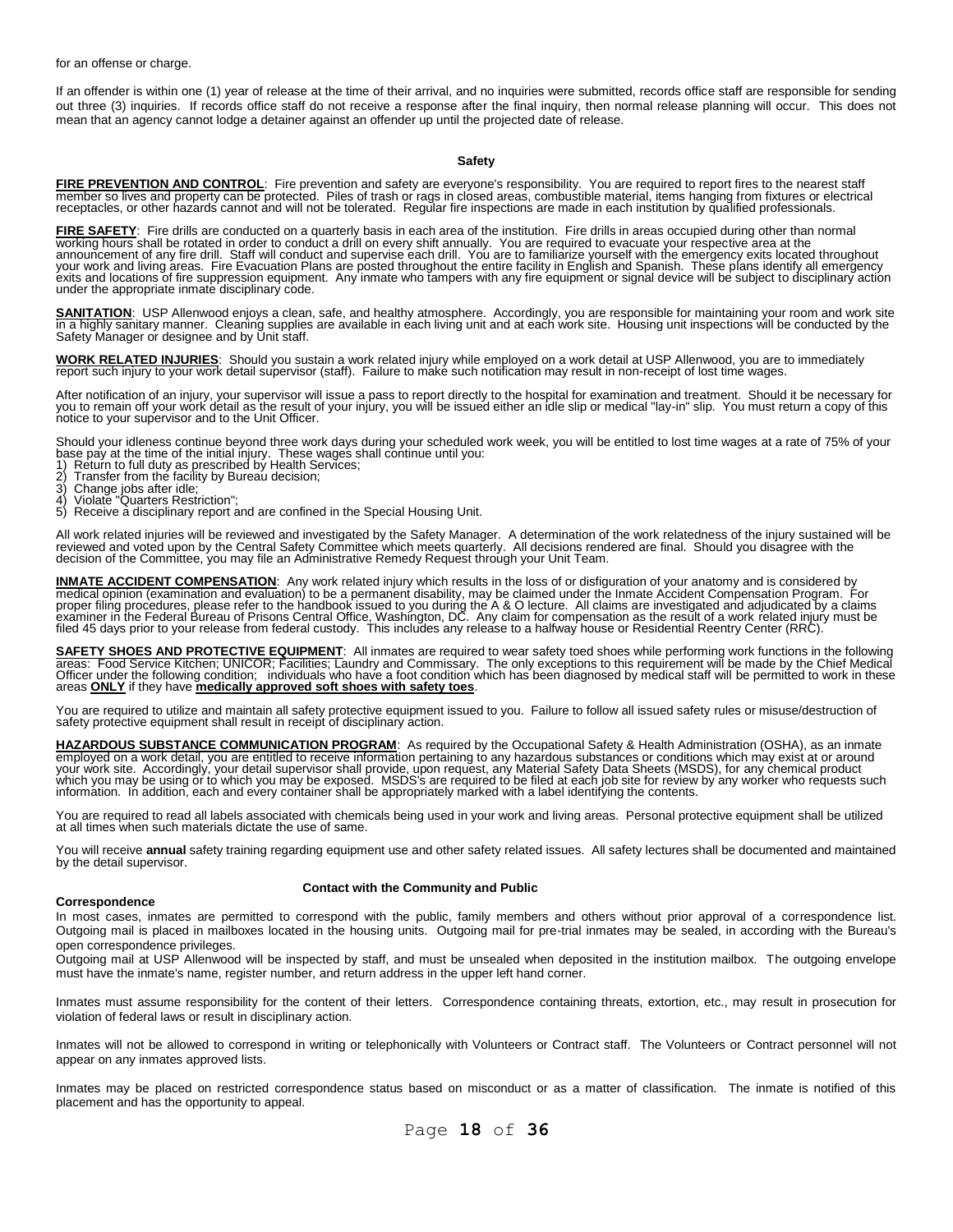There is no mail service at the institution on weekends and holidays.

#### **Inmate Correspondence with Representatives of the News Media**

An inmate may be authorized to utilize Special Mail procedures to correspond with representatives of the news media if specified by name or title.

The inmate may not receive compensation or anything of value for correspondence with the news media. The inmate may not act as a reporter, publish under a byline, or conduct a business or profession while in Bureau custody.

Representatives of the news media may initiate correspondence with an inmate. Correspondence from a representative of the news media will be opened, inspected for contraband, for qualification as media correspondence, and for content which is likely to promote illegal activity or conduct contrary to regulations.

#### **Telephones**

There are telephones in each institution for inmate use. Either the Inmate Telephone System (ITS) or collect calling can be made on these lines. A list of approved telephone numbers will be maintained. Inmates are allowed to submit one phone list (BP-505) per month. Inmates will not be allowed to place contract staff or volunteers on their approved telephone list.

Telephones are to be used for lawful purposes only. Threats, extortion, etc., may result in prosecution. Also, three-way calls, allowing other inmates to use your telephone, using another inmate's pin number to complete a telephone call, etc. can result in disciplinary action. All inmate telephones are subject to monitoring and recording.

Inmates must contact their Case Manager or Counselor to arrange an unmonitored attorney call.

It is expected that each inmate will handle his calls in such a manner that will allow the equal use of the phones by all inmates. Telephones will not be used to conduct business.

Payment for other calls, for which the inmate cannot pay through normal means, will be paid via his or her commissary account, payable to the U.S. Treasury.

Inmates in Disciplinary Segregation and Administrative Detention may make a limited number of calls by submitting an Inmate Request to Staff Member to the SHU #1 Officer. Generally, social phone calls for inmates in Administrative Detention and Disciplinary Segregation will be placed by the Special Housing Unit Staff once every 30 days. Unit Staff, ordinary the Counselor will be responsible for handling legal calls in this unit. Special/Emergency phone call will only be authorized by SHU Lieutenant, Correctional Counselor, or the Chaplain.

Institutional phones may not be used without permission of a staff member.

## **Transportation**

This area has no public transportation (city bus service) between the institution and the surrounding areas. There are private transportation services that are available, however, privately owned vehicles or rental vehicles are suggested.

#### **Location**

The United States Penitentiary, Allenwood, Pennsylvania is located off U.S. Highway 15, North of the town of Allenwood, Pennsylvania. The institution is situated approximately 13 miles South of Williamsport, 8 miles North of Lewisburg, and 5 miles North of Interstate 80. When a visit is over, all visitors must leave the institution grounds immediately.

From the South**:** Interstate Highway 80 East/West to the U.S. Highway 15 North exit. From the North: U.S. Highway 15 South (13 miles south of Williamsport)

# **Visiting**

Visiting Days: Friday, Saturday and Sunday, with the hours ordinarily scheduled from

8:00 a.m. - 3:00 p.m. Visitors arriving Saturday, Sunday, and Federal

Holidays and arriving at 9:00 a.m., will be processed and will remain in the front lobby until 10:00 a.m. until the institution count has cleared.

Inmates in the Special Housing Unit will conduct visits in the non-contact rooms. This applies to inmates in Administrative or Disciplinary Segregation. Inmates are required to wear Visiting Room clothing during visitation. Approved religious headgear may be worn in the Visiting Room. All religious headgear will be inspected prior to and following a visit.

Children under the age of 16 must be accompanied by an adult, parent, or guardian. Children over the age of 16 must have valid picture identification. Infants who are two years of age or younger will not be counted in the total of visitors. Each child over the age of two will be counted as one of the visitors.

Inmates will not take anything to a visit except a comb, handkerchief, wedding band, prescription glasses/sunglasses, headgear, commissary card, and photo tickets. If an inmate has property in his possession which is not authorized to be taken into the Visiting Room, the inmate will be instructed to return to his unit and secure the property before he is permitted to visit. Medication may be permitted but only when approved by the Health Services Administrator. Medication will be kept at the Officer=s Station. Items purchased in the Visiting Room may not be brought back into the institution by the inmate.

Inmates are encouraged to have visits in order to maintain family and community ties. Visitors may be limited on an hourly, or other allocation basis to ensure equitable access to visiting facilities.

Page **19** of **36**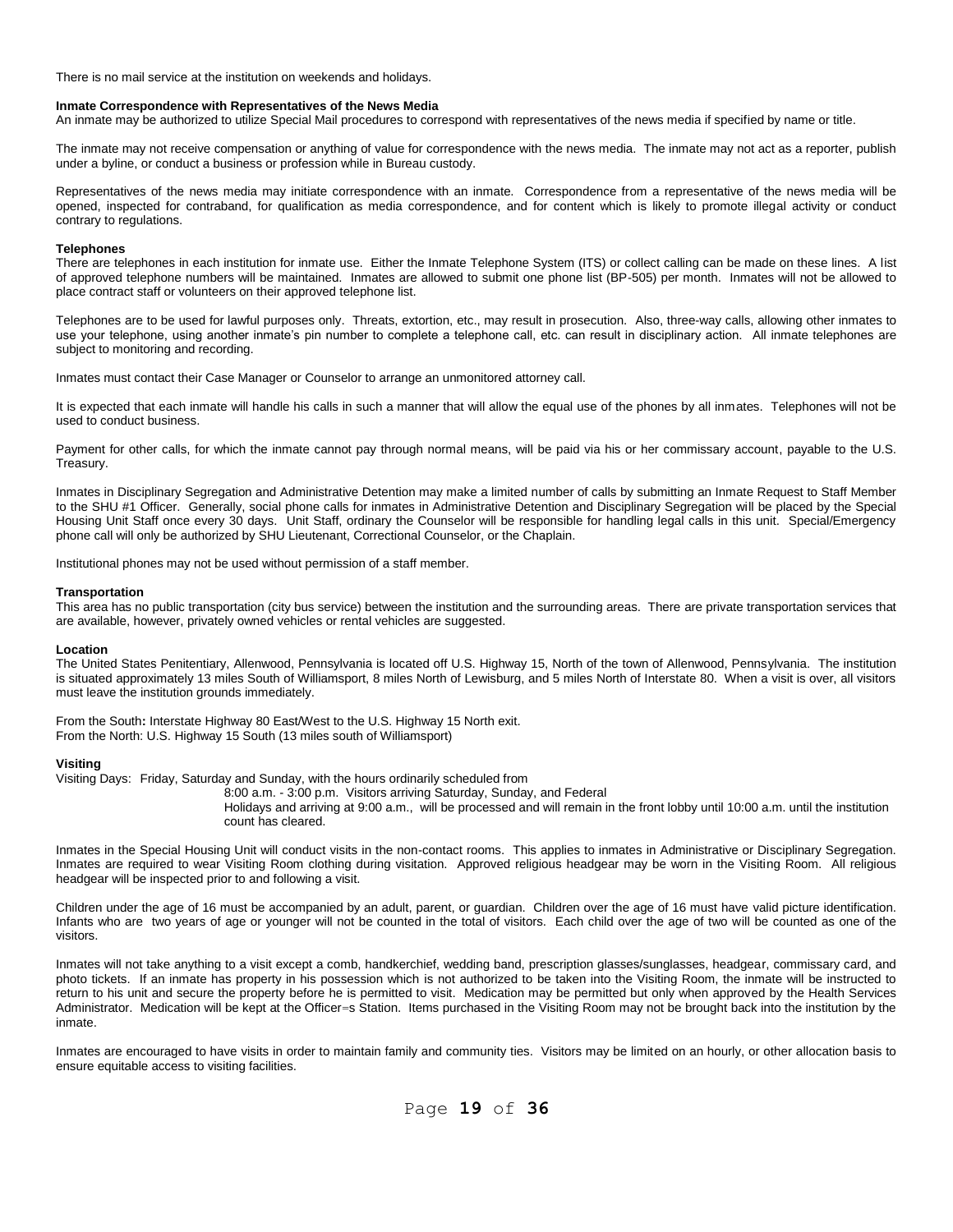New inmates are asked to submit a visiting list which will be given to their Counselor for approval. There is no limit on the number of immediate family members (mother, father, step-parents, foster parents, spouse, brothers, sisters, and children) who can be on the visiting list. A background check is necessary before approving any visitor, and the inmate is responsible for having the Release Authorization Forms mailed to each proposed visitor. Once the inmates' visitor is approved, he will be issued a copy of the Visiting Regulations, along with the list of approved visitors. It is the inmates' responsibility to notify the visitors of the approval/disapproval and to inform the visitors of the visiting guidelines. A common-law spouse will usually be treated as an immediate family member if the common-law relationship has previously been established in a state which recognizes this

Other relations and friends may be approved after certain checks are made. Requests for approval for these additional visitors should be made to the Counselor or Case Manager at least three (3) weeks in advance of the intended visit.

Holdovers and Pre-Trial inmates may be limited to immediate family on their visiting list.

All visits will begin and end in the visiting room. Kissing, embracing, and handshaking are allowed only on arrival and departure.

Visitors must be properly dressed. Short shorts, halter tops, and other clothing of a suggestive or revealing nature will not be permitted in the Visiting Room. Open-toed foot ware is not permitted, however, foot wear must be worn by all visitors.

Picture identification is required for visitors. These may include a State Driver's License or State I.D. Card, or two (2) other forms of identification (credit cards, Social Security Card, etc.) with full names and signatures affixed. Birth Certificates are not considered proper identification. Persons without proper identification will not be permitted to visit.

Visitors may be asked to submit to a search and will be checked with a metal detector. Visitors' purses, attorneys' briefcases, etc., may also be searched. Other personal articles belonging to visitors must be placed in lockers provided by the institution or may be left in their cars.

Visitors are permitted to bring money into the Visiting Room to purchase items from the vending machines. Also, a reasonable amount of diapers and other infant care items, and sanitary napkins may be brought into the Visiting Room. No food may be brought into the Visiting Room.

Inmates are not allowed to receive either coins or money from visitors for their Commissary account while in the Visiting Room. Money for Commissary accounts will be sent through the mail, using a U.S. Postal Money Order.

No items may be exchanged in the Visiting Room without prior approval by the Unit Manager.

Special Visits need to be approved prior to the visit by the Unit Manager. Special Visits include additional visitors over the allotted number of five during a visit. Joint visitation with another immediate family member or approval of any irregular medical issues presented by the visitor. Emergency visits for a non-visiting day also need to be approved by the Unit Manager in advance of the visit. Emergencies visits will be considered on a case by case basis and must involve immediate family members.

#### **Access to Legal Services**

#### **Legal Correspondence**

Legal correspondence from attorneys will be treated as Special Mail if it is properly marked. The envelope must be marked with the attorney's name with an indication that he/she is an attorney, and the front of the envelope must be marked "Special Mail-Open only in the presence of the inmate." It is the responsibility of the inmate to advise his attorney about this policy. If legal mail is not properly marked, it will be opened as general correspondence.

#### **Attorney Visits**

status.

Attorneys should ordinarily make advance appointments for each visit. Attorneys are encouraged to visit during the regular visiting hours. However, visits from an attorney can be arranged at other times based on the circumstances of each case and available staff. Attorney visits will be subject to visual monitoring, but not audio monitoring.

#### **Legal Material**

During attorney visits, legal materials may not be transferred. Inmates are expected to handle the transfer of legal materials through the mail.

#### **Attorney Phone Calls**

To make an unmonitored legal telephone call you must submit an Inmate Request to Staff form to the Unit Team for approval. Consideration will be given if there is an imminent court deadline that cannot be met through mail correspondence, and proof can be provided of the pending court action. If approved, Unit staff will make provisions for you to make an unmonitored legal telephone call. Inmates are encouraged to use mailing procedures, visits, the ITS system and or TRULINCS to address their legal issues.

#### **Law Library**

The Law Library includes a complete selection of legal reference books which contain an extensive range of information on federal legislative and case law. It also includes the Federal Prison System Policy Statements. Manual and electric typewriters are available in the LRC for inmate legal work. Inmates provide the material to utilize the electric typewriters.

#### **Notary Public**

Under the provisions of 18 USC 4004, Case Managers are authorized to "administer oaths" for documents. A recent change in the law allows a statement to the effect that papers which an inmate signs are "true and correct under penalty of perjury" will suffice in federal courts and other federal agencies, unless specifically directed otherwise. Some states will not accept a government notarization for real estate transactions, automobile sales, etc.

Notary Public services are offered to you by an outside resource. Cop-outs must be submitted to the Unit 1 Secretary who will schedule you for an appointment on either the  $2^{nd}$  or  $4^{th}$  Wednesday of the month. You will be required to pay a fee of up to \$30.00 depending upon the number of notaries

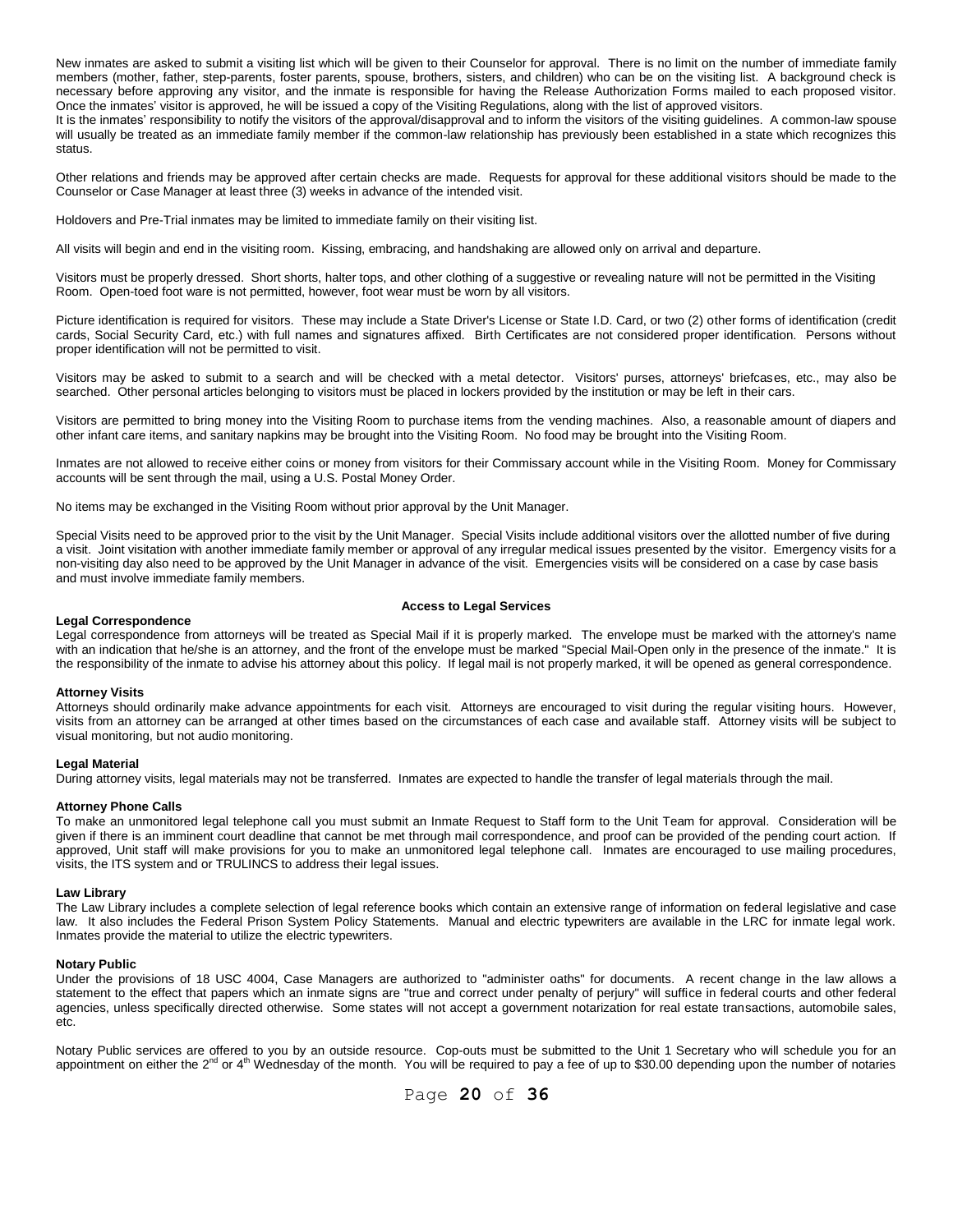required on any given date. You will be required to sign a BP-199 money form prior to any services being rendered.

#### **Copies of Legal Materials**

In accordance with institution procedures, inmates may copy materials necessary for their research or legal matters. The institution card operated machine is available in the Library Research Center for inmate use. Individuals who have no funds and who can demonstrate a clear need for legal exhibits to be copied, will have their counselor submit a letter stating their specific need to the Education Department. These letters will be good for thirty days.

# **Federal Tort Claims**

The Federal Tort Claims Act (FTCA) provides a monetary remedy for money damages against the United States for personal injury or death caused by the negligent act or wrongful act or omission of any employee of the agency while acting within the scope of his/her office or employment.

Inmate may secure appropriate Administrative Tort Claim forms, identified as Standard Form 95(Claim for Damage, Injury or Death), from the institution law library, the FCC Allenwood Legal Services Department, or their Unit Team. Inmates must submit an inmate Request to Staff to obtain the SF-95. Inmates should utilize the SF-95 to file their claim(s). The same form can be utilized by inmate visitors, former inmates, attorneys, etc., by request to the FCC Legal Services Department.

For claims related to the loss of personal property, inmates can obtain a BP-A0943, Small Claims for Property Damage or Loss from their Unit Counselor.

#### **Freedom of Information/Privacy Act of 1974**

The Privacy Act of 1974 forbids the release of information from agency records without written request by, or without the prior written consent of, the individual to whom the record pertained, except for specific instances. All formal requests for access to records about another person and/or agency record other than those pertaining to themselves (including Program Statements and Operations Memoranda) shall be processed through the Freedom of Information Act, 5 USC 552.

#### **Inmate Access to Central Files**

An inmate may request review of disclosable portions of his central file prior to the individual's parole hearing.

#### **Inmate Access to Other Documents**

An inmate can request access to the "Non-Disclosable Documents" in his central file and medical file, or other documents concerning himself that are not in his central file or medical file, by submitting a "Freedom of Information Act Request" to the Director of the Bureau of Prisons, Attention: FOIA Request. Such a request must briefly describe the nature of records wanted and approximate dates covered by the record. The inmate must also provide his register number and date of birth for identification purposes.

A request on behalf of an inmate by an attorney, for records concerning that inmate, will be treated as a "Privacy Act Request", if the attorney has forwarded an inmate's written

consent to disclose materials. If a document is deemed to contain information exempt from disclosure, any reasonable part of the record will be provided to the attorney after the deletion of the exempt portions.

#### **Executive Clemency**

The Bureau advises all inmates that the President of the United States is authorized under the Constitution to grant executive clemency by pardon, commutation of sentence, or reprieve. A pardon is an executive act of grace that is a symbol of forgiveness. It does not connote innocence nor does it expunge the record of conviction.

A pardon can be in "full" or "partial", depending on whether it absolves a person from all or a portion of the crime. A pardon may have conditions imposed upon it or it can be "absolute", which is without conditions of any kind. A Pardon restores basic civil rights and facilitates the restoration of professional and other licenses that may have been lost by reason of the conviction. Other forms of executive clemency include commutation of sentence (a reduction of sentence imposed after a conviction), and a reprieve (the suspension of execution of a sentence for a period of time). Inmates should contact their assigned Case Manager for additional information regarding this program.

#### **Inmate Requests to Staff**

#### **Problem Resolutions**

The Bureau Form BP-Admin-70, commonly called a "Cop-out", is used to make a written request to a staff member. Any type of request can be made with this form. "Cop-outs" may be obtained in the housing units from the Correctional Officer on duty. Staff members who receive a "Cop-out" will answer the request in a "reasonable" period of time.

#### **Administrative Remedy Process**

The Bureau emphasizes and encourages the resolution of complaints on an informal basis. Hopefully, an inmate can resolve a problem informally by contact with staff members or "Cop-outs". When informal resolution is not successful, a formal complaint can be filed as an Administrative Remedy. Complaints regarding Tort Claims, Inmate Accident Compensation, Freedom of Information or Privacy Act Requests, and complaints on behalf of other inmates are not accepted under the Administrative Remedy Procedure.

The first step of the Administrative Remedy Procedure is to attempt an informal resolution. If the issue cannot be informally resolved, the Counselor will issue a BP-229 (BP-9) Form. One issue per complaint and only one continuation page is authorized. The inmate will return the completed BP-229 to the counselor, who will review the material to ensure an attempt at informal resolution was made. The deadline for completion of informal resolution and submission of a formal written Administrative Remedy Request, is 20 calendar days following the date on which the basis for the Request occurred. Institution staff will have twenty (20) calendar days to provide a written response to the inmate. This time limit for the response may be extended for an additional twenty (20) calendar days, but the inmate must be notified of the extension.

If the Request is determined to be of an emergency nature which threatens the inmate's immediate health or welfare, the Warden shall respond no later than the third calendar day after filing.

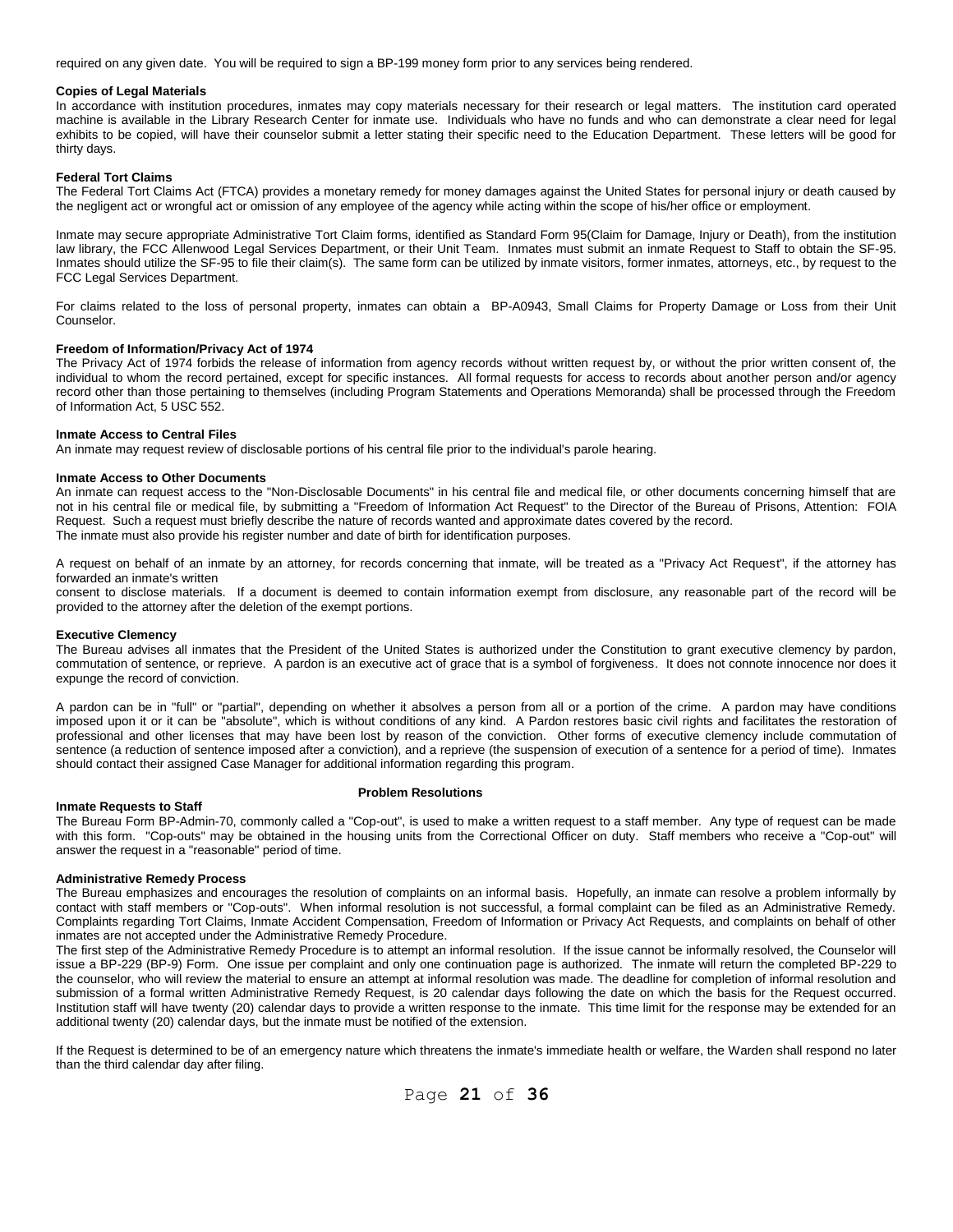If the inmate is not satisfied with the response to the BP-229, he may file an appeal to the Regional Director. This appeal must be received in the Regional Office within twenty (20) calendar days from the date of the BP-229 response. The Regional Appeal is written on a BP-230 (BP-10) Form, and must have a copy of the BP-229 Form and response attached. The Regional Appeal must be answered within thirty (30) calendar days, but the time limit may be extended an additional thirty (30) days. The inmate must be notified of the extension.

If the inmate is not satisfied with the response by the Regional Director, he may appeal to the Central Office of the Bureau of Prisons. The National Appeal must be made on a BP-231 (BP-11) Form and must have copies of the BP-229 and BP-230 Forms with responses.

The BP-231 Form may be obtained from the Counselor. The National Appeal must be answered within forty (40) calendar days, but the time limit may be extended an additional twenty (20) days with notification to the inmate.

In writing a BP-229, BP-230, or BP-231, the form should contain the following information:

Statement of Facts Grounds for Relief Relief Requested

# **Time Limits (in calendar days)**

Filing BP-229: 20 days from date of incident BP-230: 20 days from BP-9 response BP-231: 30 days from BP-10 response

| Response        | Extensions      |
|-----------------|-----------------|
| BP-229: 20 days | BP-229: 20 days |
| BP-230: 30 days | BP-230: 30 days |
| BP-231: 40 days | BP-231: 20 days |

#### **Sensitive Complaints**

If the inmate reasonably believes the issue is sensitive and the inmate's safety or well-being would be placed in danger if the Request became known at the institution, the inmate may submit the Request directly to the appropriate Regional Director.

The inmate shall clearly mark "Sensitive" upon the Request and explain, in writing, the reason for not submitting the Request at the institution. If the Regional Administrative Remedy Coordinator agrees that the Request is sensitive, the Request shall be accepted. Otherwise, the Request will not be accepted, and the inmate shall be advised in writing of that determination, without a return of the Request. The inmate may pursue the matter by submitting an Administrative Remedy Request locally to the Warden. The Warden shall allow a reasonable extension of time for such a resubmission.

#### **Addresses**

Federal Bureau of Prisons Northeast Regional Office USP Allenwood, Pennsylvania **US Custom House** US Custom House PO Box 3500<br>White Deer, PA 17887 570-547-0963

Federal Bureau of Prisons Central Office 320 First St., NW Washington, DC 20534

2<sup>nd</sup> & Chestnut Street 7<sup>th</sup> Floor Philadelphia, PA 19106

#### **Discipline**

It is the policy of the Bureau of Prisons to provide a safe and orderly environment for all inmates. Violations of Bureau rules and regulations are dealt with by the Unit Discipline Committee (UDC) and, for more serious violation, the Disciplinary Hearing Officer (DHO). Inmates are advised upon arrival at the institution of the rules and regulations, and are provided with copies of the Bureau's Prohibited Acts, as well as local regulations.

**Disciplinary Procedures**

#### **Inmate Discipline Information**

If a staff member observes or believes he/she has evidence that an inmate has committed a prohibited act, the first step in the disciplinary process is writing an incident report. This is a written copy of the charges against the inmate. The incident report shall ordinarily be delivered to the inmate within twenty-four (24) hours of the time staff became aware of the inmate's involvement in the incident. An informal resolution of the incident may be attempted by the Correctional Supervisor.

If an informal resolution is accomplished, the incident report will be removed from the inmate's central file. Informal resolution is encouraged by the Bureau of Prisons for all violations except those in the greatest or high severity categories. Violations in the greatest severity category must be forwarded to the DHO for final disposition. If an informal resolution is not accomplished, the incident report is forwarded to the UDC for an Initial Hearing.

# **Initial Hearing**

Each inmate charged with violating a Bureau rule is entitled to an initial hearing before the UDC, ordinarily held within three work days from the time staff became aware of the inmate=s involvement in the incident. This three work day period excludes the day staff became aware of the inmate=s involvement in the incident, weekends and holidays. The inmate is entitled to be present at the initial hearing. The inmate may make statements or present documentary evidence in his behalf. The UDC must give its decision in writing to the inmate by the close of business the next work day. The UDC may extend the time limits of these procedures for good cause. The Warden must approve any extension over five (5) work days. The inmate must be provided with written reasons for any extension. The UDC will either make final disposition of the incident, or refer it to the DHO for final disposition.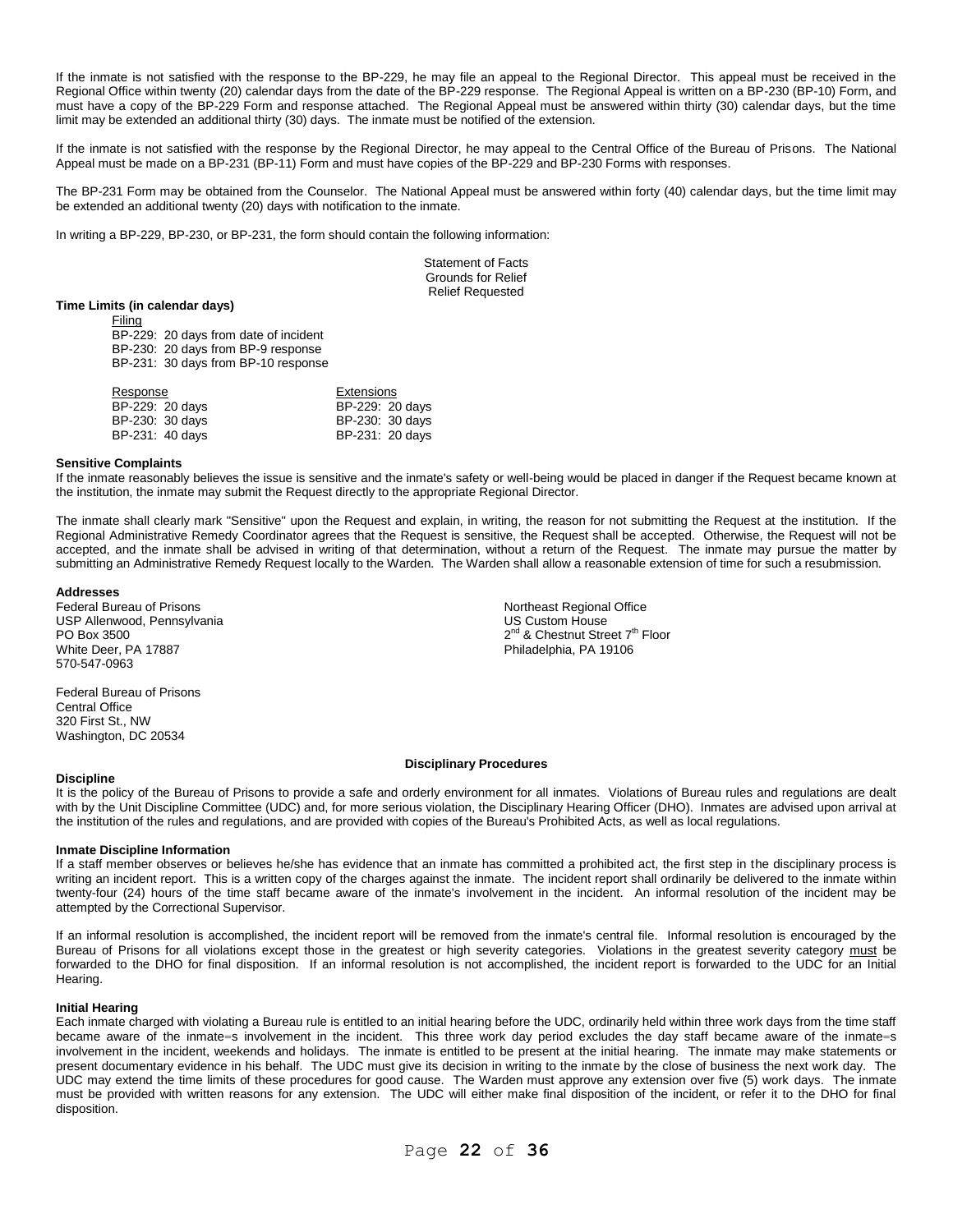#### **Discipline Hearing Officer (DHO)**

The Discipline Hearing Officer (DHO) conducts disciplinary hearings on serious rule violations. The DHO may not act on a case that has not been referred by the UDC. The Captain conducts periodic reviews of inmates in Disciplinary Segregation.

An inmate will be provided with advance written notice of the charges not less than 24 hours before the inmate's appearance before the DHO. The inmate may waive this requirement. An inmate will be provided with a full-time staff member of his choice to represent him if requested. An inmate may make statements in his own defense and may produce documentary evidence. The inmate may present a list of witnesses and request they testify at the hearing. Inmates may not question a witness at the hearing; the staff representative and/or the DHO will question any witness for the inmate. An inmate may submit a list of questions for the witness(s) to the DHO if there is no staff representative. The DHO will request a statement from all unavailable witnesses whose testimony is deemed relevant.

The inmate has the right to be present throughout the DHO hearing, except during deliberations. The inmate charged may be excluded during appearances of outside witnesses or when institution security could be jeopardized. The DHO may postpone or continue a hearing for good cause. Reasons for the delay must be documented in the record of the hearing. Final disposition is made by the DHO.

#### **Appeals of Disciplinary Actions**

Appeals of all disciplinary actions may be made through Administrative Remedy Procedures. Appeals of the UDC are made to the Warden (BP-229). Appeals of the DHO are made to the Regional Director (BP-230). On appeal, the following items will be considered:

Whether the UDC or DHO substantially complied with the regulations on inmate discipline.

Whether the UDC or DHO based its decisions on some facts, and if there was conflicting evidence, whether the decision was based on the greater weight of the evidence.

Whether an appropriate sanction was imposed according to the severity level of the prohibited act and other relevant circumstances.

The staff member who responds to the appeal may not be involved in the incident in any way. These staff members include UDC members, the DHO, the investigator, the reporting officer, and the staff representative.

# **Special Housing Unit Status**

There are two (2) categories of special housing. These are Administrative Detention and Disciplinary Segregation.

Administrative Detention separates an inmate from the general population. Inmates in Administrative Detention shall be provided with the same general privileges as inmates in general population to the extent practical and specific security concerns are not compromised. An inmate may be placed in Administrative Detention when the inmate is in holdover status during transfer, is a new commitment pending classification, is pending investigation or a hearing for a violation of Bureau regulations, is pending investigation or trial for a criminal act, is pending transfer, for protection or is finishing confinement in Disciplinary Segregation.

Disciplinary Segregation is used as a sanction for violations of Bureau rules and regulations. Inmates in Disciplinary Segregation will be denied certain privileges. Personal property will usually be impounded. Inmates placed in Disciplinary Segregation are provided with blankets, a mattress, a pillow, toilet tissue, and shaving utensils (as necessary).

Inmates may possess legal and religious materials while in Disciplinary Segregation. Also, staff shall provide a reasonable amount of non-legal reading material. Inmates in Disciplinary Segregation shall be seen by a member of the medical staff daily, including weekends and holidays. A unit staff member will visit the segregation unit daily. Inmates in both Administrative Detention and Disciplinary Segregation are provided with regular reviews of their housing status.

Inmates housed in the Special Housing Unit will ordinarily be fed the standard ration as afforded inmates in general population. Inmates in SHU may not have a choice of all items on the menu due to security concerns. An inmate may be placed on ASpecial Feeding Status,@ if he displays disruptive behavior in the unit and/or is recognized as being potentially harmful to him or others. Only the Warden, with the consensus of the Health Services Administrator can place an inmate on ASpecial Feeding Status@.

Inmates are allowed and encouraged to receive haircuts while in SHU. The inmate must send an Inmate Request to Staff Member to the SHU #1 Officer, who will maintain a log book and maintain a list in the order they are received.

Inmates in SHU in AD or DS status will be allowed commissary privileges. The commissary list will be provided to the inmate by the SHU staff and should be prepared by the inmate and turned in by Friday 8:00 a.m. each week. All inmates in SHU will be allowed to make commissary purchases once each week unless restricted by a disciplinary sanction.

The SHU Law Library will be available for use from 8:00 a.m. to 4:00 p.m. each day. Inmates desiring to use the SHU Law Library will submit an Inmate Request to Staff Member to SHU staff. Inmates will be given a minimum of one hour each time they request to use the SHU Law Library. If no other inmate requests to use the SHU Law Library the inmate may remain longer than an hour but not longer than three hours. The Education Department is responsible for maintaining the SHU Law Library and its material.

Inmates in the Special Housing Unit will conduct visits in the non-contact rooms. This applies to inmates in Administrative Detention or Disciplinary Segregation.

#### **[INMATE RIGHTS AND RESPONSIBILITIES '541.12**

| <b>RIGHTS</b>                                               | <b>RESPONSIBILITIES</b>                                       |  |
|-------------------------------------------------------------|---------------------------------------------------------------|--|
| You have the right to expect that as a human being you      | 1. You have the responsibility to treat other, both employees |  |
| will be treated respectfully, impartially and fairly by all | and inmates, in the same manner.                              |  |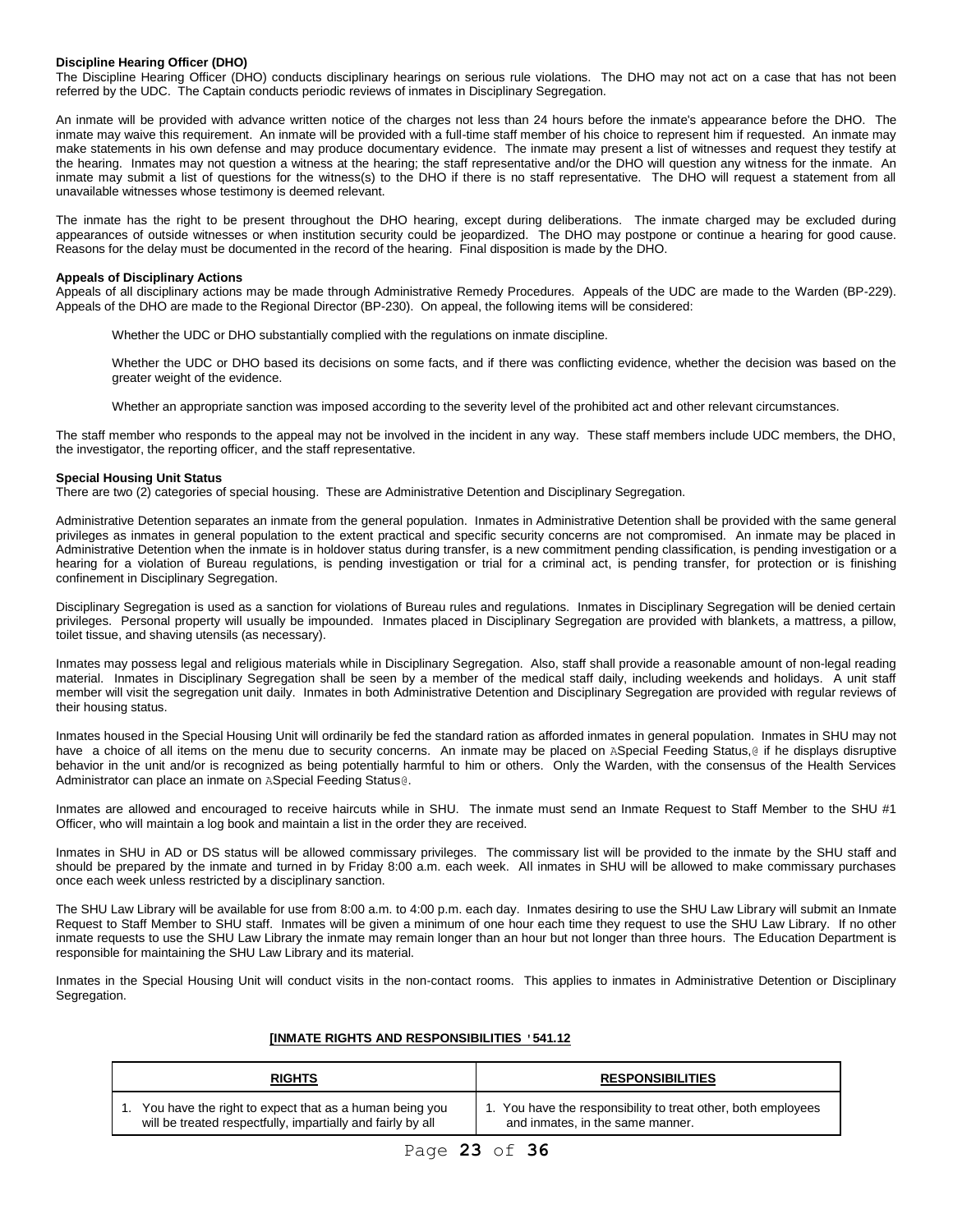| personnel.                                                                                                                                                                                                                                                                                                                           |                                                                                                                                                                                                                                                                                                                                                         |  |
|--------------------------------------------------------------------------------------------------------------------------------------------------------------------------------------------------------------------------------------------------------------------------------------------------------------------------------------|---------------------------------------------------------------------------------------------------------------------------------------------------------------------------------------------------------------------------------------------------------------------------------------------------------------------------------------------------------|--|
| 2. You have the right to be informed of the rules, procedures<br>and schedules concerning the operation of the institution.                                                                                                                                                                                                          | 2. You have the responsibility to know and abide by them.                                                                                                                                                                                                                                                                                               |  |
| 3. You have the right to freedom of religious affiliation and<br>voluntary religious worship.                                                                                                                                                                                                                                        | 3. You have the responsibility to recognize and respect the<br>rights of others in this regard.                                                                                                                                                                                                                                                         |  |
| 4. You have the right to health care, which includes nutritious<br>meals, proper bedding and clothing, and a laundry<br>schedule for cleanliness of the same, an opportunity<br>to shower regularly, proper ventilation for warmth and<br>fresh air, a regular exercise period, toilet articles and<br>medical and dental treatment. | 4. It is your responsibility not to waste food, to follow the<br>laundry and shower schedule, maintain neat and clean<br>living quarters, to keep your area free of contraband and to<br>seek medical and dental care as you may need it.                                                                                                               |  |
| 5. You have the right to visit and correspond with family<br>members and friends, and to correspond with members<br>of the news media in keeping with Bureau rules and<br>Institution guidelines.                                                                                                                                    | 5. It is your responsibility to conduct yourself properly during<br>visits, not to accept or pass contraband, and not to violate<br>the law or Bureau rules or institution guidelines through<br>your correspondence.                                                                                                                                   |  |
| 6. You have the right to unrestricted and confidential access<br>to the courts by correspondence (on matters such as the<br>legality of your conviction, civil matters, pending criminal<br>cases and conditions of your imprisonment.)                                                                                              | 6. You have the responsibility to present honestly and fairly<br>your petitions, questions and problems to the court.                                                                                                                                                                                                                                   |  |
| 7. You have the right to legal counsel from an attorney of<br>your choice by interviews and correspondence.                                                                                                                                                                                                                          | 7. It is your responsibility to use the services of an attorney<br>honestly and fairly.                                                                                                                                                                                                                                                                 |  |
| 8. You have the right to participate in the use of law library<br>reference materials to assist you in resolving legal<br>problems. You also have the right to receive help when it<br>is available through a legal assistance program.                                                                                              | 8. It is your responsibility to use these resources in keeping<br>with the procedures and schedule prescribed and to<br>respect the rights of other inmates to the use of the<br>materials and assistance.                                                                                                                                              |  |
| 9. You have the right to a wide range of reading materials for<br>materials for educational purposes and for your own<br>enjoyment. These materials may include magazines and<br>newspapers sent from the community with certain<br>restrictions.                                                                                    | 9. It is your responsibility to seek and utilize such materials<br>for your personal benefit, without depriving others of their<br>equal rights to the use of this material.                                                                                                                                                                            |  |
| 10. You have the right to participate in education, vocational<br>training and employment as far as resources are<br>available, and in keeping with your interests, needs and<br>abilities.                                                                                                                                          | 10. You have the responsibility to take advantage of<br>activities which may help you live a successful and law-<br>abiding life within the institution and in the community.<br>You will be expected to abide by the regulations<br>governing the use of such activities.                                                                              |  |
| 11. You have the right to use your funds for commissary and<br>other purchases consistent with institution security and<br>good order, for opening bank and/or savings accounts.                                                                                                                                                     | 11. You have the responsibility to meet your financial and<br>legal obligations including, but not limited to, court-<br>imposed assessments, fines and restitution. You also<br>have the responsibility to make use of your funds in a<br>manner consistent with your release plans, your family<br>needs and for other obligations that you may have. |  |

# CHAPTER 4

# PROHIBITED ACTS AND DISCIPLINARY SEVERITY SCALE

# 1. **[PROHIBITED ACTS AND DISCIPLINARY SCALE '541.13.**

 **a. There are four categories of prohibited acts - Greatest, High, Moderate, and Low Moderate (see Table 3 for identification of the prohibited**  acts within each category). Specific sanctions are authorized for each category (see Table 4 for a discussion of each sanction). Imposition of **a sanction requires that the inmate first is found to have committed prohibited act.]**

Table 3 begins on page 3, Table 4 on page 13 of this Chapter.

**[(1) Greatest category offenses: The Discipline Hearing Office shall impose and execute one or more of sanctions A through E. Sanction B.1 must be imposed for a VCCLEA inmate rated as violent (i.e., am inmate who, as specified in the Violent Crime Control and Law Enforcement Act of 1994, committed a crime of violence on or after September 13, 1994) and for a PLRA inmate (i.e., an inmate who has been sentenced for an offense committed on or after April 26, 1996). The DHO may also suspend one or more additional sanctions A through G. The DHO may impose and execute sanction F and/or G only in addition to execution of one or more of sanctions A through E.**

**(2) High category offenses: The Discipline Hearing Officer shall impose and execute one or more of sanctions A through M, and except as noted in the sanction, may also suspend one or more additional sanctions A through M. Sanction B.1 must be imposed for a VCCLEA inmate rated as violent or by a PLRA inmate. The Unit Discipline Committee shall impose and execute one or more of sanctions G through M, and may also suspend one or more additional sanctions G through M. Sanction B.1 must be imposed for a VCCLEA inmate rated** 

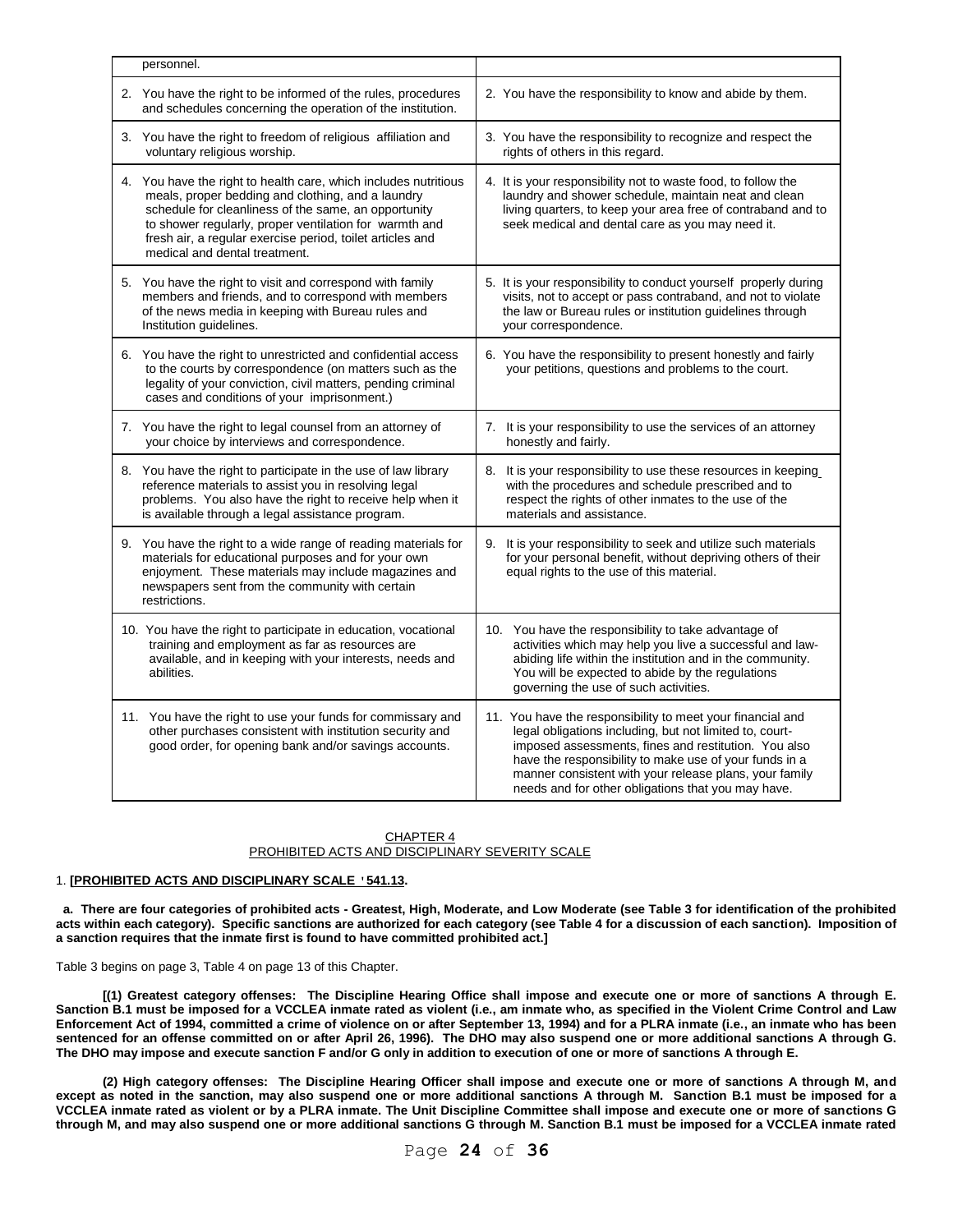**as violent and for a PLRA inmate. The Unit Discipline Committee shall impose and execute one or more of sanctions G through M, except for a VCCLEA inmate rated as violent. All high category offense charges for a VCCLEA inmate rated as violent and for a PLRA inmate must be referred to the DHO.**

**(3) Moderate category offenses: The Discipline Hearing Officer shall impose at least one sanction A through N, but, except as noted in the sanction, may suspend any sanction or sanctions imposed. Sanction B.1 ordinarily must be imposed for VCCLEA inmates rated as violent and for a PLRA inmate. Except for charges referred to the DHO, the Unit Discipline Committee (UDC) shall impose at least one sanction G through N, but may suspend any sanction or sanctions imposed. The UDC ordinarily shall refer to the DHO a moderate category charge for a VCCLEA inmate rated as violent or for a PLRA inmate if the inmate had been found to have committed a moderate category offense during the inmate's current anniversary year. (i.e., the twelve month period of time for which an inmate may be eligible to earn good conduct time). The UDC must thoroughly document in writing the reasons why the charge for such an inmate was not referred to the DHO.** 

**(4) Low moderate category offenses: The Discipline Hearing Officer shall impose at least one sanction B.1, or E through P. The Discipline Hearing Officer may suspend any E through P sanction or sanctions imposed (a B.1 sanction may not be suspended). Except for charges referred to the DHO, the Unit Discipline Committee shall impose at least one sanction G through P, but may suspend any sanction or sanctions imposed. The UDC ordinarily shall refer to the DHO a low moderate category charge for a VCCLEA inmate rated as violent or for a PLRA inmate if the has been found to have committed two low moderate category offense during the inmate current anniversary year. (i.e., the twelve month period of time for which the inmate may be eligible to earn good conduct time). The UDC must thoroughly document in writing the reasons why the charge for such an inmate was not referred to the DHO.**

**b. Aiding another person to commit any of these offenses, attempting to commit any of these offenses, and making plans to commit any of these offenses, in all categories of severity, shall be considered the same as a commission of the offense itself. In these cases, the letter "A" is combined with the offense code. For example, planning an escape would be considered as Escape and coded 102A. Likewise, attempting the adulteration of any food or drink would be coded 209A.**

**c. Suspensions of any sanction cannot exceed six months. Revocation and execution of a suspended sanction require that the inmate first is found to have committed any subsequent prohibited act. Only the Discipline Hearing Officer (DHO) may execute, suspend, or revoke and execute suspension of sanctions A through F. The Discipline Hearing Officer (DHO) or Unit Discipline Committee (UDC) may execute, suspend, or revoke and execute suspensions of sanctions G through P. Revocations and execution of suspensions may be made only at the level (DHO or UDC) which originally were earlier imposed by the Inmate Discipline Committee 5270.7 imposed the sanction. The DHO now has that authority for suspensions which were earlier imposed by the Inmate Disciplinary Committee (IDC).]**

**When an inmate receives an Incident Report while on a DHO imposed, but suspended sanction, the new Incident Report is to be forwarded by the UDC to the DHO both for a final disposition on the new Incident Report, and for a disposition on the suspended sanction. This procedure is not necessary when the UDC informally resolves the new Incident Report.**

**[d. If the Unit Discipline Committee has previously imposed a suspended sanction and subsequently refers a case to the Discipline Hearing Officer, the referral shall include an advisement to the DHO of any intent to revoke that suspension if the DHO finds that the prohibited act was committed. If the DHO then finds that the prohibited act was committed, the DHO shall so advise the Unit Discipline Committee who may then revoke the previous suspension.**

**e. The Unit Discipline Committee or Discipline Hearing Officer may impose increased sanctions for repeated, frequent offenses according to the guidelines presented in Table 5.]**

Table 5 is on Page 18 of this Chapter.

**[f. Sanctions by severity of prohibited act, with eligibility for restoration of forfeited and withheld statutory good time are presented in Table 6.]**

Table 6 (page 19 of this Chapter) contains a chart showing the maximum amount of statutory good time that may be forfeited or withheld and the period of time that must pass before an inmate is eligible for restoration. The chart also shows the maximum amount of time that an inmate may spend in disciplinary segregation.

The time frame established in each of these areas is determined by the severity of the prohibited act.

#### PROHIBITED ACTS AND DISCIPLINARY SEVERITY SCALE

The UDC shall refer all Greatest Severity Prohibited Acts to the DHO with recommendations as to an appropriate disposition.

#### **GREATEST SEVERITY LEVEL PROHIBITED ACTS**

100 Killing.

- 101 Assaulting any person, or an armed assault on the institution's secure perimeter (a charge for assaulting any person at this level is to be used only when serious physical injury has been attempted or accomplished).
- 102 Escape from escort; escape from any secure or non-secure institution, including community confinement; escape from unescorted community program or activity; escape from outside a secure institution.
- 103 Setting a fire (charged with this act in this category only when found to pose a threat to life or a threat of serious bodily harm or in furtherance of a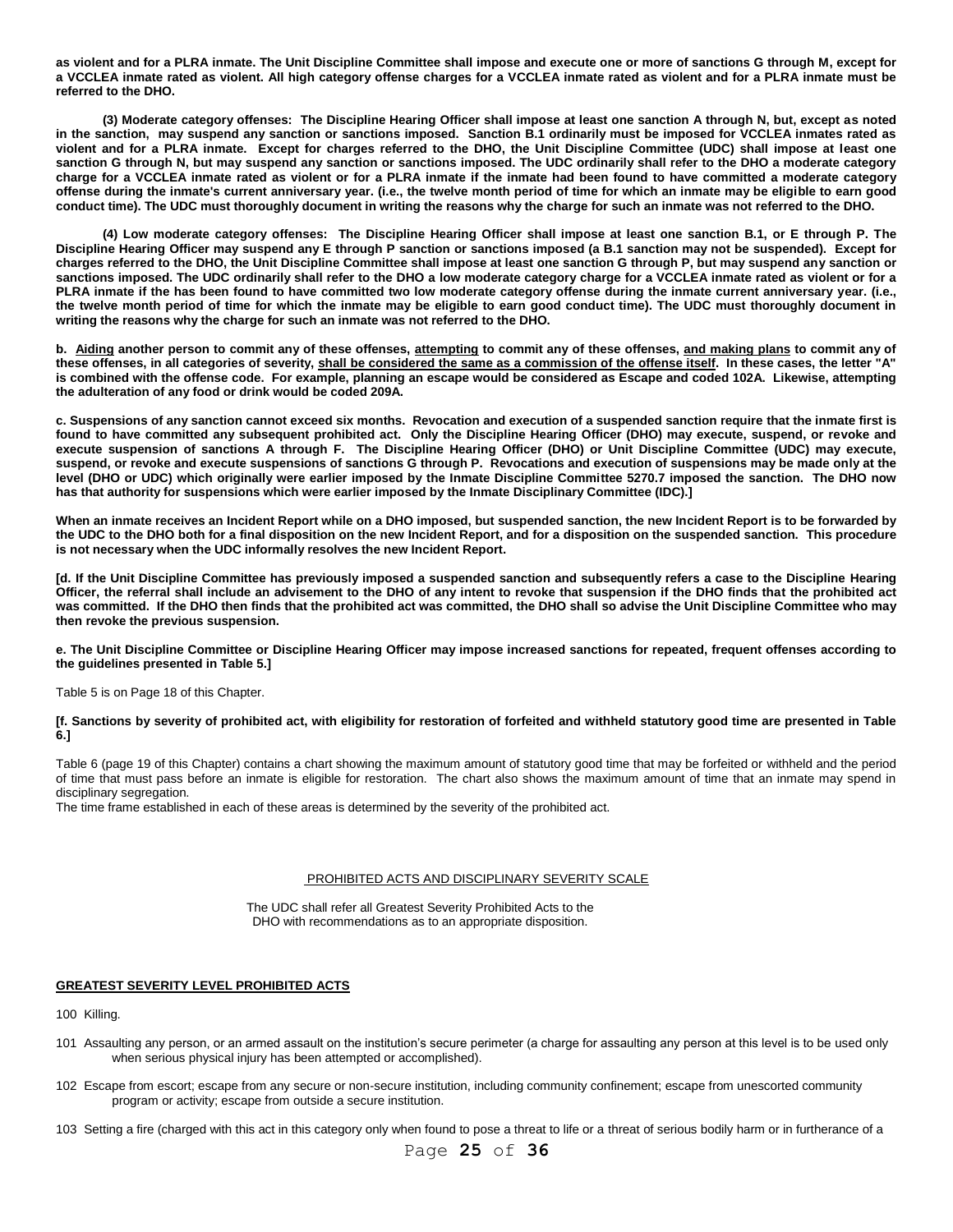prohibited act of Greatest Severity, *e.g.,* in furtherance of a riot or escape; otherwise the charge is properly classified Code 218, or 329).

- 104 Possession, manufacture, or introduction of a gun, firearm, weapon, sharpened instrument, knife, dangerous chemical, explosive, ammunition, or any instrument used as a weapon.
- 105 Rioting.
- 106 Encouraging others to riot.
- 107 Taking hostage(s).
- 108 Possession, manufacture, introduction, or loss of a hazardous tool (tools most likely to be used in an escape or escape attempt or to serve as weapons capable of doing serious bodily harm to others; or those hazardous to institutional security or personal safety; *e.g.,* hacksaw blade, body armor, maps, handmade rope, or other escape paraphernalia, portable telephone, pager, or other electronic device).
- 109 (Not to be used).
- 110 Refusing to provide a urine sample; refusing to breathe into a Breathalyzer; refusing to take part in other drug-abuse testing.
- 111 Introduction or making of any narcotics, marijuana, drugs, alcohol, intoxicants, or related paraphernalia, not prescribed for the individual by the medical staff.
- 112 Use of any narcotics, marijuana, drugs, alcohol, intoxicants, or related paraphernalia, not prescribed for the individual by the medical staff.
- 113 Possession of any narcotics, marijuana, drugs, alcohol, intoxicants, or related paraphernalia, not prescribed for the individual by the medical staff.
- 114 Sexual assault of any person, involving non-consensual touching by force or threat of force.
- 115 Destroying and/or disposing of any item during a search or attempt to search.
- 196 Use of the mail for an illegal purpose or to commit or further a Greatest category prohibited act.
- 197 Use of the telephone for an illegal purpose or to commit or further a Greatest category prohibited act.
- 198 Interfering with a staff member in the performance of duties most like another Greatest severity prohibited act. This charge is to be used only when another charge of Greatest severity is not accurate. The offending conduct must be charged as "most like" one of the listed Greatest severity prohibited acts.
- 199 Conduct which disrupts or interferes with the security or orderly running of the institution or the Bureau of Prisons most like another Greatest severity prohibited act. This charge is to be used only when another charge of Greatest severity is not accurate. The offending conduct must be charged as "most like" one of the listed Greatest severity prohibited acts.

# **AVAILABLE SANCTIONS FOR GREATEST SEVERITY LEVEL PROHIBITED ACTS**

- **A**. Recommend parole date rescission or retardation.
- B. Forfeit and/or withhold earned statutory good time or non-vested good conduct time (up to 100%) and/or terminate or disallow extra good time (an extra good time or good conduct time sanction may not be suspended).
- B.1. Disallow ordinarily between 50% and 75% (27-41 days) of good conduct time credit available for year (a good conduct time sanction may not be suspended).
- C. Disciplinary segregation (up to 12 months).
- D. Make monetary restitution.
- E. Monetary fine.
- F. Loss of privileges (*e.g.,* visiting, telephone, commissary, movies, recreation).
- G. Change housing (quarters).
- H. Remove from program and/or group activity.
- I. Loss of job.
- J. Impound inmate=s personal property.
- K. Confiscate contraband.
- L. Restrict to quarters.
- M. Extra duty.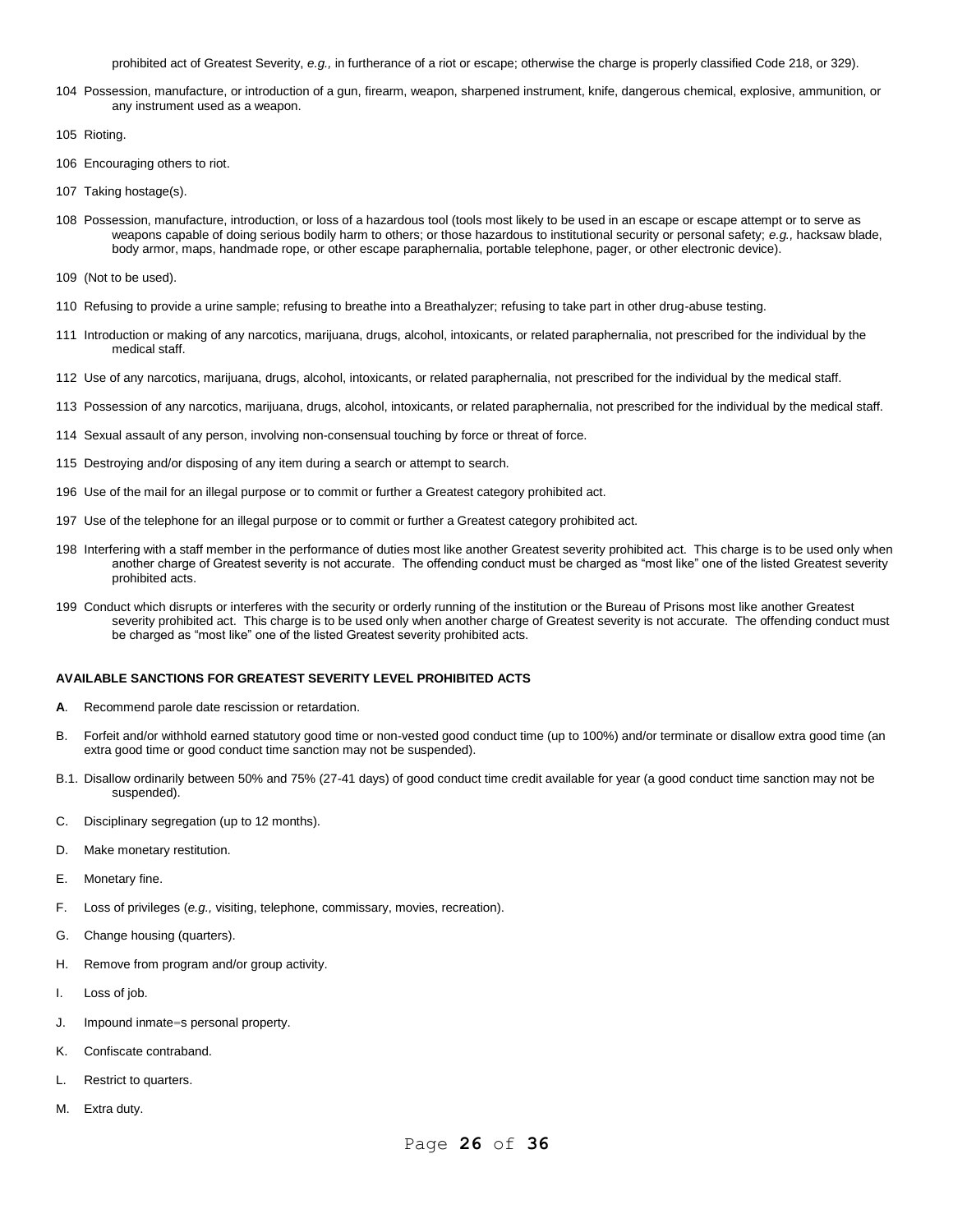#### **HIGH SEVERITY LEVEL PROHIBITED ACTS**

- Escape from a work detail, non-secure institution, or other non-secure confinement, including community confinement, with subsequent voluntary return to Bureau of Prisons custody within four hours.
- Fighting with another person.
- (Not to be used).
- Threatening another with bodily harm or any other offense.
- Extortion; blackmail; protection; demanding or receiving money or anything of value in return for protection against others, to avoid bodily harm, or under threat of informing.
- Engaging in sexual acts.
- Making sexual proposals or threats to another.
- Wearing a disguise or a mask.
- Possession of any unauthorized locking device, or lock pick, or tampering with or blocking any lock device (includes keys), or destroying, altering, interfering with, improperly using, or damaging any security device, mechanism, or procedure.
- Adulteration of any food or drink.
- (Not to be used).
- Possessing any officer=s or staff clothing.
- Engaging in or encouraging a group demonstration.
- Encouraging others to refuse to work, or to participate in a work stoppage.
- (Not to be used).
- (Not to be used).
- Giving or offering an official or staff member a bribe, or anything of value.
- Giving money to, or receiving money from, any person for the purpose of introducing contraband or any other illegal or prohibited purpose.
- Destroying, altering, or damaging government property, or the property of another person, having a value in excess of \$100.00, or destroying, altering, damaging life-safety devices (e.g., fire alarm) regardless of financial value.
- Stealing; theft (including data obtained through the unauthorized use of a communications device, or through unauthorized access to disks, tapes, or computer printouts or other automated equipment on which data is stored).
- Demonstrating, practicing, or using martial arts, boxing (except for use of a punching bag), wrestling, or other forms of physical encounter, or military exercises or drill (except for drill authorized by staff).
- Being in an unauthorized area with a person of the opposite sex without staff permission.
- (Not to be used).
- (Not to be used).
- Assaulting any person (a charge at this level is used when less serious physical injury or contact has been attempted or accomplished by an inmate).
- Stalking another person through repeated behavior which harasses, alarms, or annoys the person, after having been previously warned to stop such conduct.
- Possession of stolen property.
- Refusing to participate in a required physical test or examination unrelated to testing for drug abuse (e.g., DNA, HIV, tuberculosis).
- Tattooing or self-mutilation.
- 229 Sexual assault of any person, involving non-consensual touching without force or threat of force.
- 296 Use of the mail for abuses other than criminal activity which circumvent mail monitoring procedures (e.g., use of the mail to commit or further a High category prohibited act, special mail abuse; writing letters in code; directing others to send, sending, or receiving a letter or mail through unauthorized means; sending mail for other inmates without authorization; sending correspondence to a specific address with directions or

# Page **27** of **36**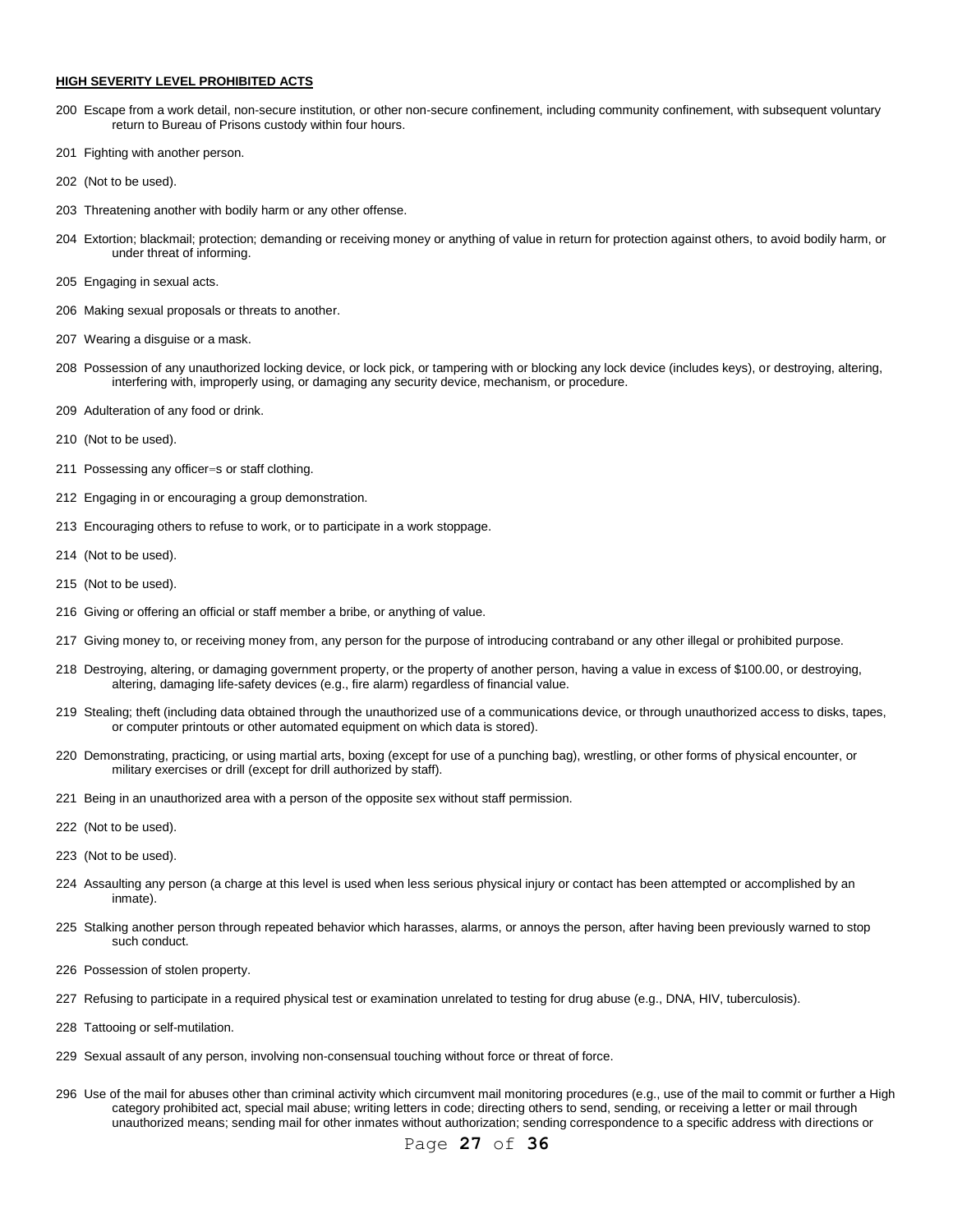intent to have the correspondence sent to an unauthorized person; and using a fictitious return address in an attempt to send or receive unauthorized correspondence).

- 297 Use of the telephone for abuses other than illegal activity which circumvent the ability of staff to monitor frequency of telephone use, content of the call, or the number called; or to commit or further a High category prohibited act.
- 298 Interfering with a staff member in the performance of duties most like another High severity prohibited act. This charge is to be used only when another charge of High severity is not accurate. The offending conduct must be charged as "most like" one of the listed High severity prohibited acts.
- 299 Conduct which disrupts or interferes with the security or orderly running of the institution or the Bureau of Prisons most like another High severity prohibited act. This charge is to be used only when another charge of High severity is not accurate. The offending conduct must be charged as "most like" one of the listed High severity prohibited acts.

## **AVAILABLE SANCTIONS FOR HIGH SEVERITY LEVEL PROHIBITED ACTS**

- A. Recommend parole date rescission or retardation.
- B. Forfeit and/or withhold earned statutory good time or non-vested good conduct time up to 50% or up to 60 days, whichever is less, and/or terminate or disallow extra good time (an extra good time or good conduct time sanction may not be suspended).
- B.1 Disallow ordinarily between 25% and 50% (14-27 days) of good conduct time credit available for year (a good conduct time sanction may not be suspended).
- C. Disciplinary segregation (up to 6 months).
- D. Make monetary restitution.
- E. Monetary fine.
- F. Loss of privileges (*e.g.,* visiting, telephone, commissary, movies, recreation).
- G. Change housing (quarters).
- H. Remove from program and/or group activity.
- I. Loss of job.
- J. Impound inmate=s personal property.
- K. Confiscate contraband.
- L. Restrict to quarters.
- M. Extra duty.

# **MODERATE SEVERITY LEVEL PROHIBITED ACTS**

- 300 Indecent Exposure.
- 301 (Not to be used).
- 302 Misuse of authorized medication.
- 303 Possession of money or currency, unless specifically authorized, or in excess of the amount authorized.
- 304 Loaning of property or anything of value for profit or increased return.
- 305 Possession of anything not authorized for retention or receipt by the inmate, and not issued to him through regular channels.
- 306 Refusing to work or to accept a program assignment.
- 307 Refusing to obey an order of any staff member (may be categorized and charged in terms of greater severity, according to the nature of the order being disobeyed, *e.g.* failure to obey an order which furthers a riot would be charged as 105, Rioting; refusing to obey an order which furthers a fight would be charged as 201, Fighting; refusing to provide a urine sample when ordered as part of a drug-abuse test would be charged as 110).
- 308 Violating a condition of a furlough.
- 309 Violating a condition of a community program.
- 310 Unexcused absence from work or any program assignment.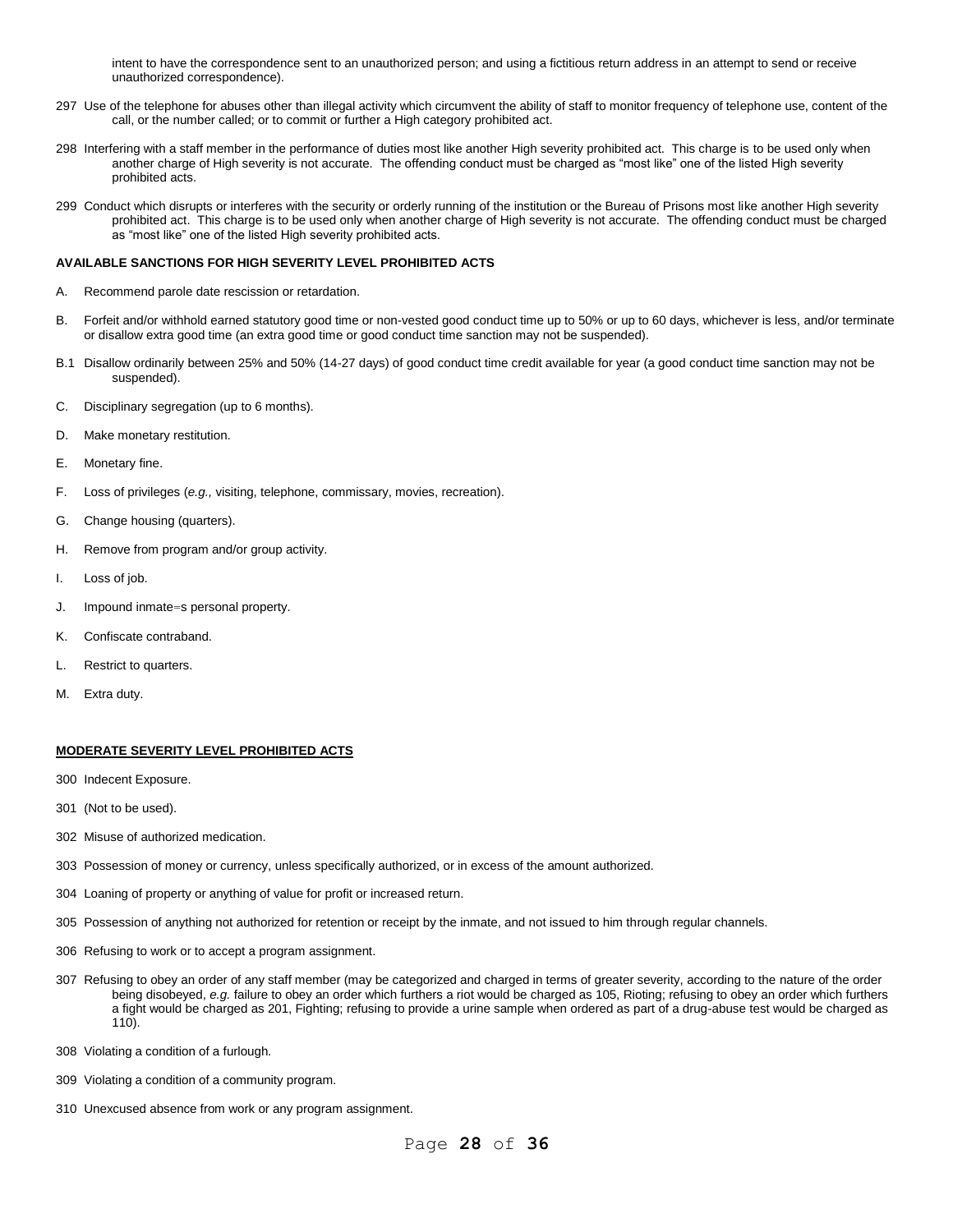- Failing to perform work as instructed by the supervisor.
- Insolence towards a staff member.
- Lying or providing a false statement to a staff member.
- Counterfeiting, forging, or unauthorized reproduction of any document, article of identification, money, security, or official paper (may be categorized in terms of greater severity according to the nature of the item being reproduced, *e.g.,* counterfeiting release papers to effect escape, Code 102).
- Participating in an unauthorized meeting or gathering.
- Being in an unauthorized area without staff authorization.
- Failure to follow safety or sanitation regulations (including safety regulations, chemical instructions, tools, MSDS sheets, OSHA standards).
- Using any equipment or machinery without staff authorization.
- Using any equipment or machinery contrary to instructions or posted safety standards.
- Failing to stand count.
- Interfering with the taking of count.
- (Not to be used).
- (Not to be used).
- Gambling.
- Preparing or conducting a gambling pool.
- Possession of gambling paraphernalia.
- Unauthorized contacts with the public.
- Giving money or anything of value to, or accepting money or anything of value from, another inmate or any other person without staff authorization.
- Destroying, altering, or damaging government property, or the property of another person, having a value of \$100.00 or less.
- Being unsanitary or untidy; failing to keep one's person or quarters in accordance with posted standards.
- Possession, manufacture, introduction, or loss of a non-hazardous tool, equipment, supplies, or other non-hazardous contraband (tools not likely to be used in an escape or escape attempt, or to serve as a weapon capable of doing serious bodily harm to others, or not hazardous to institutional security or personal safety) (other non-hazardous contraband includes such items as food, cosmetics, cleaning supplies, smoking apparatus and tobacco in any form where prohibited, and unauthorized nutritional/dietary supplements).
- Smoking where prohibited.
- Fraudulent or deceptive completion of a skills test (*e.g.,* cheating on a GED, or other educational or vocational skills test).
- Conducting a business; conducting or directing an investment transaction without staff authorization.
- Communicating gang affiliation; participating in gang related activities; possession of paraphernalia indicating gang affiliation.
- 336 Circulating a petition.
- Use of the mail for abuses other than criminal activity which do not circumvent mail monitoring; or use of the mail to commit or further a Moderate category prohibited act.
- Use of the telephone for abuses other than illegal activity which do not circumvent the ability of staff to monitor frequency of telephone use, content of the call, or the number called; or to commit or further a Moderate category prohibited act.
- Interfering with a staff member in the performance of duties most like another Moderate severity prohibited act. This charge is to be used only when another charge of Moderate severity is not accurate. The offending conduct must be charged as "most like" one of the listed Moderate severity prohibited acts.
- Conduct which disrupts or interferes with the security or orderly running of the institution or the Bureau of Prisons most like another Moderate severity prohibited act. This charge is to be used only when another charge of Moderate severity is not accurate. The offending conduct must be charged as "most like" one of the listed Moderate severity prohibited acts.

#### **AVAILABLE SANCTIONS FOR MODERATE SEVERITY LEVEL PROHIBITED ACTS**

A. Recommend parole date rescission or retardation.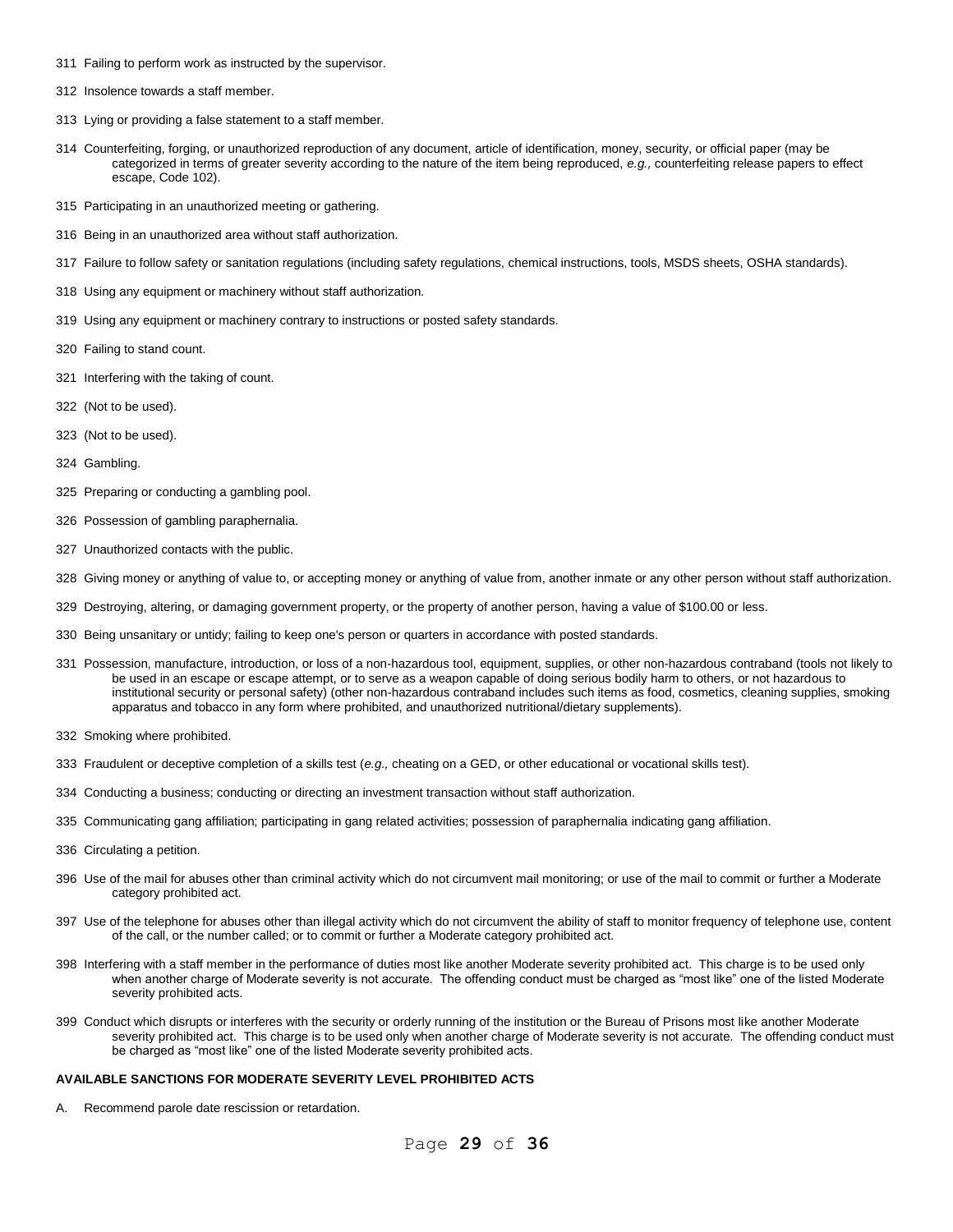- B. Forfeit and/or withhold earned statutory good time or non-vested good conduct time up to 25% or up to 30 days, whichever is less, and/or terminate or disallow extra good time (an extra good time or good conduct time sanction may not be suspended).
- B.1 Disallow ordinarily up to 25% (1-14 days) of good conduct time credit available for year (a good conduct time sanction may not be suspended).
- C. Disciplinary segregation (up to 3 months).
- D. Make monetary restitution.
- E. Monetary fine.
- F. Loss of privileges (*e.g.,* visiting, telephone, commissary, movies, recreation).
- G. Change housing (quarters).
- H. Remove from program and/or group activity.
- I. Loss of job.
- J. Impound inmate's personal property.
- K. Confiscate contraband.
- L. Restrict to quarters.
- M. Extra duty.

# **LOW SEVERITY LEVEL PROHIBITED ACTS**

- 400 (Not to be used).
- 401 (Not to be used).
- 402 Malingering, feigning illness.
- 403 (Not to be used).
- 404 Using abusive or obscene language.
- 405 (Not to be used).
- 406 (Not to be used).
- 407 Conduct with a visitor in violation of Bureau regulations.
- 408 (Not to be used).
- 409 Unauthorized physical contact (e.g., kissing, embracing).
- 498 Interfering with a staff member in the performance of duties most like another Low severity prohibited act. This charge is to be used only when another charge of Low severity is not accurate. The offending conduct must be charged as "most like" one of the listed Low severity prohibited acts.
- 499 Conduct which disrupts or interferes with the security or orderly running of the institution or the Bureau of Prisons most like another Low severity prohibited act. This charge is to be used only when another charge of Low severity is not accurate. The offending conduct must be charged as "most like" one of the listed Low severity prohibited acts.

# **AVAILABLE SANCTIONS FOR LOW SEVERITY LEVEL PROHIBITED ACTS**

- B.1 Disallow ordinarily up to 12.5% (1-7 days) of good conduct time credit available for year (to be used only where inmate found to have committed a second violation of the same prohibited act within 6 months); Disallow ordinarily up to 25% (1-14 days) of good conduct time credit available for year (to be used only where inmate found to have committed a third violation of the same prohibited act within 6 months) (a good conduct time sanction may not be suspended).
- D. Make monetary restitution.
- E. Monetary fine.
- F. Loss of privileges (e.g., visiting, telephone, commissary, movies, recreation).
- G. Change housing (quarters).
- H. Remove from program and/or group activity.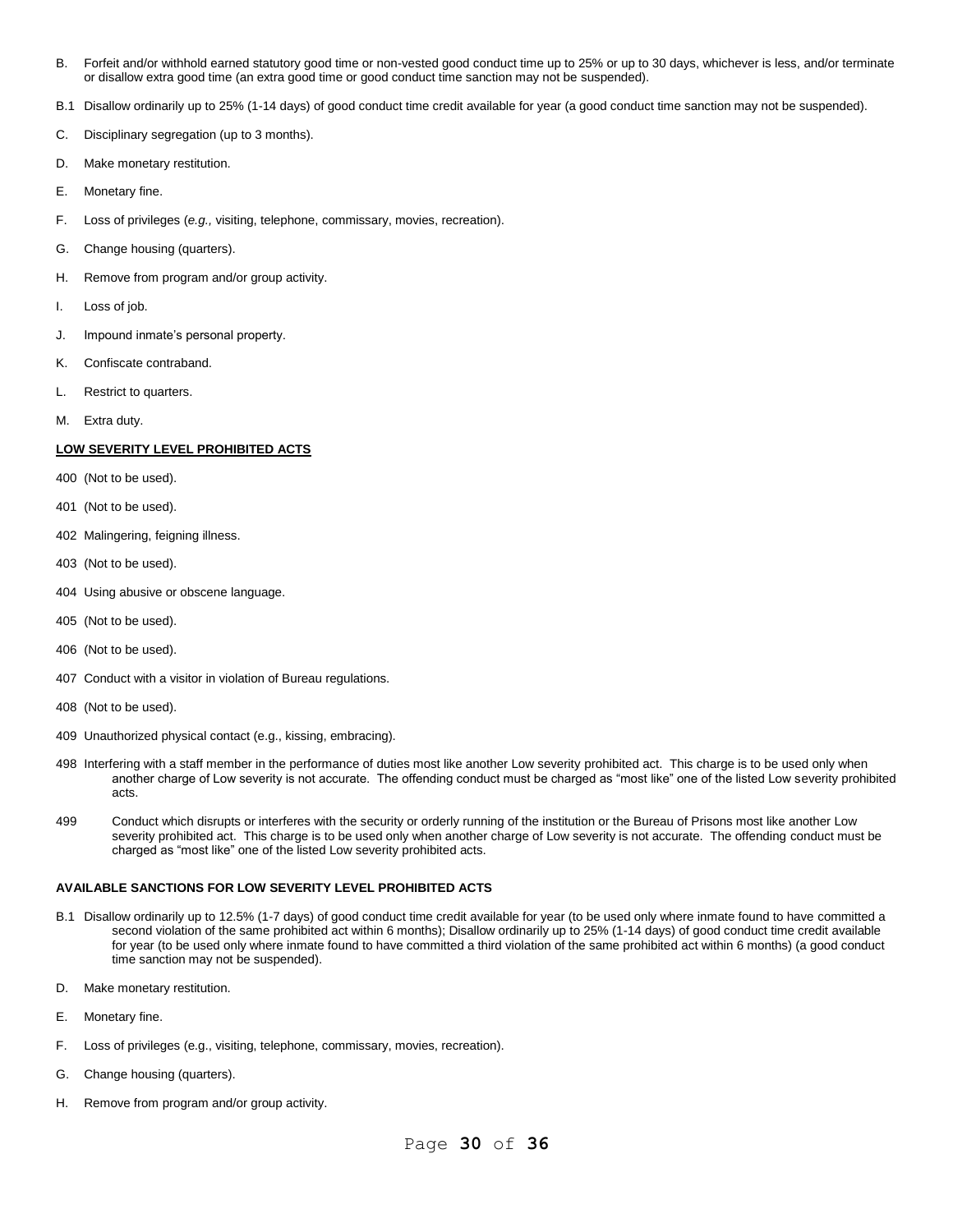- I. Loss of job.
- J. Impound inmate's personal property.
- K. Confiscate contraband
- L. Restrict to quarters.

# M. Extra duty.

# **ADDITIONAL AVAILABLE SANCTIONS FOR REPEATED PROHIBITED ACTS WITHIN THE SAME SEVERITY LEVEL**

| <b>Prohibited</b><br><b>Act Severity</b><br><b>Level</b> | <b>Time Period</b><br>for Prior<br><b>Offense</b><br>(same code) | <b>Frequency</b><br><b>of</b><br><b>Repeated</b><br><b>Offense</b> | <b>Additional Available Sanctions</b>                                                                                                                                                                                                                                                           |  |
|----------------------------------------------------------|------------------------------------------------------------------|--------------------------------------------------------------------|-------------------------------------------------------------------------------------------------------------------------------------------------------------------------------------------------------------------------------------------------------------------------------------------------|--|
| Low<br><b>Severity</b><br>(400 level)                    | 6 months                                                         | 2 <sup>nd</sup> offense                                            | 1. Disciplinary segregation (up to 1<br>month).<br>2. Forfeit earned SGT or non-vested GCT<br>up to 10% or up to 15 days, whichever is<br>less, and/or terminate or disallow extra<br>good time (EGT) (an EGT sanction may<br>not be suspended).                                                |  |
|                                                          |                                                                  | 3 <sup>rd</sup> or more<br>offense                                 | Any available Moderate severity level<br>sanction (300 series).                                                                                                                                                                                                                                 |  |
| <b>Moderate</b><br><b>Severity</b><br>(300 level)        | 12 months                                                        | $2nd$ offense<br>$3rd$ or more<br>offense                          | 1. Disciplinary segregation (up to 6<br>months).<br>2. Forfeit earned SGT or non-vested GCT<br>up to 37 1/2% or up to 45 days, whichever<br>is less, and/or terminate or disallow EGT<br>(an EGT sanction may not be suspended).<br>Any available High severity level sanction<br>(200 series). |  |
| <b>High</b><br><b>Severity</b><br>(200 level)            | 18 months                                                        | 2 <sup>nd</sup> offense<br>3 <sup>rd</sup> or more                 | 1. Disciplinary segregation (up to 12<br>months).<br>2. Forfeit earned SGT or non-vested GCT<br>up to 75% or up to 90 days, whichever is<br>less, and/or terminate or disallow EGT (an<br>EGT sanction may not be suspended).<br>Any available Greatest severity level                          |  |
|                                                          |                                                                  | offense                                                            | sanction (100 series).                                                                                                                                                                                                                                                                          |  |
| <b>Greatest</b><br><b>Severity</b><br>(100 level)        | 24 months                                                        | 2 <sup>nd</sup> or more<br>offense                                 | <b>Disciplinary Segregation (up to 18</b><br>months).                                                                                                                                                                                                                                           |  |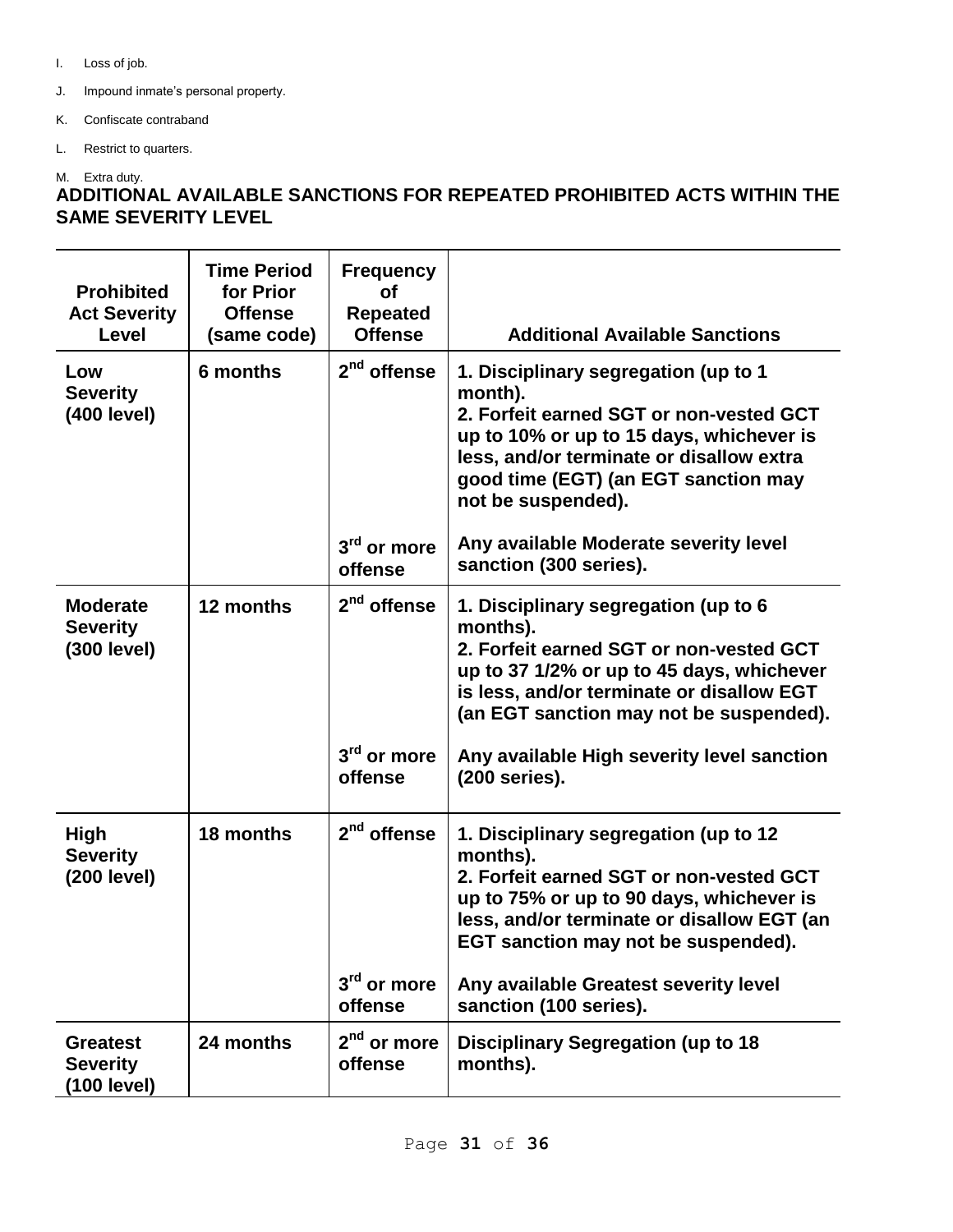**Aiding another person to commit any of these offenses, attempting to commit any of these offenses, and making plans to commit any of these offenses, in all categories of severity, shall be considered the same as a commission of the offenses itself.]**

When the prohibited act is interfering with a staff member in the performance of duties (Code 198, 298, 398, or 498), or Conduct Which Disrupts (Code 199, 299, 399, or 499), the DHO or UDC, in its findings, should indicate a specific finding of the severity level of the conduct, and a comparison to an offense (or offenses) in that severity level which the DHO or UDC finds is most comparable. For example, "We find the act of to be of High severity, most comparable to prohibited act Engaging in a Group Demonstration."

# **[TABLE 4 - SANCTIONS**

**1. Sanction of the Discipline Hearing Officer: (upon finding the inmate committed the prohibited act)**

 **A. Recommend parole date rescission or retardation. The DHO may make recommendations to the U.S. Parole Commission for retardation or rescission of parole grants. This may require holding fact-finding hearings upon request of or for the use of the Commission.**

 **B. Forfeit earned statutory good time and/or terminate or disallow extra good time. The statutory good time available for forfeiture is limited to an amount computed by multiplying the number of months served at the time of the offense for which forfeiture action is taken, by the applicable monthly rate specified in 18 U.S.C. '4161 (less any previous forfeiture or withholding outstanding). The amount of good conduct time (GCT) available for forfeiture is limited to the total number of days in the "non-vested" status at the time of the misconduct (less any previous forfeiture). A forfeiture of good conduct time sanction may not be suspended. Disallowance of extra good time is limited to the extra good time for the calendar month in which the violation occurs. It may not be withheld or restored. The sanction of termination or disallowance of extra good time may not be suspended. Forfeited good conduct time will not be restored. Authority to restore forfeiture statutory good time is delegated to the Warden. This decision may not be delegated lower than the Associate Warden level. Limitations on this sanction and eligibility for restoration are based on the severity scale. (See Table 6)]**

See page 19 of this Chapter for limitations on this sanction and for eligibility for restoration. Statutory good time percentages may be combined where separate acts or offenses occur on the same day and are heard by the DHO at the same time. For example, where an inmate is charged, and found to have committed, both a 200 and 300 Code violation by the same sitting DHO, that DHO may forfeit 75% of the inmate's good time (50% for the 200 code violation, 25% for the 300 Code violation). Statutory good time may not be forfeited (because it is not earned) for an inmate solely in service of a civil contempt. See Program Statement on extra good time for a discussion of termination or disallowance of extra good time.

An application for restoration of good time is to go from the inmate's unit team, through both the DHO and Captain for comments, to the Warden or his delegated representative for final decision.

This sanction B does not apply to inmates committed under the provisions of the Comprehensive Crime Control Act. For those inmates, the applicable sanction is B.1.

 **[B.1 Disallowance of good conduct time. An inmate sentenced under the Sentencing Reform Act provisions of the Comprehensive Crime Control Act (includes the inmate who committed his or her crime on or after November 1, 1987) may not receive statutory good time, but is eligible to receive 54 days good conduct time credit each year (18 U.S.C. '3624(b)). Once awarded, the credit is vested, and may not be disallowed. Once disallowed, the credit may not be restored, except by immediate review or appeal action as indicated below. Prior to this award being made, the credit may be disallowed for an inmate found to have committed a prohibited act. A sanction of disallowance of good conduct time may not be suspended. Only the DHO can take action to disallow good conduct time. The DHO shall consider the severity of the prohibited act and the suggested disallowance guidelines in making a determination to disallow good conduct time. A decision to go above the guideline range is warranted for a greatly aggravated offense or where there is a repetitive violation of the same prohibited act that occurs within a relatively short time frame (e.g., within 18 months for the same greatest severity prohibited act, within 12 months for the same high severity prohibited act, and within 6 months for the same moderate severity prohibited act). A decision to go below the guidelines is warranted for strong mitigating factors. Any decision outside the suggested disallowance guidelines is to be documented and justified in the DHO report.**

**The decision of the DHO is final and is subject only to review by the Warden to ensure conformity with the provisions of the disciplinary policy and by inmate appeal through the administrative remedy procedures. The DHO is to ensure that the inmate is notified that any appeal of a disallowance of good conduct time must be made within the time frames established in the Bureau's rule on administrative remedy procedures.]**

VCCLEA inmates rated as violent and PLRA inmates will ordinarily be disallowed good conduct time for each prohibited act they are found to have committed at the DHO hearing, consistent with the following;

(1) Greatest Category Offenses. A minimum of 40 days (or, if less than 54 days are available for the prorated period, a minimum of 75% of available good conduct time) for each act committed.

(2) High Category Offenses. A minimum of 27 days (or, if less than 54 days are available for the prorated period, a minimum of 50% of available good conduct time) for each act committed.

(3) Moderate Category Offenses. A minimum of 13 days (or, if less than 54 days are available for the prorated period, a minimum of 25% of available good conduct time) for each act committed if the inmate has committed two or more moderate category offenses during the current anniversary period.

(4) Low Moderate Category Offenses. A minimum of 6 days (or, if less than 54 days are available for the prorated period, a minimum of 12.5% of available good conduct time) for each act committed if the inmate has committed three or more low moderate category offenses during the current anniversary period.

However, the DHO may, after careful consideration of mitigating factors (seriousness of the offenses, the inmate's past disciplinary record, the lack of available good conduct time, etc.) choose to impose a lesser sanction, or even disallow no GCT for moderate and low moderate prohibited acts by VCCLEA inmates rated as violent or by PLRA inmates. The DHO must thoroughly detail the rational for choosing to disallow less than 13 days or 6 days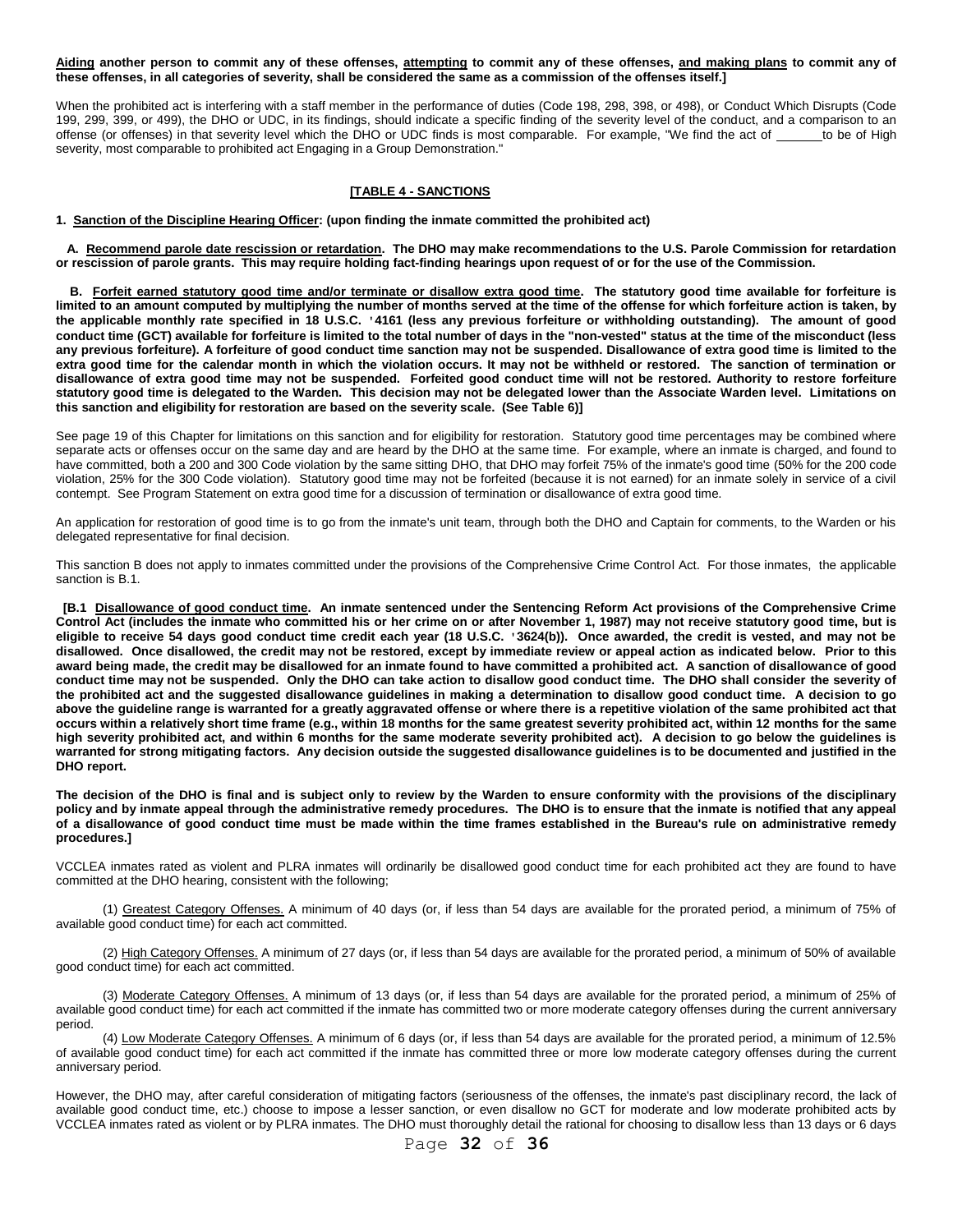respectively. This will be documented in Section VII of the DHO report. Disallowance of amounts greater than 13 days or 6 days respectively will occur with repetitive offenses consistent with the guidelines in this B.1

The decision of the DHO is final and is subject only to review by the Warden to ensure conformity with the provisions of the disciplinary policy and by inmate appeal through the administrative remedy program. The DHO is to ensure that the inmate is notified that any appeal of a disallowance of good conduct time must be made within the time frames established in the Bureau's rule on administrative remedy procedures.

Except for VCCLEA inmates rated as violent or PLRA inmates, Sanction B.1 may be imposed on the Low Moderate category only where the inmate has committed the same low moderate prohibited act more than one time within a six-month period.

Good conduct time credit may only be given to an inmate serving a sentence of more than one year, but less than the duration of his life. In the last year or portion of a year of an inmate's sentence, only the amount of good conduct time credit available for that remaining period of time may be disallowed. The Appendix to this Chapter 4 discusses procedures for the disallowance of good conduct time.

#### **[C. Recommend disciplinary transfer. The DHO may recommend that an inmate be transferred to another institution for disciplinary reasons.**

**Where a present or impending emergency requires immediate action, the Warden may recommend for approval of the Regional Director the transfer of an inmate prior to either a UDC OR DHO Hearing. Transfers for disciplinary reasons prior to a hearing before the UDC or DHO may be used in emergency situations and only with approval of the Regional Director. When an inmate is transferred under these circumstances, the sending institution shall forward copies of incident reports and other relevant materials with completed investigation to the receiving institution's Discipline Hearing Officer. The inmate shall receive a hearing at the receiving institution as soon as practicable under the circumstances to consider the factual basis of the charge of misconduct and the reasons for the emergency transfer. All procedural requirements applicable to UDC or DHO hearings contained in this rule are appropriate, except that written statements of unavailable witnesses are liberally accepted instead of live testimony.]**

Transfers from one region to another require the approval of both the sending and receiving Regional Directors.

The receiving institution does not need to hold a new UDC hearing if such a hearing was held by the sending institution prior to the inmate's transfer.

#### **[D. Disciplinary segregation. The DHO may direct that an inmate be placed or retained in disciplinary segregation pursuant to guidelines contained in this rule. Consecutive disciplinary segregation sanctions can be imposed and executed for inmates charged with and found to have committed offenses that are part of different acts only. Specific limits on time in disciplinary segregation are based on the severity scale. (See Table 6)]**

Separate sanctions may be imposed for separate acts or offenses. Acts are different or separate if they have different elements to the offenses. For example, if an inmate is involved in a fight with another inmate, and in the course of subduing that incident the inmate also strikes a staff member, the inmate can be charged with fighting (Code 201) and also assaulting a staff member (Code 101). The inmate can be separately charged and punished, on the basis of one Incident Report, or in two separate Incident Reports, for each offense. The inmate could not be punished for both assault on and fighting with the inmate, since the elements of both offenses (the time, place, persons involved, actions performed) are essentially the same for both offenses. If, on the way to administrative detention, the inmate starts another disturbance, and strikes another officer, the inmate could be charged with that as another assault offense. Similarly, an inmate serving a period of time in disciplinary segregation may commit a prohibited act there, and receive additional, consecutive time in segregation for that new offense.

See page 19 of this Chapter, Table 6 for the specific limits on sanctions. Each different or separate offense should be written on a separate Incident Report. Unless otherwise specified by the DHO, disciplinary segregation placement for different or separate prohibited acts are to be imposed consecutively.

An inmate who has been recommended for a Control Unit placement may be transferred prior to completing the required segregation period. The remainder of any segregation period shall be served at the receiving institution.

Except as noted above, an inmate serving a sanction of disciplinary segregation ordinarily is not to be transferred from the institution imposing the sanction until completion of the segregation period. Where this is not practical, the transfer must be approved by the Regional Office. The inmate shall complete the remainder of any segregation period at the receiving institution.

#### **[E. Make monetary restitution. The DHO may direct that an inmate reimburse the U.S. Treasury for any damages to U.S. Government property that the individual is determined to have caused or contributed to.]**

An inmate's commissary privileges may be suspended or limited until restitution is made. See Accounting Management Manual for instructions regarding impoundment of inmate funds.

**[F. Withholding statutory good time. The DHO may direct that an inmate's good time be withheld. Withholding of good time should not be applied as a universal punishment to all persons in disciplinary segregation status. Withholding is limited to the total amount of good time creditable for the single month during which the violation occurs.**

**Some offenses, such as refusal to work at an assignment, may be recurring, thereby permitting, when ordered by the DHO, consecutive withholding actions. When this is the intent, the DHO shall specify at the time of the initial DHO hearing that good time may be withheld until the inmate elects to return to work. During the running of such a withholding order, the DHO shall review the offense with the inmate on a monthly basis. For an on-going offense, staff need not prepare a new Incident Report or conduct an investigation or initial hearing (UDC). The DHO shall provide the inmate an opportunity to appear in person and to present a statement orally or in writing. The DHO shall document its action on, or by an attachment to, the initial Institution Discipline report. If further withholding is ordered, the DHO shall advise the inmate of the inmate's right to appeal through the Administrative Remedy procedures (Part 542).**

**Only the Warden may restore withheld statutory good time. This decision may not be delegated lower than the Associate Warden level. Restoration eligibility is based on the severity scale. (See Table 6)]**

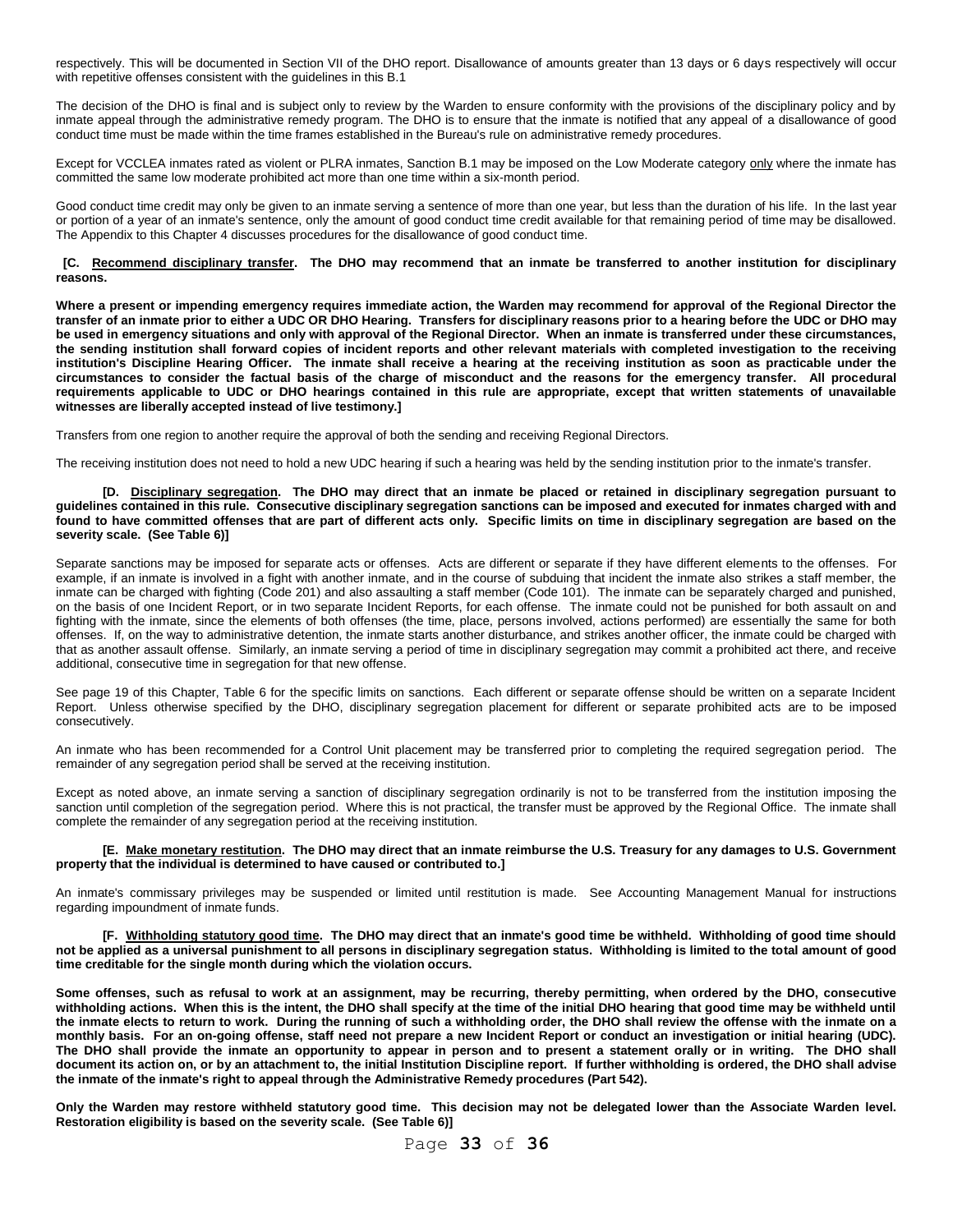An application for restoration of good time is to go from the inmate's unit team, through both the DHO and Captain for comments, to the Warden or his delegated representative for final decision.

Part 542 refers to P.S. 1330.7, Administrative Remedy Procedure for Inmates. See page 19 of this Chapter for information on restoration eligibility.

This sanction F does not apply to inmates committed under the provisions of the Comprehensive Crime Control Act. This means that inmates who committed their crimes on or after November 1, 1987, and who are sentenced under the Sentencing Reform Act provisions of the Comprehensive Crime Control Act are only eligible to receive 54 days good conduct time credit (18 U.S.C. '3624(b)). This credit is given at the end of each year of time served and, once given, is vested. For these inmates, the DHO's authority is final and is subject only to review by the Warden to ensure conformity with the provisions of the discipline policy and by inmate appeal through the Administrative Remedy procedures.

# **[2. Sanctions of the Discipline Hearing Officer/Unit Discipline Committee: (upon finding the inmate committed the prohibited act)**

**G. Loss of privileges: commissary, movies, recreation, etc. [The DHO or UDC may direct that an inmate forego specific privileges for a specified period of time. Ordinarily, loss of privileges is used as a sanction in response to an abuse of that privilege. However, the DHO or UDC may impose a loss of privilege sanction not directly related to the offense when there is a lack of other appropriate sanctions or when imposition of an appropriate sanction previously has been ineffective.]** \*

After careful consideration of all relevant facts, the UDC or DHO may impose a loss of privilege sanction not directly related to the offense, provided there is a belief that the imposed sanction (e.g., loss of visiting privileges) is viewed as having a significant impact on the inmate's future behavior. The UDC or DHO must clearly document in the record the basis for determining that this sanction will have a significant impact on the inmate's future behavior (e.g., lack of other appropriate sanctions, previously imposed sanctions have not been effective).

Loss of recreation privileges cannot be imposed on inmates in Special Housing, but may be used as a sanction for general population inmates.

**[H. Change housing (quarters). The DHO or UDC may direct that an inmate be removed from current housing and placed in other housing.**

**I. Remove from program and/or group activity. The DHO or UDC may direct that an inmate forego participating in any program or group activity for a specified period of time.**

**J. Loss of job. The DHO or UDC may direct that an inmate be removed from present job and/or be assigned to another job.**

**K. Impound Inmate's personal property. The DHO or UDC may direct that an inmate's personal property be stored in the institution (when relevant to offense) for a specified period of time.**

**L. Confiscate contraband. The DHO or UDC may direct that any contraband in the possession of an inmate be confiscated and disposed of appropriately.]**

For procedures, see P.S. 5580.2, Personal Property of Inmates.

**[M. Restrict quarters. The DHO or UDC may direct that an inmate be confined to quarters or in its immediate area for a specified period of time.**

**N. Extra Duty. The DHO or UDC may direct that an inmate perform tasks other than those performed during regularly assigned institutional job.**

**O. Reprimand. The DHO or UDC may reprimand an inmate either verbally or in writing.**

# **P. Warning. The DHO or UDC may verbally warn an inmate regarding committing prohibited act(s).]**

Note: Although not considered sanctions, the UDC or DHO may recommend classification or program changes. For example, the DHO may recommend an inmate's participation in, or removal from, a particular program. When this occurs, a final decision will ordinarily be made in accordance with the established procedures for deciding that issue. In the example cited above, a referral would be made to the inmate's unit team for a decision on the recommendation.

# **UNITED STATES PENITENTIARY ALLENWOOD, PENNSYLVANIA VISITING REGULATIONS**

The attached list of visiting regulations has been approved to visit you during your stay at USP Allenwood. You are responsible to provide your visitors with a copy of this form so that they will be aware of visiting regulations at USP Allenwood. You are also assuming responsibility for the proper conduct of a visitor.

1. IDENTIFICATION: Positive identification of visitors, 16 years of age or older, is required. Acceptable identification is a valid driver's license with photograph, official state, federal, or local government-issued identification with photograph, photo ID in conjunction with social security card, passport, or armed forces identification with photograph. Check cashing cards or other easily produced forms of identification are not acceptable. In the event an acceptable form of identification cannot be produced or questionable identification is produced, the Operations Lieutenant will be notified.

2.Visiting Hours: Are ordinarily scheduled from 8:00 a.m. to 3:00 p.m. Friday, Saturday, Sunday and Federal Holidays. Visitors arriving after 9:00 a.m. on Saturday, Sunday and Federal Holidays will be processed by the Front Lobby Officer and will remain in the waiting area until the 10:00 a.m. institution count is cleared by the Operations Lieutenant.

Page **34** of **36**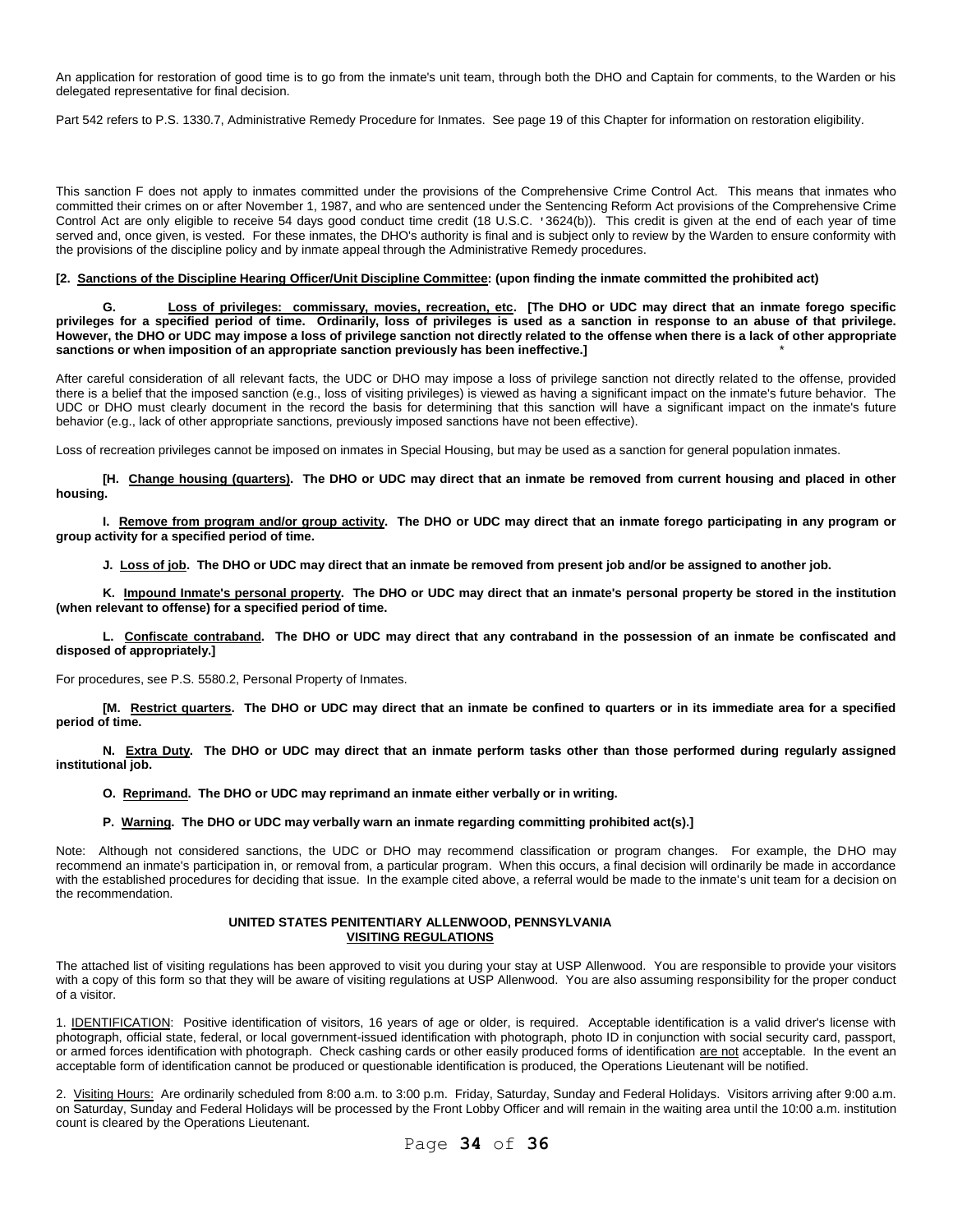3. WHO MAY VISIT: Visiting is limited to immediate family, i.e.: father, mother, sister, brother, step-parents, foster parents, spouse and children. Children under 16 years of age must be accompanied by an adult. Other persons who wish to visit an inmate for either personal or business reasons must be on the approved inmate's visiting list. This includes other relatives, i.e., grandparents, uncles, aunts, in-laws, cousins.

4. Frequency of Visits and Number of Visitors: Each inmate will receive **nine** visiting points per month. Visiting points will be charged as follows:

- (1) Two points for visits occurring Saturday, Sunday and Federal Holidays.
- (2) One point for visits occurring on Monday, Thursday and Friday.

The number of visitors an inmate may visit is limited to five. Infants who are required to be carried by the adult visitor will not be considered as an authorized visitor. Each child who is able to walk without assistance from the adult visitor will be included as one of the authorized visitors. Should more than five authorized visitors arrive at the same time, a "split visit" may be arranged at the discretion of Visiting Room Officer. A split visit is defined as a visit where five persons are present in the Visiting Room and one or more of these persons leaves the Visiting Room to be replaced by another authorized visitor(s) waiting in the Lobby are of the Administration Building.

At all times, one of the members of the group visiting must be over the age 18.

Only one interchange of visitors will be permitted; i.e., individuals leaving the Visiting Room to permit other

Family members of the party to visit will not return for visiting the same visiting day. Unless Visiting Room

Regulations are abused, visitors who are visiting more than one inmate and who are next of kin and are on the

Involved inmates' visiting lists will be allowed to be seated in close proximity to each other.

5. PERSONAL CONTACT: Personal contact within the limits of good taste such as shaking hands, kissing and embracing is permitted when the visitor and inmate meet in the Visiting Room and just prior to the termination of the visit.

# 6. ITEMS LISTED BELOW ARE AUTHORIZED TO BE TAKEN INTO THE VISITING

ROOM BY AN APPROVED VISITOR:

- 1. Clear plastic change purse.
- 2. Medication Heart medication and epilepsy medication only.
- 3. ID Card, Driver's License.
- 4. Jewelry being worn by the visitor.
- 5. Female hygiene items Two sanitary napkins or tampons.
- 6. Money-A total of \$20.00 in change or paper currency (\$1.00 or \$5.00 bills)
- 7. Comb (No rat tail handles).
- 8. Religious headgear.

 9. The following baby items will be in a diaper bag and kept at the Officer's station until an item is needed. (1) diaper bag, (3) bottles, clear, half-full, (1) pack baby wipes, (1) baby powder, (1) baby bib,

(1) blanket, (1) change of baby cloths, (8) diapers, (1) baby seat, (2) jars of baby food un-opened.

# 7. ITEMS NOT AUTHORIZED INTO THE VISITING ROOM:

- 1. Baby items in excess of the amounts above will be placed in the Visitors' lockers.
- 2. All other medication will be placed in the Visitors' lockers.
- 3. Baby strollers are not authorized in the Visiting Room.
- 4. Cigarettes or any other tobacco items.
- 5. Any food items, other than already mentioned.

ALL VISITORS ARE SUBJECT TO SEARCH PRIOR TO ENTERING, WHILE WITHIN THE INSTITUTION, AND UPON DEPARTING. THE USE OF CAMERAS OR RECORDING EQUIPMENT WITHOUT WRITTEN CONSENT OF THE WARDEN IS STRICTLY PROHIBITED.

8. Written messages may not be exchanged during a visit.

9. **CLOTHING: Inmates are responsible for informing prospective visitors that dress must be appropriate for an institution setting and should not present possible disrespect to others who may be present in the Visiting Room. All visitors must be fully attired, including shoes. No shorts (regardless of length), halter tops, half tops, low-cut tops, sleeveless tops, backless clothing, tight-stretch clothing (such as Spandextype items), shear clothing (i.e., transparent or semi-transparent items), or other clothing items of a suggestive or revealing nature will not be permitted in the Visiting Room. The only exception is children 12 years of age and younger may wear shorts. Skirts and dresses must be knee length or longer. Religious headwear may be worn, but may require removal to successfully clear the walkthrough metal detector at the front entrance. The dress code will be adhered to by both male and female visitors. Notification regarding questionable attire will be made to the Operations Lieutenant or Institution Duty Officer who will make the decision to allow or deny access to the institution.**

10. PACKAGES: It is not permissible for visitors to bring packages or gifts of any kind into the institution. Documents or papers may not be examined or signed in the Visiting Room.

11.MONEY: Money cannot be accepted for deposit to the inmate's trust fund account through the visiting process.

12. SMOKING: The Visiting Room is a no smoking area.

13. LOCATION: The United States Penitentiary, Allenwood, Pennsylvania is located off U.S. Highway 15, North of the town of Allenwood, Pennsylvania. The institution is situated approximately 13 miles South of Williamsport, 8 miles North of Lewisburg, and 5 miles North of Interstate 80. Please refrain from arriving on the institution grounds before visiting is scheduled to begin. When a visit is over, all visitors must leave the institution grounds immediately.

#### FROM THE SOUTH:

Interstate Highway 80 East/West to the U.S. Highway 15 North exit. Continue on Highway 15 North toward Williamsport. Pass through the town of

Page **35** of **36**